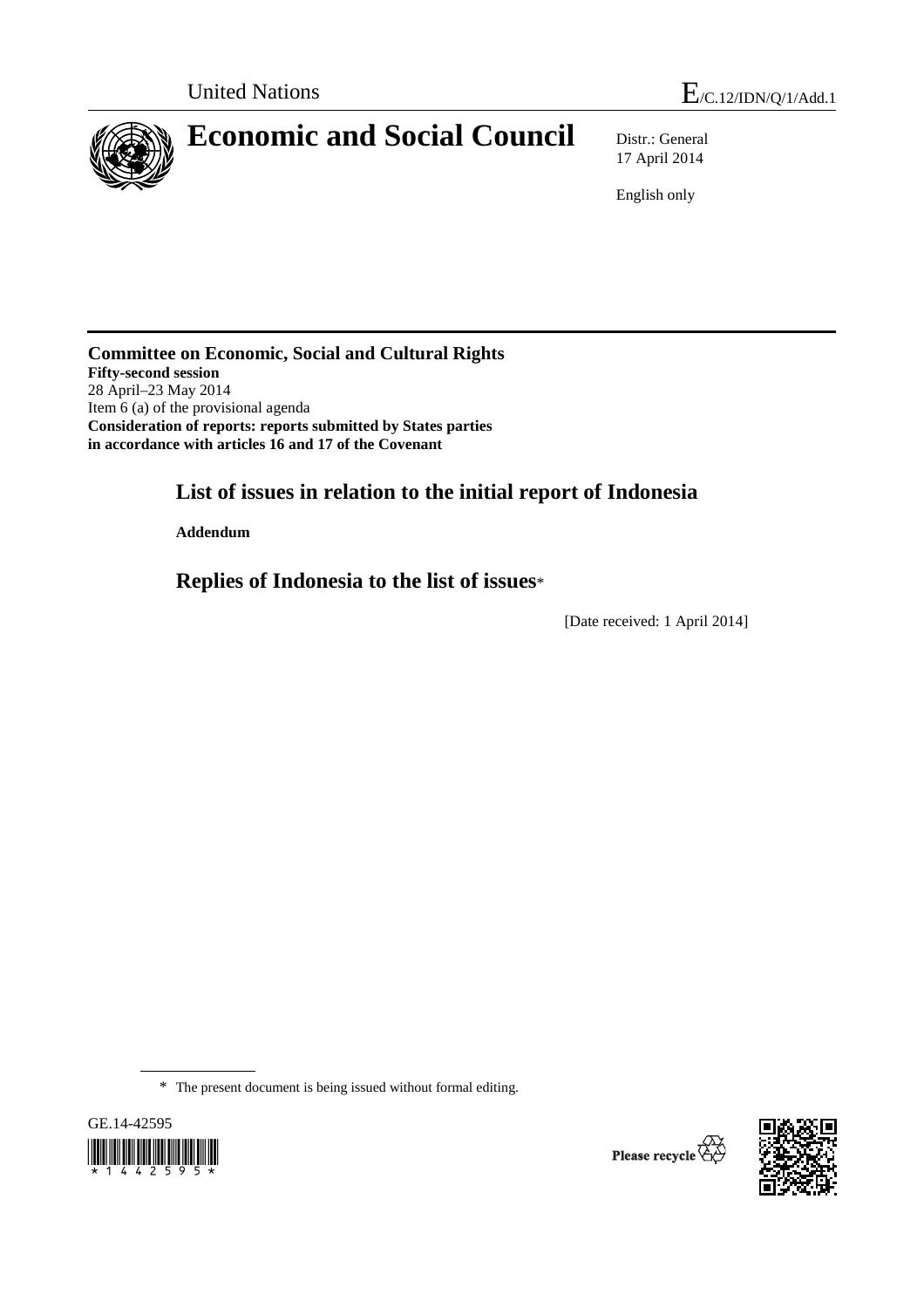# Contents

| 3<br>Ι.<br>$1 - 7$<br>П.<br>Issues relating to the general provisions of the Covenant (arts. 1–5)<br>$8 - 55$<br>$\overline{4}$<br>Article 1, paragraph 2 – Free disposal of natural wealth and resources<br>$\overline{4}$<br>$8 - 25$<br>$\tau$<br>$26 - 30$<br>8<br>$31 - 49$<br>12<br>$50 - 55$<br>13<br>Ш.<br>Issues relating to the specific provisions of the Covenant (arts. 6–15)<br>$56 - 201$<br>13<br>$56 - 76$<br>17<br>$77 - 104$<br>22<br>$105 - 109$<br>23<br>$110 - 124$<br>25<br>$125 - 134$<br>27<br>$135 - 157$<br>30<br>158-187<br>34<br>188-190<br>191-201 |  | Paragraphs | Page |
|----------------------------------------------------------------------------------------------------------------------------------------------------------------------------------------------------------------------------------------------------------------------------------------------------------------------------------------------------------------------------------------------------------------------------------------------------------------------------------------------------------------------------------------------------------------------------------|--|------------|------|
|                                                                                                                                                                                                                                                                                                                                                                                                                                                                                                                                                                                  |  |            |      |
|                                                                                                                                                                                                                                                                                                                                                                                                                                                                                                                                                                                  |  |            |      |
|                                                                                                                                                                                                                                                                                                                                                                                                                                                                                                                                                                                  |  |            |      |
|                                                                                                                                                                                                                                                                                                                                                                                                                                                                                                                                                                                  |  |            |      |
|                                                                                                                                                                                                                                                                                                                                                                                                                                                                                                                                                                                  |  |            |      |
|                                                                                                                                                                                                                                                                                                                                                                                                                                                                                                                                                                                  |  |            |      |
|                                                                                                                                                                                                                                                                                                                                                                                                                                                                                                                                                                                  |  |            |      |
|                                                                                                                                                                                                                                                                                                                                                                                                                                                                                                                                                                                  |  |            |      |
|                                                                                                                                                                                                                                                                                                                                                                                                                                                                                                                                                                                  |  |            |      |
|                                                                                                                                                                                                                                                                                                                                                                                                                                                                                                                                                                                  |  |            |      |
|                                                                                                                                                                                                                                                                                                                                                                                                                                                                                                                                                                                  |  |            |      |
|                                                                                                                                                                                                                                                                                                                                                                                                                                                                                                                                                                                  |  |            |      |
|                                                                                                                                                                                                                                                                                                                                                                                                                                                                                                                                                                                  |  |            |      |
|                                                                                                                                                                                                                                                                                                                                                                                                                                                                                                                                                                                  |  |            |      |
|                                                                                                                                                                                                                                                                                                                                                                                                                                                                                                                                                                                  |  |            |      |
|                                                                                                                                                                                                                                                                                                                                                                                                                                                                                                                                                                                  |  |            | 36   |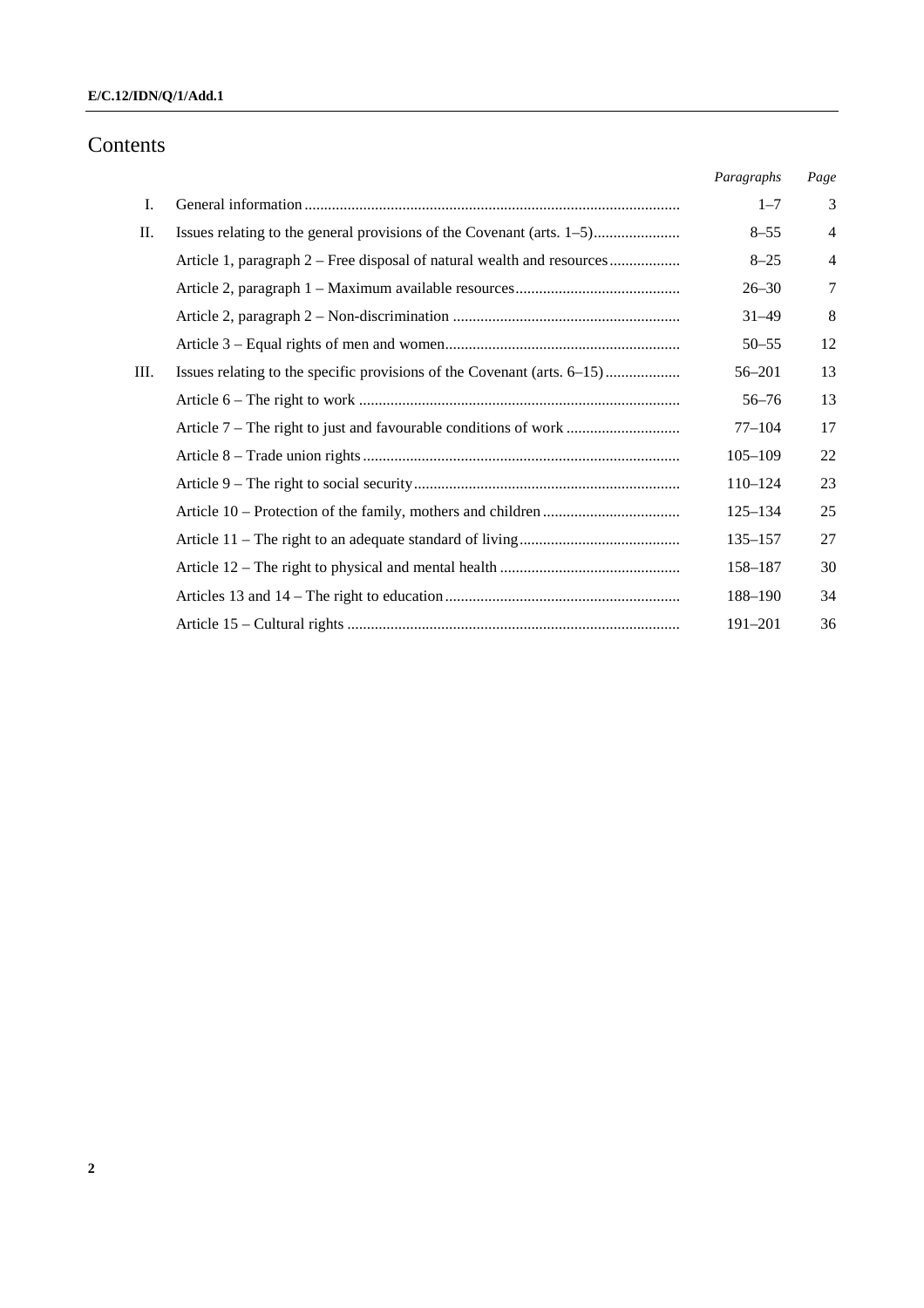# **I. General information**

### **Question 1**

1. With regards to cases in which the Covenant has been invoked and applied by courts, article 7 (2) Law No. 39 of 1999 on Human Rights stipulates that all international treaties (international human rights laws) ratified or acceded by Indonesia become part of Indonesian national law. In this regard, provisions of the Covenant, in principle, can be directly invoked or referred to by judges. There are several decisions of the Constitutional Court which made direct reference to provisions of the Covenant, among others are Decisions No. 058, 059, 060, 063/PUU-II/2004, and 008/PUU-III/2005 on Judicial Review of Law No. 7 of 2004 on Water Resources, made particular reference to article 12 (1) of the Covenant; No. 55/PUU-VIII/2010 on Judicial Review of Law No. 18 of 2004 on Plantation, made particular reference to article 11(1) of the Covenant; and No. 25, 30/PUU-VIII/2010 on Judicial Review of Law No. 4 of 2009 on Mineral and Coal Mining made general reference of the Covenant.

2. Due to the fact that most of the provisions of the Covenant are integrated in the Constitution and legislations as mentioned in paragraphs 4 to 5 of the initial report (E/C.12/IDN/1), application of provisions of the Covenant by courts could be made through reference of relevant national laws.

#### **Question 2**

3. In ensuring national laws are in compliance with the provisions of the Covenant, the Government has established sets of mechanisms on the basis of Indonesian Constitution; Law No. 39 of 1999 on Human Rights, article 7; Law No. 12 of 2011 on the Formulation of Laws and Regulations; Law No. 27 of 2009 on the People's Consultative Assembly, People's Representative Council, Regional Representative Council and Regional People's Representative Council; Ministry of Home Affairs Decree No. 21 of 2001 on the Drafting Technique and Substance of By-laws; Ministry of Home Affairs Decree No. 22 of 2001 on the Forms of Legislations by Local Governments; Ministry of Home Affairs Decree No. 24 of 2001 on the Local Government Gazette; and Joint Regulation between the Minister of Law and Human Rights and the Minister of Home Affairs No. 20 of 2012 and No. 77 of 2012 on Human Rights Parameter for By-Laws.

4. As part of preventive measures, the Government continues to enhance the capacity of legal drafters at the provincial and regency/city levels through regular trainings and has provided a Guidebook on "Understanding the Making of Local Regulations", which serves as a guideline for legal drafters at all local government levels to formulate by-laws which give emphasis to the principles of human rights, gender equality, and sustainable development. In addition, the Government has also published a book on "Parameters for Gender Equality in the Making of Legislations". This book provides guidance for analysis on gender equality perspectives in various policies, legislations, development programmes and other technical policies. Local implementing committees for the National Action Plan for Human Rights also play crucial roles in sensitizing human rights norms and principles, particularly for legal drafters at provincial and regency/city levels.

5. In addition, the National Legislation Development Body which was established by the Ministry of Law and Human Rights, has the duty to develop national legislations and to ensure that national legal system and instruments are consistent with the Constitution, Laws and international conventions to which Indonesia is a party, including the Covenant.

6. As part of corrective measures, there are three methods for by-laws review to ensure their conformity with national laws and Indonesia's commitment to the principles of human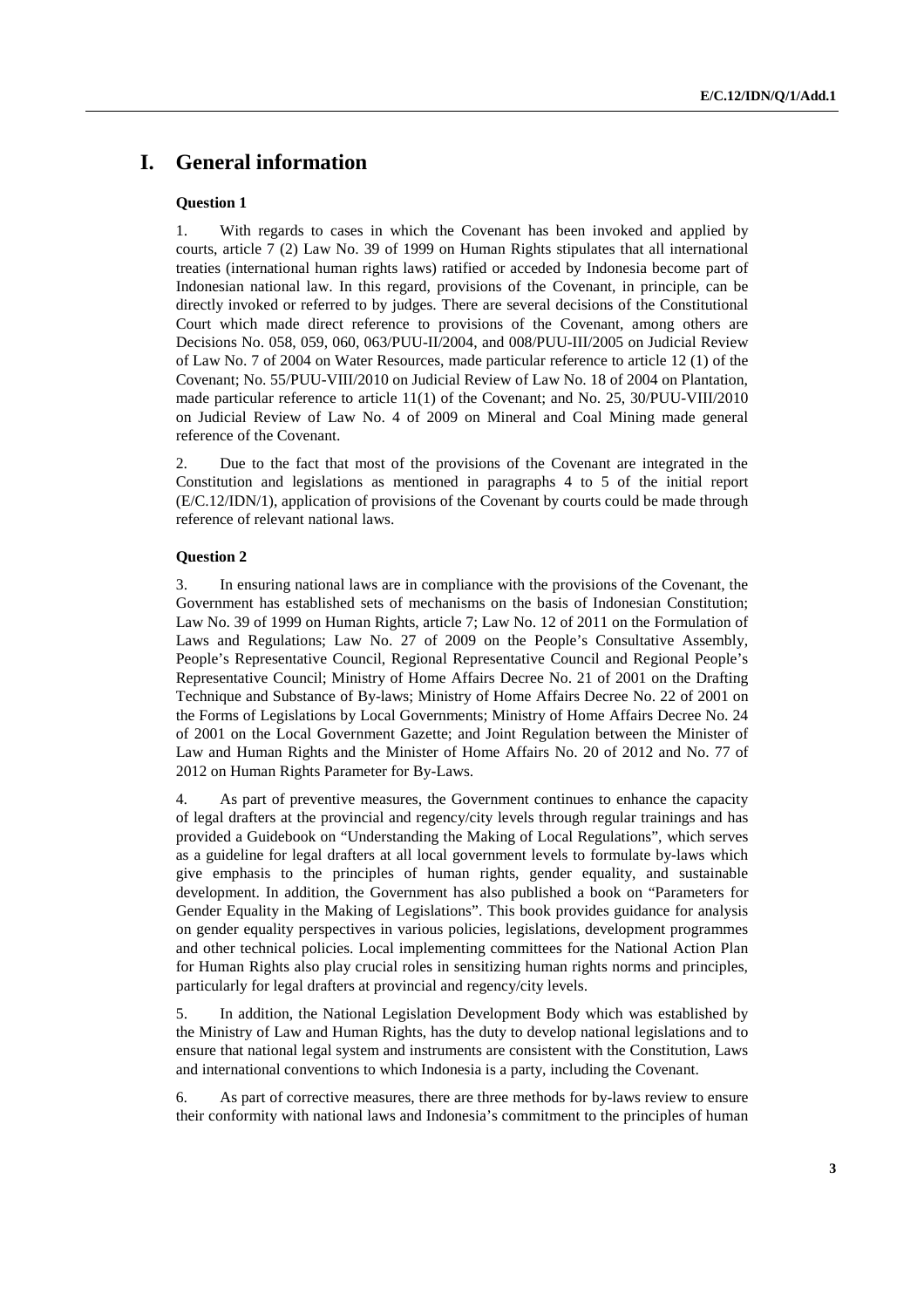rights: first, judicial review through the Supreme Court Law. The Supreme Court may accept, grant, or reject the petition after reviewing, among other, whether a by-law contradicts national laws or whether the making of a by-law was inconsistent with existing laws, including the Law on Accession to the Covenant; second, legislative review through the House of Representative or the Local House of Representative. The parliament may amend and annul by-laws in conflict with national laws; and third, executive review by the Ministry of Home Affairs on draft by-laws before enactment as well as on existing by-laws which may lead to recommendation of their revocation if they are considered inconsistent with national laws. Revocation of by-laws should be done through a Presidential Regulation. Provincial or regency/city governments may appeal to the Supreme Court should they have objections to such revocation. To support these efforts, starting this year, the Government has scheduled 27 inter-ministerial coordination meetings to review existing by-laws. Relevant civil societies have continuously participated and contributed to the review of by-laws.

7. To date, the Ministry of Home Affairs has reviewed around 3,000 by-laws in 2010, 9,000 by-laws in 2011, 3,000 by-laws in 2012, and 2,500 by-laws in 2013. Moreover, 407 recommendation letters were issued in 2010 and 351 recommendation letters in 2011. In 2012, 173 by-laws were annulled, while in 2013, 779 by-laws were registered for further review and 46 by-laws were annulled. It is important to note that most of those by-laws recommended to be revoked or cancelled were related to the economic, socio-cultural and development issues, such as by-laws on employment, tax, retribution, land, project permit, and foreign workers permit.

# **II. Issues relating to the general provisions of the Covenant (arts. 1–5)**

### **Article 1, paragraph 2 – Free disposal of natural wealth and resources**

### **Question 3**

8. In regards to the protection of traditional entitlement to land, the Indonesian Constitution, particularly article 18b (2), stipulates that "the State recognizes and respects Masyarakat Hukum Adat (traditional community) along with their traditional customary rights as long as this remain in existence and in accordance with the societal development and the principles of the Unitary State of the Republic of Indonesia, and shall be regulated by law". Further, article 28I (3) provides recognition by the State to the culture identity and rights of Masyarakat Hukum Adat.

9. The rights of Masyarakat Hukum Adat is further elaborated in Law No. 39 of 1999 on Human Rights, specifically in article 6 which stipulates that the Government has the obligation to protect the rights of Masyarakat Hukum Adat including their cultural identity and traditional land rights. Article 9 (1) of the Law sets the foundation on the collective entitlement of land by Masyarakat Hukum Adat.

10. On the issue of official recognition of Masyarakat Hukum Adat customary land, the Basic Agrarian Law of 1960, article 2 (4), 3 and 5, recognizes and respects the Masyarakat Hukum Adat customary land, as long as it is in conformity with prevailing laws and regulations and national interest. Several criteria for such entitlement includes: an evident presence of the Masyarakat Hukum Adat, an evident attachment of Masyarakat Hukum Adat's livelihood to the communal land, and the presence of body of norms governing the use and management of the Masyarakat Hukum Adat communal land. The said criteria are reaffirmed in Law No. 41 of 1999 on Forestry.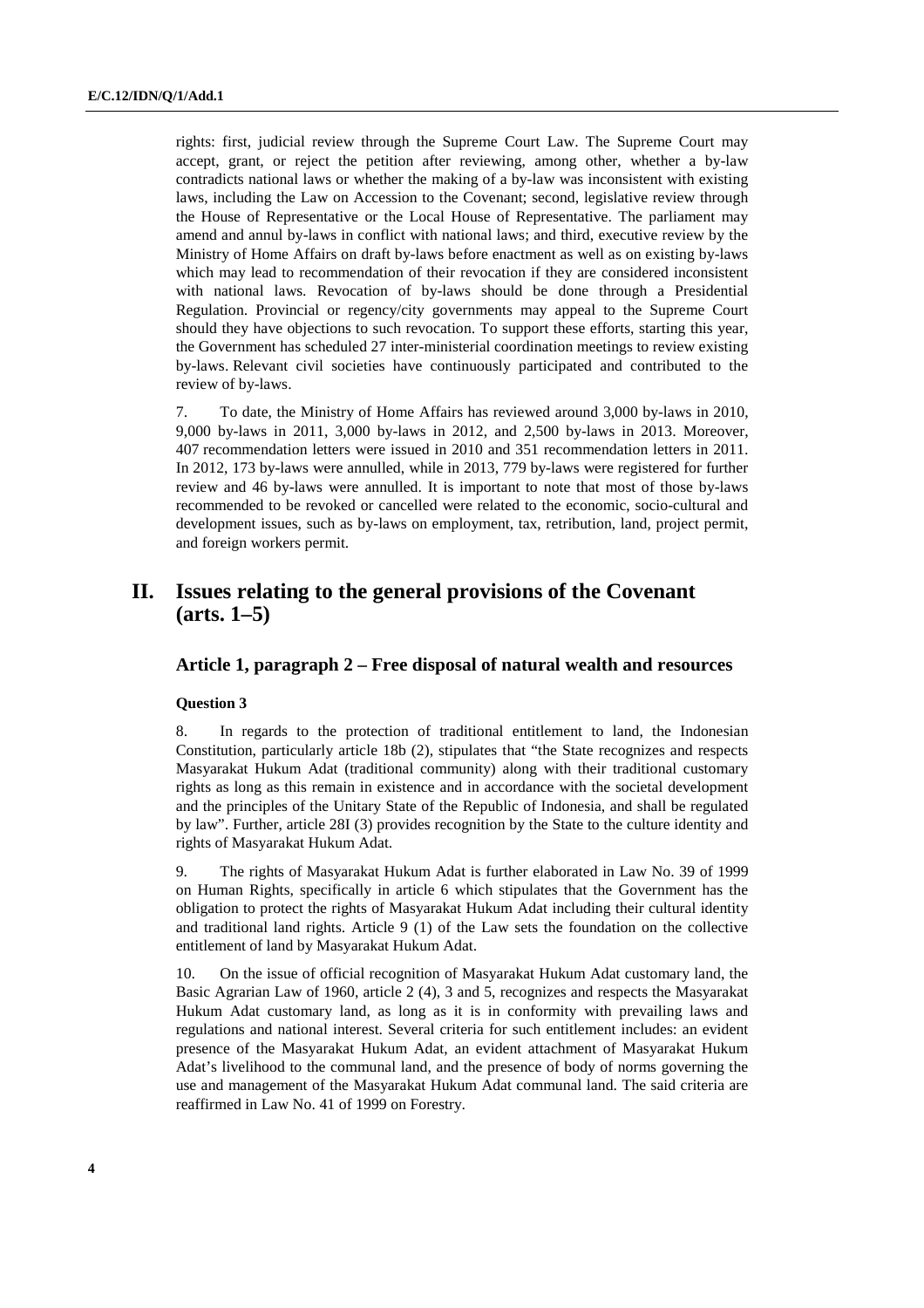11. In accordance with the Guidelines to Resolve Collective Rights on Masyarakat Hukum Adat Land Issues issued by the Head of Land Agency in 1999, the determination of a communal land rights belonging to a Masyarakat Hukum Adat land is decided through an inclusive process by a Special Team consisting of the representative from the local government, Masyarakat Hukum Adat expert, representative of the Masyarakat Hukum Adat whose land is being assessed, non-governmental organizations (NGOs) as well as representatives of related governmental ministries/institutions. The study of the Special Team serves as the basis for the issuance of by-law on recognition of the collective land right of the Masyarakat Hukum Adat, thereby strengthening the Masyarakat Hukum Adat's legal standing upon the land in the event of a dispute or land grabbing by other parties. Examples of by-laws that recognize Masyarakat Hukum Adat lands, among others Lebak Regency By-law on Baduy Masyarakat Hukum Adat; Nunukan Regency By-law; Kampar Regency By-law; Papua Province By-law; West Sumatra Province By-law, Central Kalimantan Province By-law on Kedamangan and Dayak Masyarakat Hukum Adat; Ternate By-law on Kesultanan Ternate Masyarakat Hukum Adat; Riau Province By-Law on Buluh Cina and Riau Malay Masyarakat Hukum Adat; Maluku Province By-Law on Nagai, Petuanan, Ratshap and Ohoi Masyarakat Hukum Adat; and Malinau Regency By-Law on Malinau Masyarakat Hukum Adat.

12. A recent development in the recognition and protection of Masyarakat Hukum Adat land is the Constitutional Court Decision No. 35/PUU-X/2012 on the Judicial Review of Law No. 41 of 1999 on Forestry. The Decision has specifically recognized Masyarakat Hukum Adat forest apart from State-owned forest.

13. With regard to protection of traditional land from incidents of land grabbing, in 2013, the Government initiated a Plan of Action involving 12 relevant Ministries/Institutions and the National Human Rights Commission (Komnas HAM). These relevant ministries and institutions are the Ministry of Home Affairs, Ministry of Forestry, Ministry of Environment, Ministry of Agriculture, Ministry of Justice and Human Rights, Ministry of Finance, Ministry of National Development and Planning, Ministry of Public Works, Ministry of Energy and Natural Resources, National Land Agency (BPN), and Geospatial Information Agency. This Plan of Action is an implementation of the Joint Agreement for the Acceleration in the Determination of Forest Regions through three main agendas: harmonization of regulation and policies, synchronization of technical procedures, and conflict resolution.

14. Disputes relating to Masyarakat Hukum Adat land can be reported to the Public Complaint Services of the Ministry of Law and Human Rights (Yankomas), BPN, and Komnas HAM. The Yankomas has followed up 99 reported cases in 2012 and 15 cases in 2013. While BPN, has handled 9 cases through mediation process and 4 cases resolved through the State Administrative Courts in 2010-2013. According to Komnas HAM, out of the 7,000 cases received by Komnas HAM in 2013, 2,331 cases are related to both private land and Masyarakat Hukum Adat land disputes.

### **Question 4**

15. The principle of "Free and Prior Informed Consent" is an integral part of the Government's policy with regard to the use of lands for development projects. The principle requires mandatory inclusive consultations on equal footing between the community, the Government and business actors, including in approving the use and the benefit sharing of development projects involving communal lands owned by Masyarakat Hukum Adat.

16. The legal framework for ensuring the respect for such principle includes Law No. 41 of 1999 on Forestry; Law No. 32 of 2004 on Local Governance; Law No. 18 of 2004 on Plantations; Law No. 4 of 2009 on Mineral and Coal Mining; Law No. 6 of 2014 on Village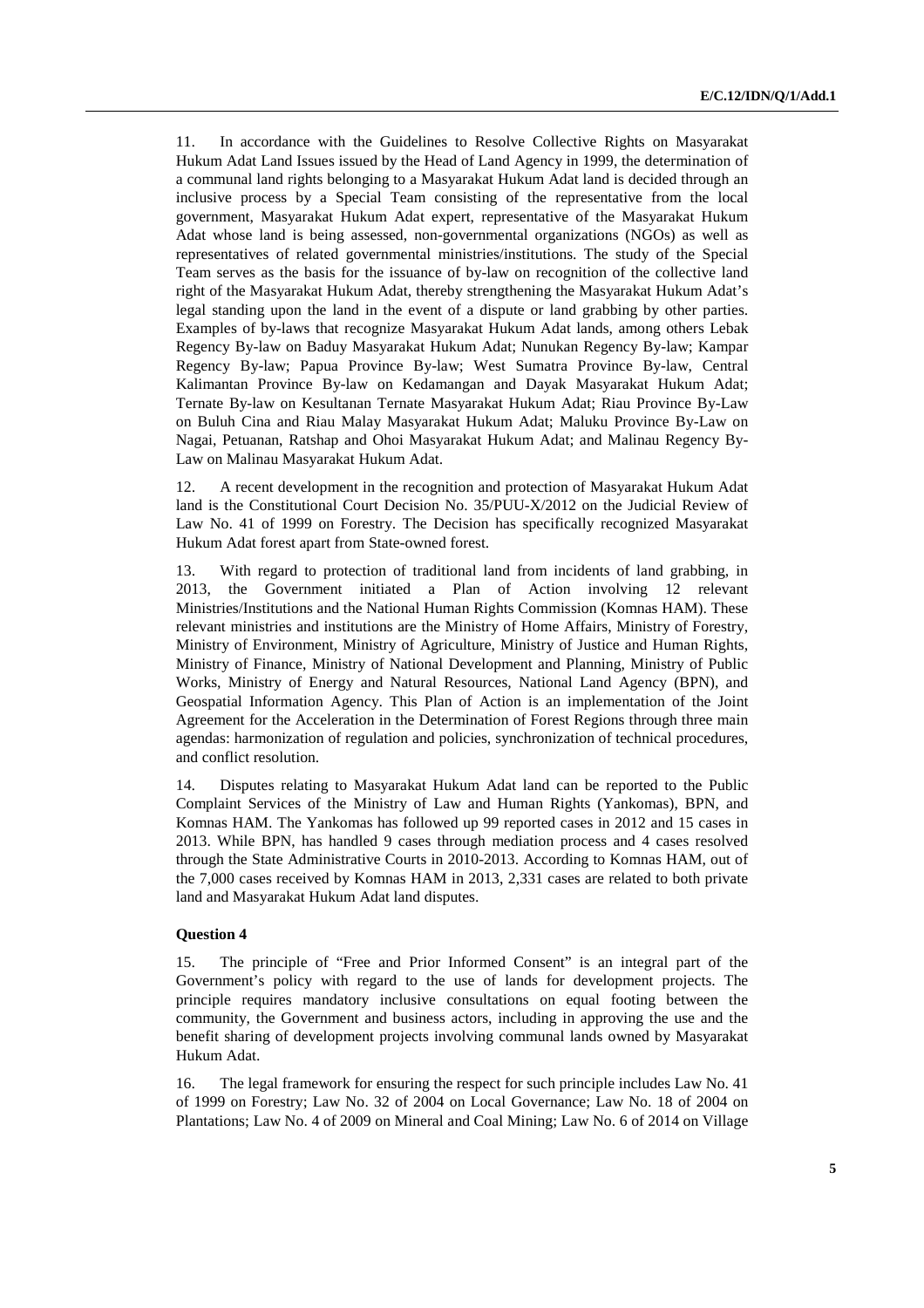and Regulation of the Ministry of Agriculture No. 98/PERMENTAN/OT.140/9/2013 on the Guidelines in the Licensing of Plantation Business.

17. Development projects should contribute to the development of the local economy, infrastructure and sustainable use of natural resources and environmental protection. Presidential Decree No. 26 of 2010 provides mechanism for the transparency and accountability of national and sub-national government revenues from extractive industries by upholding the principles of social welfare, good governance, transparency, sustainable development and the involvement of various stake holders, including the Masyarakat Hukum Adat. Furthermore, in 2013, a Joint Understanding Agreement between the Ministry of Social Affairs, Ministry of Forestry, and BPN was initiated to empower Masyarakat Hukum Adat in remote areas (KAT) through settlement regulation within and outside the forest area. This Joint Understanding Agreement aims to ensure that development projects contributes to the welfare of KAT that are based on the principles of non-discrimination, respect of the local KAT values, and accommodates the active participation of KAT in the development process.

18. In the industrial sector, the Ministry of Industry together with the Ministry of Environment have issued regulations towards ensuring the implementation of the free and prior informed consent principle in regards to the issuance of business licenses. The Minister of Industry Regulation No. 41 of 2008 on the Issuance of Industrial Licensing and Minister of Environment Regulation No. 11 of 2006, stipulates that licenses shall only be issued when business actors have obtained: Building License from the respective local governments; Hazard License (Hinder Ordonantie/HO) – from the respective local government with the approval of the concerned community; Environmental Impact Analysis (AMDAL) and have provided the documentations regarding Efforts on Environmental Management (UKL) and Environmental Monitoring (UPL).

19. The Ministry of National Development Planning has issued Regulation No. 3 of 2012 on Guidelines in the Implementation of Cooperation between the Government and Business Entities in Providing Public Infrastructure that requires mandatory public consultations with all stakeholders including the local communities be held prior to the initiation of development projects.

20. Local governments also have roles in ensuring that the issuance of business licenses in development projects are in adherence to the prevailing laws and regulations, in which the interest of local communities are well represented.

#### **Question 5**

21. In order to ensure that development and extractive projects bring tangible benefits to communities, the Government has urged all business actors, specifically in the extractive industry, to uphold the principles of human rights, notably to respect the rights of the communities through the practice of good corporate governance. In 2004, the Government established the National Committee on the Governance Policy (KNKG), which provided the Code of Good Corporate Governance in Indonesia that mandates business actors to uphold the principle of transparency and accountability and to implement a sustainable programme of corporate social responsibility.

22. Further, in 2008 the Government under the Coordinating Ministry for People's Welfare has launched the Movement for Corporate Social Responsibility as an embodiment of the commitment by business actors in contributing to community development and environment. The Government believes that this movement not only provides positive multiplying effect in the attainment of a sustainable and good business climate, it also ensures that communities receive tangible benefits from the business activities and thus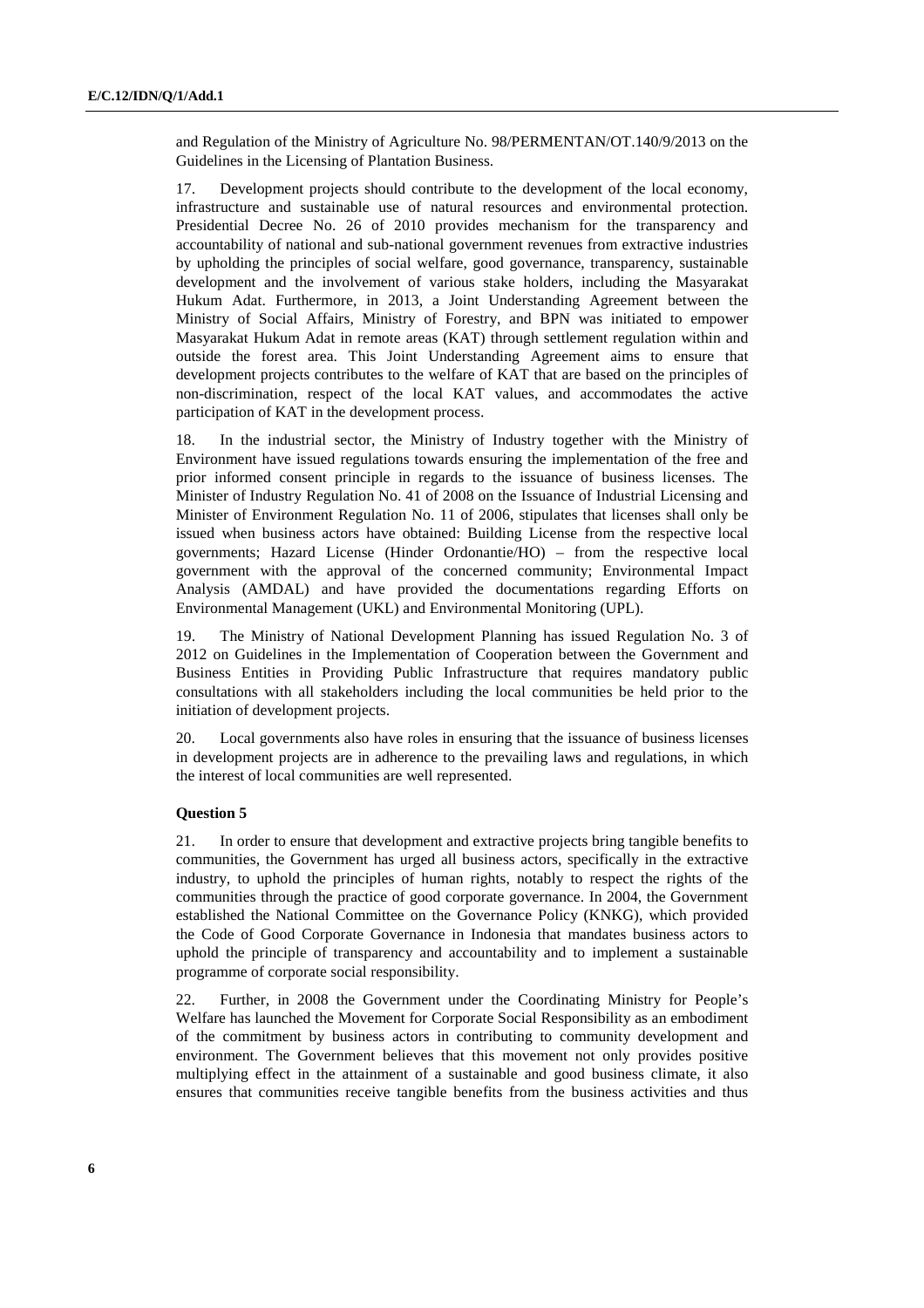contribute to the attainment of the Government's national development objectives of enhancing the quality of life and welfare of communities.

23. Legal frameworks which support the practice of corporate social responsibilities includes: Law No. 19 of 2003 on State-Owned Enterprise in lieu of Regulation of State Minister for State-Owned Enterprise No. Per-05/MBU/2007 on Partnership Programme of State-Owned Enterprises with Small Enterprises and Community Development Programmes; Law No. 32 of 2004 on Local Governance; Law No. 25 of 2007 on Investment; Law No. 40 of 2007 on Limited Company; Presidential Decree No. 26 of 2010 on Transparency of State Income and Local Government Income Acquired from Extractive Industries; Government Regulation No. 47 of 2012 on Corporate Social and Environmental Responsibility; Head of the Indonesia Capital Market and Financial Institution Supervisory Agency Decree No. 134/BL/2006 on the Obligation of Annual Reporting of Public Company Ministry of Agriculture Regulation No. 98/PERMENTAN/OT.140/9/2013 on Guidelines for the Issuance of Plantation License; and Law No. 4 of 2009 on Mineral and Coal Mining.

24. Should development projects or extractive industries activities cause negative impact on the communities' livelihood, they have multiple accesses to lodge their complaints. Apart from the Komnas HAM and the Ombudsman, the Government has established the Yankomas that are available in every province in Indonesia under the framework of the implementation of the National Action Plan on Human Rights.

25. An example in which the Government has taken measures to ensure that affected communities receive reparations is the case of Lapindo mudflow in Sidoarjo, East Java involving two oil and gas companies (PT Minarak Lapindo Jaya dan PT Lapindo Brantas). The Government has played an active role in the mediation and negotiations process for the determination of reparations. The Government has also issued Presidential Decrees regarding reparation payments in the amount of IDR 3.8 trillion in compensation to 4,129 victims from four villages in Sidoarjo: Siring, Jatirejo, Kedung Bendo and Renokenongo.

# **Article 2, paragraph 1 – Maximum available resources**

### **Question 6**

26. In planning the national development budget, the Government takes into account the challenges faced by underdeveloped provinces in the enjoyment of economic, social and cultural rights, and seeks to minimize the gap in development that is evident in several regions across Indonesia. Against this backdrop, the National Medium-Term Development Plan (RPJMN) of 2010-2014, provides greater attention to underdeveloped, outermost, and post-conflict regions (National Priority No. 10). This national priority is reflected in the Special Budget Allocation (DAK) of the National Income and Expenditure Budget Plan.

27. DAK are allocated for local governments to implement the Government's priority programmes such as infrastructure, housing, water and sanitation, and health by the respective technical ministries according to the needs of regions, especially those identified as underdeveloped regions. In order to achieve well-targeted programmes, these priority programmes are monitored and evaluated by the Ministry of Finance and the Coordinating Ministry for People' s Welfare.

28. Criteria such as economic development; human resources, infrastructure, fiscal capacity; accessibilities to public services; and special characteristic of the region are used by the Government to identify underdeveloped regions. The Government, through Presidential Decree No. 10/2010, has determined 183 regencies that are categorized as underdeveloped regions to be reflected within the RPJMN of 2010-2014. These respective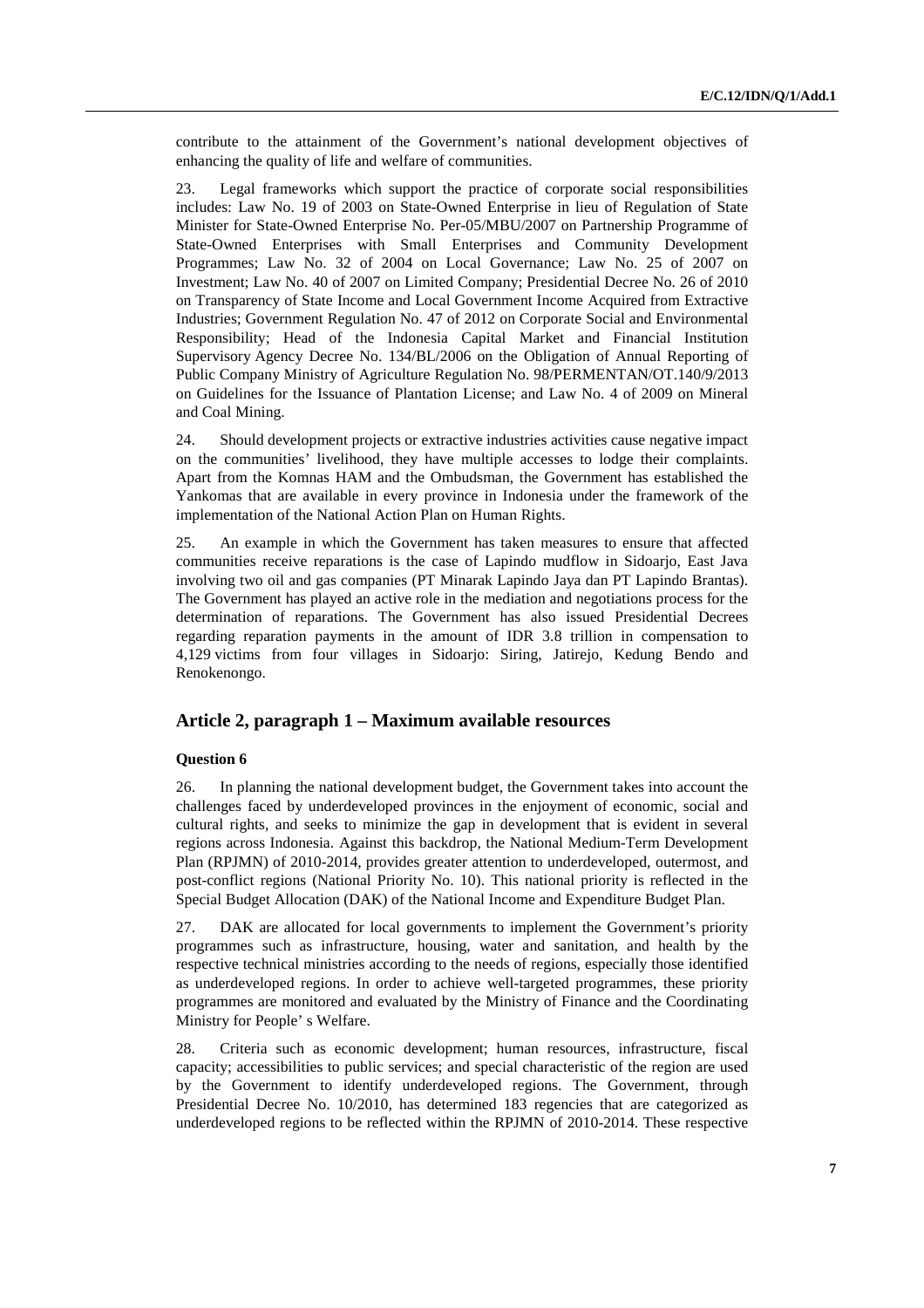regions are provided with additional DAK in the amount of IDR 57.3 billion in 2012, IDR 81.1 billion in 2013, and IDR 83.6 billion in 2014, used to stimulate their economy and progressively fulfil the economic, social and cultural rights of people in the said regions.

29. In order to accelerate development and alleviate these underdeveloped regions, the Government has specifically tasked the Ministry for the Development of Disadvantaged Regions to focus on the improvement of the economy, social, and monetary conditions of these regions through various programmes on infrastructure development, improvement of health services, education, and community economic empowerment. The Government has also established the National Agency for Border Management (BNPP) which has the duty to implement national strategy for development in border areas as enshrined in the RPJMN 2010-2014 through five main agenda: economic development and the improvement of people's welfare, the improvement of governmental management, the implementation of democracy, law and eradication of corruption, and the attainment of a fair and inclusive development.

30. In the beginning of 2014, the Ministry for the Development of Disadvantaged Regions announced that it has successfully exceeded its target by alleviating 70 underdeveloped Regencies from the targeted 50 underdeveloped Regencies as stated in the RPJMN of 2010-2014. Hence, the current number of underdeveloped regions has decreased to only 113 Regencies. The parameters to determine that an area is no longer underdeveloped are through the decrease in the level of poverty, the increase in the Human Development Index and the advancement in its health facilities.



 **Special Budget Allocation for Underdeveloped Region, 2012-2013** 

*Source*: The Ministry for the Development of Disadvantaged Regions, 2014.

## **Article 2, paragraph 2 – Non-discrimination**

### **Question 7**

31. As referred to in paragraphs 36 to 39 of the initial report (E/C.12/IDN/1), the Government has put in place a strong legal framework to provide guarantees for all individuals in its territory to enjoy non-discriminatory treatment in the fulfilment of their economic, social and cultural rights and puts emphasis in achieving "social justice for all". The Indonesian Constitution has provided a strong foundation for the protection of human rights, including the principle of non-discrimination on any ground. The Law on Human Rights provides a definition of discrimination and states that "every person has the right to the protection of human rights and fundamental freedoms, without discrimination".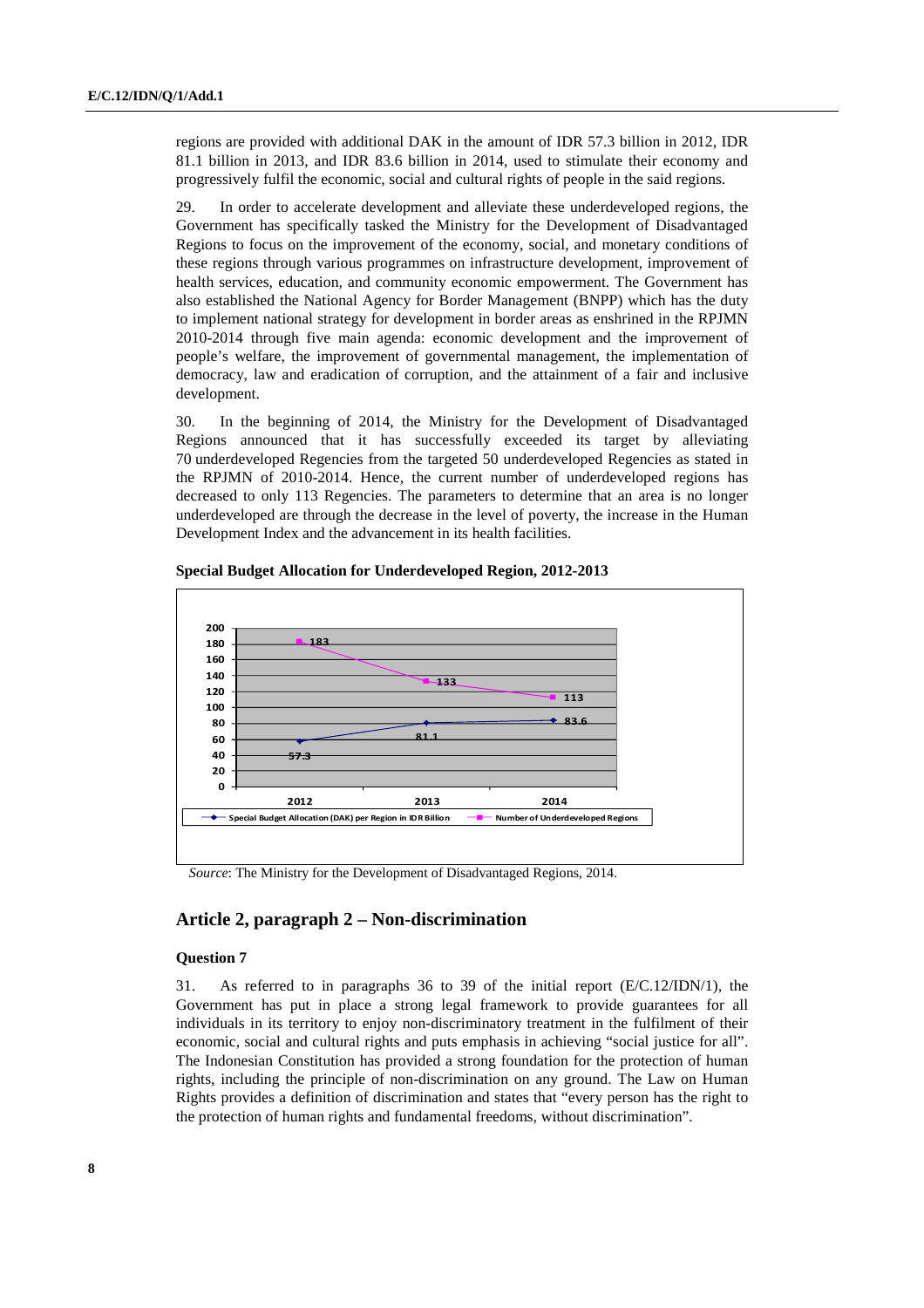32. The principles of human rights, non-discrimination and equality, as set out in various international human rights instruments ratified by Indonesia, have been integrated into a number of relevant national laws and regulations, such as laws on education, health, manpower, and other relevant legislations. To this effect, a number of administrative measures in various fields such as education, employment, housing and health were issued to prevent discrimination on any ground to take place.

33. One of the notable progresses of the implementation of non-discrimination principle is in the field of education. According to the National Socio-Economic Survey, in term of school participation, girls have excelled as compared to boys in all age groups. For example, in 2012, School Participation Rate of girls between 7-12 years old is 98.17%, higher than that of boys of 97.95%.

34. With regard to women and employment, equal rights and opportunity to all workers without discrimination is guaranteed by Law No. 13 of 2003 on Manpower. Moreover, Indonesia is also a State party to eight International Labour Organization (ILO) Core Conventions, including ILO Convention No. 100 (1951) concerning Equal Remuneration for Men and Women Workers for Work of Equal Value and ILO Convention No. 111 (1958) concerning Discrimination in respect of Employment and Occupation. The Presidential Regulation No. 8 of 1989 on Security of Salary and Wage also emphasized the principles of non-discrimination and equal remuneration for men and women workers for work of equal value. At operational level, the Ministry of Manpower and Transmigration has issued a "Non-discrimination Guideline in the Work Place Book" and provided training of trainees in pursuit to widely sensitize the principle of non-discrimination in the work place.

35. In the implementation on the right to housing, the principle of non-discrimination is upheld, as reflected in Law No. 1 of 2011 on Housing and Settlement Area, Law No. 20 of 2011 on Vertical Housing where it guarantees that every person has the right to obtain livelihood, shelter and healthy environment based on the principle of non-discrimination, justice and equality.

36. In the health sector, Law No. 44 of 2009 on Hospitals stipulates that equal and nondiscriminatory treatment shall be provided for all patients. Furthermore, through Law No. 40 of 2004 on National Social Security System, the Government shall provide non discriminative social security, including health insurance, to every citizen. In particular, the Government covers the insurance premiums for the poor and those who cannot afford to pay.

37. In addressing the issue of discrimination based on gender, it is worth noting that according to a survey on Indonesia Democracy Index conducted by the United Nations Development Programme (UNDP), Central Statistics Agency (BPS), the Ministry of National Development Planning, and the Ministry of Home Affairs in 2009, the performance of Indonesia in implementing non-discriminatory policies is relatively satisfactory at around 88.92%. This percentage is obtained through measuring three indicators: written rules that are discriminatory on the grounds of gender, ethnicity or against vulnerable groups; actions taken or statements made by regional government officers/officials which are discriminatory on the grounds of gender, ethnicity or against vulnerable groups; threats of violence or use of violence by people for reasons associated with the gender or ethnicity of the victim and/or vulnerable groups.

38. Through the enactment of Law No. 40 of 2008 on the Elimination of Racial and Ethnic Discrimination, the Komnas HAM has the task to monitor efforts to eradicate all forms of racial and ethnic discrimination by means of supervision, fact-finding missions, assess relevant cases and provide recommendations to the central and provincial government on the issue of racial and ethnic discrimination, as recognized in Government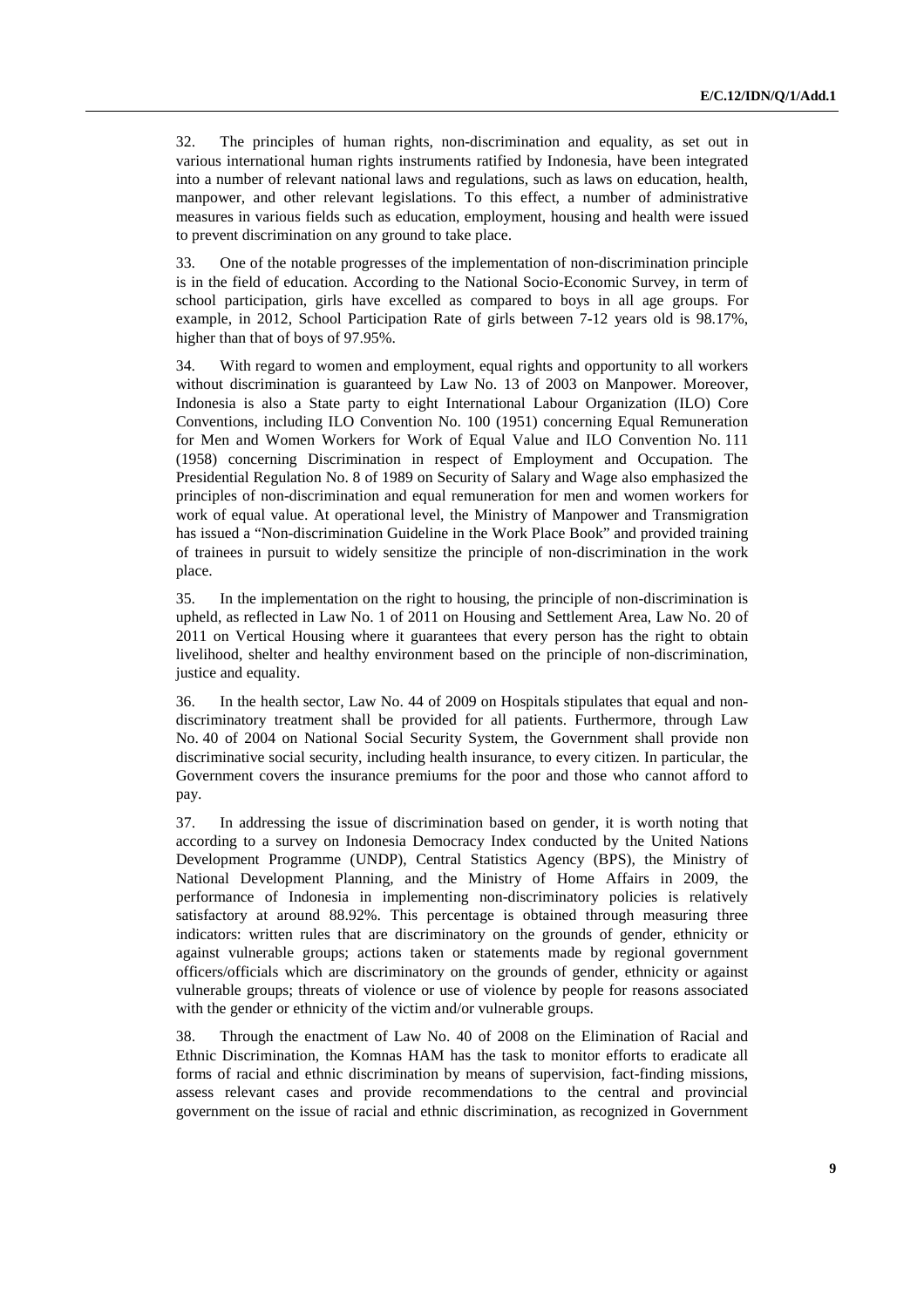Regulation No. 56 of 2010 on Procedures for Supervising Efforts to Eliminate Racial and Ethnic Discrimination. In addition, the Government has also established the Presidential Working Unit for Supervision and Management of Development in order to supervise development that adheres to human rights principles, including the principle of nondiscrimination.

39. The Government in collaboration with national human rights institutions, educational institutions, civil society organizations as well as international partners had been and will continue to carry out human rights education and trainings to members of the national and provincial/regency/city committees and public officials of relevant ministries/institutions on the implementation of National Action Plan on Human Rights. The human rights education and trainings are conducted to sensitize public officials and relevant stakeholders on issues of human rights including non-discrimination.

40. With regard to sanctions, any person or legal entity found to have performed acts of discrimination based on any reason shall be penalized according to the prevailing laws and regulations, notably as stipulated in articles 156 and 157 of the Penal Code and in lieu of Law No. 40 of 2008 on the Elimination of Racial Discrimination, article 15-25. Specifically, article 17 provides that restitution or remedies for victims by perpetrators shall be determined by the court. In a case of discrimination against a disabled person, in 2011, the Jakarta District Court ruled that the perpetrator of discrimination is obligated to provide the victim with restitution in the amount of IDR 25 million.

#### **Question 8**

41. Article 28 H (2) of the Indonesian Constitution provides strong legal basis for persons with disabilities individuals to claim reasonable accommodation with a view to achieving equality in the enjoyment of human rights, including the rights provided for in the Covenant. Law on Human Rights of 1999 also guarantees the rights of persons with disabilities to special treatment and facilitation. In addition, Indonesia ratified the Convention on the Rights of Persons with Disabilities in 2011 which gives responsibility to the Government to provide reasonable accommodation to people with disabilities. In this regard, revision of Law No. 4 of 1997 on Persons with Disabilities should elaborate article 28 H (2) of the Constitution and should be in full conformity with the Convention on the Rights of Persons with Disabilities.

#### **Question 9**

42. Ensuring accessibility for persons with disabilities is an integral part of the Indonesian national development priorities. This is ensured among others through Law No. 28 of 2002 on Buildings; Ministry of Public Works Regulation No. 30/PRT/M/2006 in the Technical Guidelines on Facilities and Accessibility in Buildings and the Environment; Ministry of Social Affairs Circular Note No. A/A164/VII/2002/MS dated 13 August 2002 on Facilities/Accessibilities for Persons with Disabilities in Public Buildings and Public Facilities; and Ministry of National Development Planning Circular Note No. 3064/M.PPN/05/2006 on the Development Planning which Provides Accessibility for Persons with Disabilities.

43. As a State party to the Convention on the Rights of Persons with Disabilities since 2011, Indonesia is determined to fulfil the rights of persons with disabilities and has made its utmost to the full implementation of all provisions thereof. The Government continues to undertake several programmes and further implement laws as well as policies to ensure accessibilities for persons with disabilities, be it physical and non-physical, including for public buildings, environment, education, job, and services.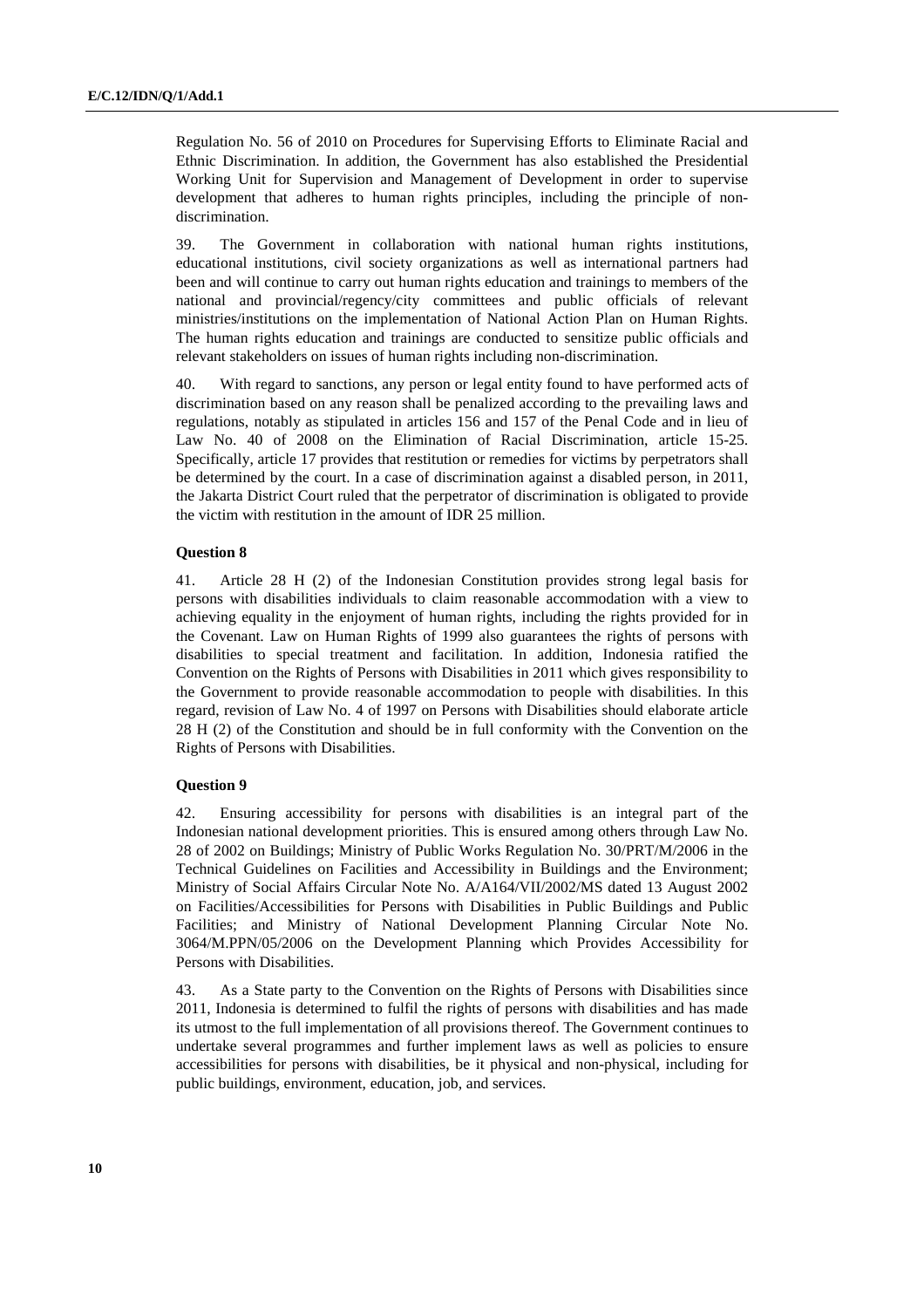44. On access to building and infrastructures, the Government is obliged to ensure that the elderly and persons with disabilities are provided with access in all public infrastructures through various laws and regulations, such as Law No. 28 of 2002 on Buildings; Law No. 20 of 2011 on Vertical Housing; Presidential Regulation No. 36 of 2005 on the Implementation of Law No. 28 of 2002 on Buildings; and Minister of Public Works Regulation No. 30/PRT/M/2006 in the Technical Guidelines on Facilities and Accessibility in Buildings and the Environment. At the Local Government level, the requirements to provide accessibility for persons with disabilities are provided in the respective by-laws concerning buildings and regulations on the issuance of building permits.

45. To date, all building regulations have all implicitly or explicitly included provisions requiring all developers or contractors for public infrastructure and facilities to provide accessibility for persons with physical limitations, which include persons with disabilities. From 2005 to 2012 the Ministry of Public Works has been implementing some pilot projects on the accessibility of public buildings and environment in 194 regencies/cities.

46. Accessibility for persons with physical limitations, including persons with disabilities, is also ensured through the mechanism of the issuance of building permit. Each design of buildings or public infrastructure and facilities proposed must obtain permit from the city planning office with requirements among others the accessibility for persons with disabilities, the elderly, and persons with other physical limitations. Government, in this regard, exercises control and monitoring over the construction of the building.

47. On access to transportation, the Government has issued various laws and regulations, among others: Law No. 23 of 2007 on the Railways; Law No. 17 of 2008 on Shipping; Law No. 1 of 2009 on Air Transport; Law No. 22 of 2009 on Traffic and Land Transportation; Minister of Transportation Regulation No. 31 of 2005 on the Implementation of National Standard (SNI 03-7049-2004) on Facility Design for Specific Users as a Compulsory Standard in Airports; Minister of Transportation Regulation No. 9 of 2011 on Minimum Service Standards for Railway Public Transportation; and Minister of Transportation Regulation No. 10 of 2012 on Minimum Service Standard for Mass Land Transportation.

48. These laws consist of provisions on special treatments such as accessibilities and facilities provided for persons with special needs, including persons with disabilities, the elderly, children, and pregnant women, such as: private elevator, ramp, guiding block, information (signs, symbols, and special markers for disability in transport services). National and private air carriers are also working to cater the needs of persons with disabilities. For example, Sriwijaya Air has issued flight guidance in Braille and trained cabin crew to provide services for persons with special needs. Garuda Indonesia has also provided special services for passengers with disabilities and training for employees to provide a correct and proper assistance for persons with disabilities.

49. On access to education, information and communication, several programmes/activities are implemented to support access to information for persons with disabilities, among others:

(a) Training and facilitation of IT devices for persons with disabilities, set-up by the Ministry of Communication and Information since 2008;

(b) Launching of Indonesia's own sign language (BISINDO);

(c) Launching of website for the hearing and visually impaired by PT Telkom in cooperation with groups of people with hearing and speech problems;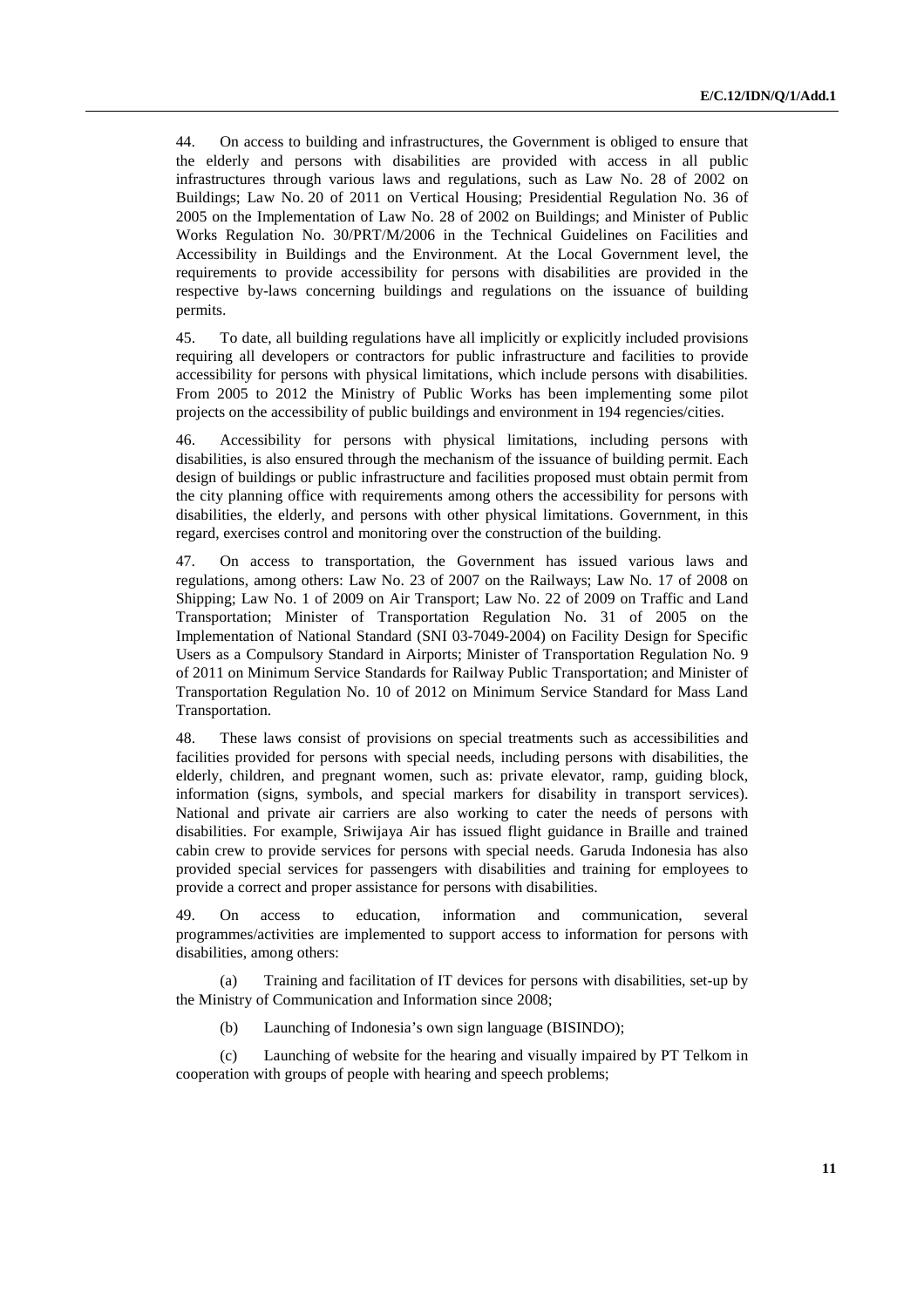(d) Publishing books and magazines in Braille and/or digital talking book by Indonesia Braille Publishing House (*Balai Penerbitan Braille Indonesia*) which is managed by the Ministry of Social Affairs;

(e) Developing websites and on-line gaming software ("*Apong*") for the visually impaired;

(f) Holding Training of Trainers and computer literacy trainings for the visually impaired;

(g) Establishing on-line Braille library by the National Library in cooperation with *Yayasan Mitra Netra*;

(h) Developing and distributing MBC v.5 computer software to 200 disability associations;

(i) Supplying statistical data on disabilities through census, surveys and research that are conducted by the Ministry of Social Affairs, Ministry of National Development Planning (Bappenas), Ministry of Health and the Central Statistics Agency (BPS);

(j) Developing Centre for Information and Consultation pilot projects in some areas which provide information for persons with disabilities on social assistances, education, employment opportunities, internships and job skills.

### **Article 3 – Equal rights of men and women**

### **Question 10**

50. Indonesia's commitment in achieving gender equality and women's empowerment is translated within national policies and legislations such as the National Action Plan on Human Rights 2011-2014, the 2010-2015 Roadmap to Accelerate the Achievement of the Millennium Development Goals (MDGs) in Indonesia, and the National Medium-Term Development Plan 2010-2014.

51. To further implement gender equality in various fields of development, the Government has issued Presidential Instruction No. 9 of 2000 on Gender Mainstreaming in National Development. It mandates all ministries/institutions to integrate gender perspective on each stage of the development process, including the planning and budgeting stage. As a follow up, the Minister of Finance has issued Regulation No. 109 of 2009, No. 104 of 2010 and No. 93 of 2011 on the Guidelines for the Formulation of Gender Responsive Work Plan and Budget. Furthermore, 28 Ministries have established gender working group and focal points. At the local level, several provinces have issued by-laws on gender mainstreaming as well as gender responsive budgeting. These legislations and roadmaps provide concrete steps, clear time frame and targets for the attainment of gender equality in Indonesia.

52. To instil gender equality and in order to eliminate gender-based stereotype, early awareness-raising programme on gender equality is essential. Therefore, gender equality issues are taught in primary and secondary schools, including gender roles and violence against women, as part of subjects such as civic and character building, health, biology, sports, and religions. The Government also develops gender responsive teaching and learning materials including types of profession that can be pursued by women in the male dominated field of work, such as engineering, science, army, construction, mining, etc. The Government also continues to remove gender-biased and stereotyped roles of women and men within the learning materials.

53. Meanwhile, in the health sector, the Ministry of Health has issued a joint agreement with the State Minister of Women's Empowerment and Child Protection to implement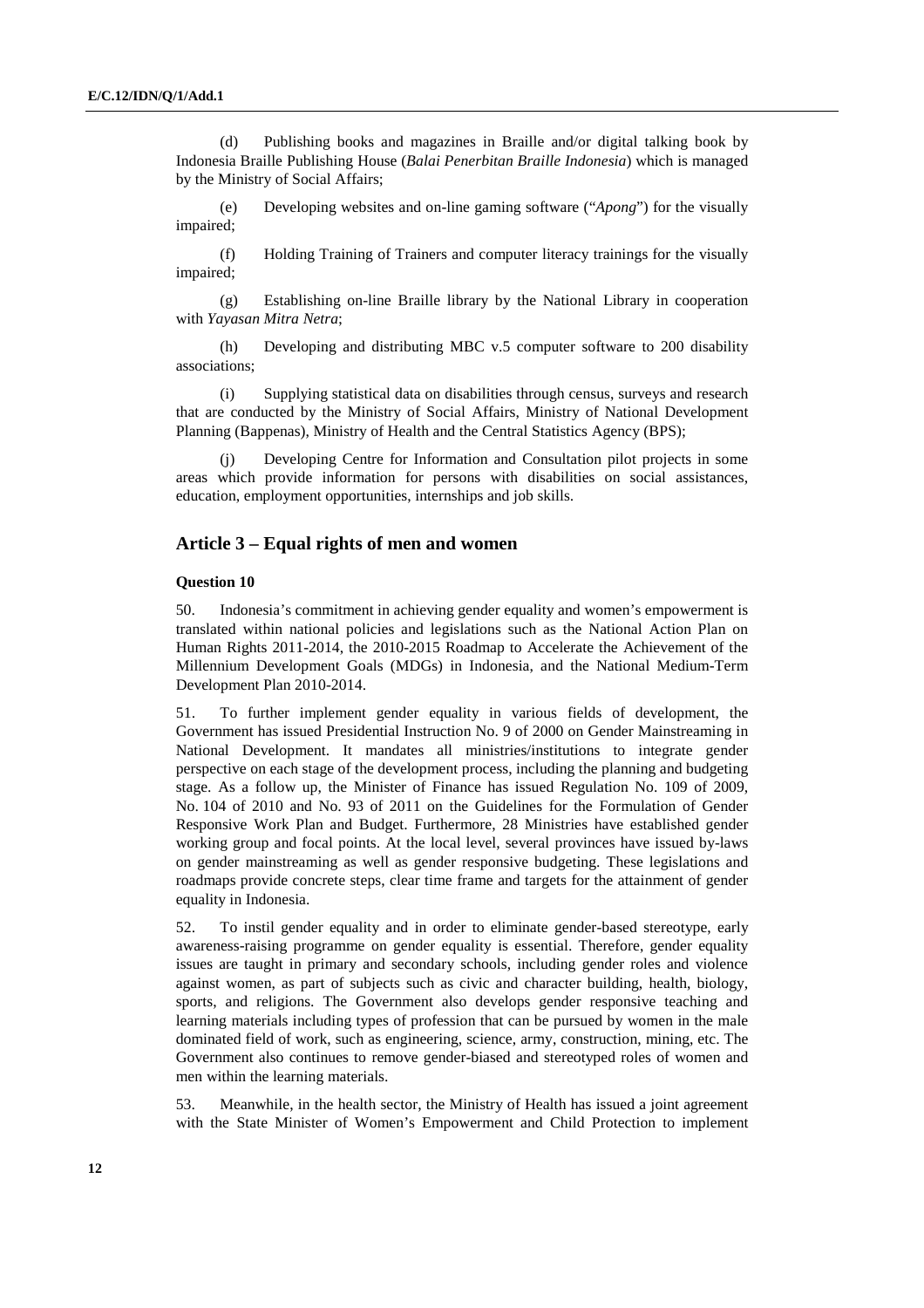gender mainstreaming in the health sector through Letter of Joint Agreement No. 07/MEN.PP&PA/5/2010 and No. 593/MENKES/SKB/V/2010 on 12 May 2010.

54. On the issue of discriminative by-laws that is seen as an impediment to achieve gender equality, the Government has published the fifth edition of a practical guidebook of "Understanding the Making of Local Regulations" in November 2011, serving as a guideline for legal drafters at provincial and regency/city levels in formulating by-laws according to Law No. 12 of 2011, which also emphasize the principles of human rights, gender equality, and sustainable development.

55. In addition, the Ministry of Women's Empowerment and Child Protection, Ministry of Law and Human Rights and Ministry of Home Affairs published "Parameters for Gender Equality in the Making of Legislations" book in 2011. It serves as guidance for analysis on gender equality perspectives in various policies, legislations, development programmes and other technical policies.

# **III. Issues relating to the specific provisions of the Covenant (arts. 6–15)**

## **Article 6 – The right to work**

#### **Question 11**

56. The National Medium Term Development Plan of 2004-2009 had established four economic development strategies, which are pro-growth, pro-jobs, pro-poor, and proenvironment. Through the pro-growth strategy, progress has been made to achieve growth with equity in line with the economic acceleration, as indicated by the increased of job opportunities which give hopes to Indonesian families to cope with poverty as well as to strengthen the economy in times of crisis. The main target of the National Medium Term Development Plan of 2010-2014 is to decrease open unemployment percentage to 5-6% by the end of 2014.

57. In order to regulate the labour supply and appropriate job placement, the Government has enacted the Presidential Decree No. 4 of 1980 on Mandatory Job Report. This Decree regulates that private companies, both in headquarters or local branches, are obliged to submit written report of job vacancies to the Ministry of Manpower and Transmigration. Such reports should include information on the number of required labour and position based on sex, age, education, skill/expertise, experience and other necessary requirements.

58. In order to facilitate unemployed person to identify and find available employment, the Ministry of Manpower and Transmigration has enacted Regulation No. 07/MEN/III/2008 on Employment and established an on-line labour market information system (which can be accessed at www.infokerja.depnakertrans.go.id) and online employment services in 33 provinces and 456 regencies/cities. Furthermore, the Ministry also conducts Special Employment Training in universities, vocational schools, and training institutions. Job fairs are also regularly conducted at national level in Jakarta International EXPO (JIEXPO) and in 20 other provinces.

59. With regard to the improvement of the labour market information system based on ISO 9001 of 2008, the Ministry established 7 pilot projects, in Sleman (Yogyakarta), Bogor (West Java), Pasuruan (Central Java), Pati (East Java), Padang (West Sumatera), Langkat (North Sumatera), and Makassar (South Sulawesi). Moreover, the Ministry has initiated employment services in several pilot projects, such as in Batam, Bekasi, and Semarang, to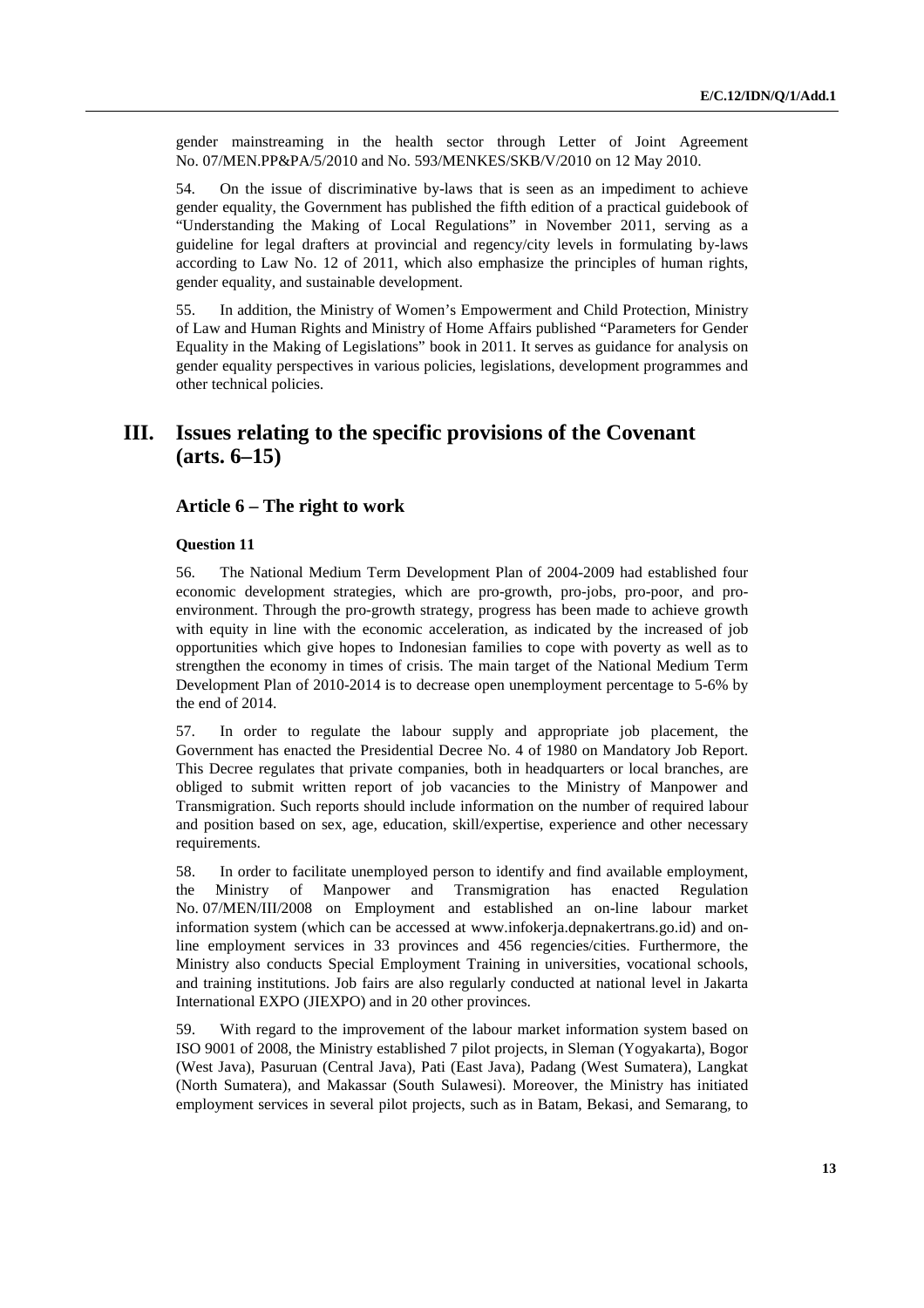be further developed in East Java, Central Java, East Kalimantan, South Sulawesi, and Yogyakarta.

60. The above measures have successfully assisted job seekers, including unemployed persons to obtain employment, as stated in the data below:

| Year              | Job Seeker | Vacancy | Placement | Percentage of Job Seeker<br>that obtain Employment | Percentage<br>of Filled Vacancy |
|-------------------|------------|---------|-----------|----------------------------------------------------|---------------------------------|
| 1st Semester 2012 | 1,299,377  | 628,603 | 365,947   | 28.16%                                             | 58.21%                          |
| 2nd Semester 2012 | 615.539    | 364.246 | 312,813   | 50.82%                                             | 85.88%                          |
| 1st Semester 2013 | 1,051,944  | 612.699 | 409,052   | 38.88%                                             | 66.76%                          |

*Source*: The Ministry of Manpower and Transmigration, 2013.

### **Question 12**

61. With regard to policies and programmes to create job opportunities in underdeveloped regions, the Ministry for the Development of Disadvantaged Regions has established Regency Leading Commodities Programme (Program Unggulan Kabupaten) to develop zone for economic growth that create approximately 100,000 employments in the entire commodity supply chains and utilize 7 acres of wasteland during 2011-2013. This programme is conducted through public-private partnership.

62. Gender mainstreaming is one of the strategies used in realizing goals in the labour sector. The Government has launched several programmes aimed at improving the economic and social status of women. One of the programmes is the Empowerment of Women as Contributors to the Local Economy Programme (P3EL), focusing in the enhancement of knowledge, skills and capabilities of women in managing their productive economic enterprises. To date, this programme is implemented in 5 provinces, namely West Kalimantan, South Sulawesi, West Nusa Tenggara, East Java and South Sumatera. The Government has also revitalized the implementation of Integrated Programme for the Enhancement of Women's Role to Attain a Healthy and Prosperous Family (P2WKSS) in 28 provinces that are intended to improve women's role in improving the well-being of their family.

63. Another successful programme is the Independent and Progressive Indonesian Women Village (Desa PRIMA) which provides advocacy and training in practical skills for women in order to boost their economic status. In 2012, 183 villages in 147 regencies/cities in 32 provinces had implemented the project.

64. Furthermore, considering that there are a lot of women working in the informal sector, the Government has provided wider access to financial assistance for women entrepreneurs through various financial capital sources, such as credit in Governmentsubsidized micro finance (KUR), fund management institutions (LDPB), community savings and loan groups or cooperatives, and micro finance institutions. These women are also provided greater opportunities to access both domestic and international markets through various exhibitions and encouraging the use of information and communication technology (ICT).

65. Micro entrepreneurs, including women, also receive capacity building programmes in the field of financial management, investment, and entrepreneurship trainings. Promoting women to achieve higher position in their careers are also carried out continuously through trainings on leadership and various programmes. Several competitions on women entrepreneurship have been conducted by the Government in cooperation with private sectors, including women's media groups.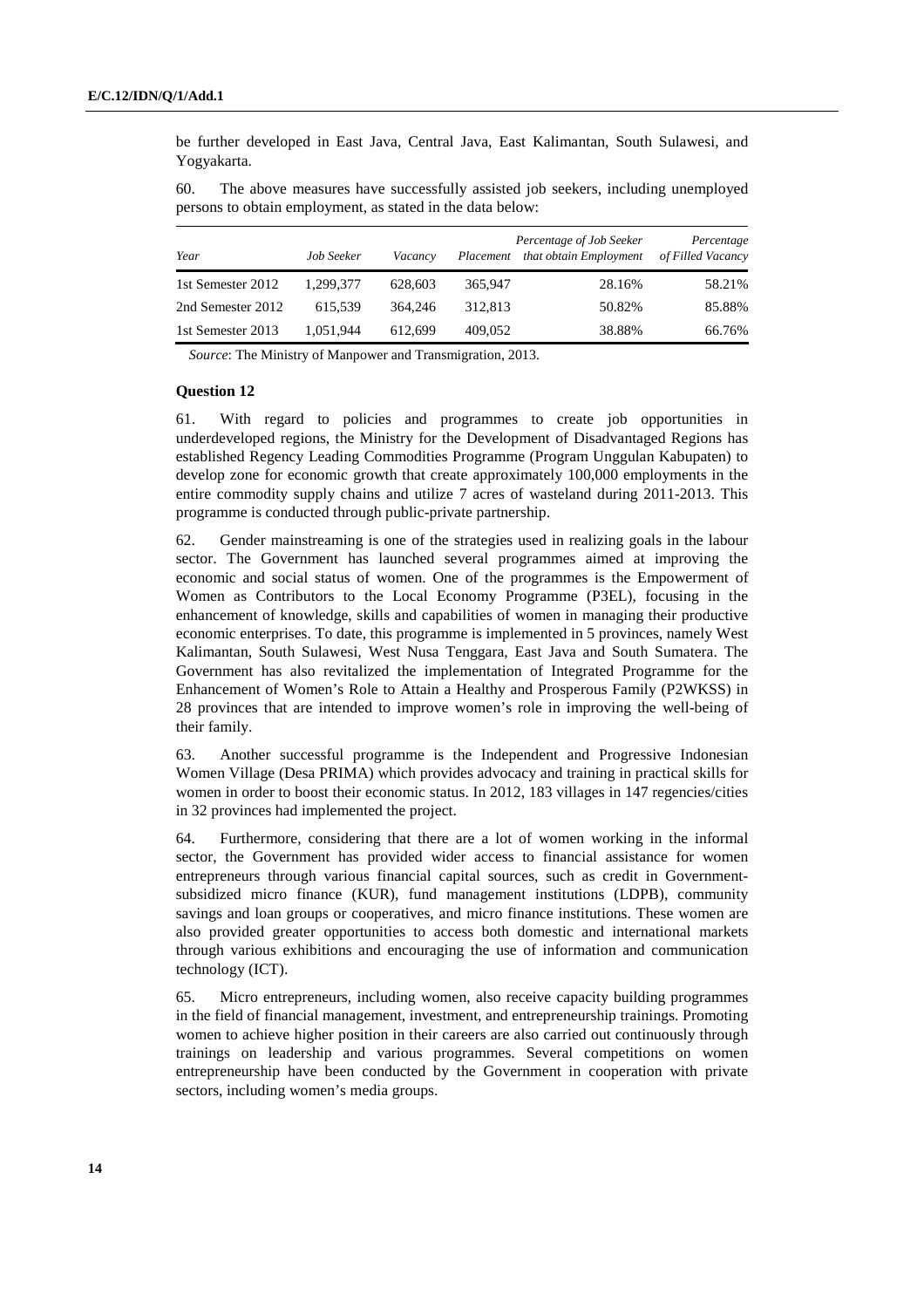66. In order to improve the economy and empower the community in villages or other less developed regions, since 2012, the Government has implemented a pilot project to improve home industry in Kendal Regency, Central Java. Kendal is chosen due to the fact that it is also well-known for having numerous micro, small, and medium enterprises.

67. Since 2012, in partnership with Plan Indonesia, the Government has implemented "Young Women's Economic Empowerment" programme which supports gender equality and youth access to decent employment. This project is conducted in Jakarta and East Nusa Tenggara from February 2013 until January 2016. It provides opportunities for participants to be deployed in 2,000 companies under the coordination of Indonesia Employers Association (APINDO), which targets 3,000 female youths and 6,000 community members.

68. The Ministry of Manpower and Transmigration has created job opportunities for young workers through the following programmes: 1) Productive and infrastructure labourintensive programme by developing agricultural sector; 2) Application of effective technology to process local natural resources, 3) Entrepreneur programme for diploma graduates 4) Professionals entrepreneur programme for bachelor graduates, 5) Volunteer employment for bachelor graduates in social community business group mentoring, and 6) Subsidy programme for youth. In this regard, the Ministry of Manpower and Transmigration has conducted entrepreneurship programmes such as mushroom and aloevera cultivation, beauty parlour training, motorcycle reparation, electrical installation, home-cooking industries, and brick-making in several regions including North Sulawesi, Jambi, Gorontalo, Central Java, Bangka Belitung, Bali, West Kalimantan, and East Java.

69. Another programme launched by the Ministry of Youth and Sport Affairs is the Rural Development Motivator Programme (Program Sarjana Penggerak Pembangunan di Perdesaan), targeting bachelor graduates to be actively involved in boosting development in rural areas. The programme is aimed to promote leadership, self-reliance, and pioneering young graduates. It is a model for poverty alleviation programme in rural areas involving young graduates. This programme was established in 1989 in order to address the issue of the high unemployment rate in rural areas where many young graduates left their village to urban areas to find employments.

70. With regards to persons with disabilities, Indonesia is in the process of harmonizing various national legislations, policies and pro-disability programmes, including one percent hiring quota as mandated by Law No. 4 of 1997 on Persons with Disabilities, vocational trainings for persons with disabilities and their placement to companies. A Memorandum of Understanding (MoU) between the Ministry of Manpower and Transmigration and APINDO with regard to vocational trainings for persons with disabilities was signed in 2013. As a result, 1,140 persons with disabilities from the total of 1,635 (70%) who participated in the trainings were absorbed in the work force. Furthermore, the Ministry of Manpower and Transmigration also implemented entrepreneurship programmes for the elderly and person with disabilities such as home-cooking industry, sewing, tire repair, and embroidery in several regencies/cities such as Sleman, Purbalingga, Ungaran, Sragen, Ciamis, Ternate and Salatiga.

71. The Government also established Productive Economic Enterprises (UEP) a programme directed to assist the elderly and persons with disabilities. In 2005-2013, 68,634 elderly people have received IDR 1.5 million per person under the UEP programme. This programme continues to further empower potential elderly persons based on their interests and talents as well as the economic potential of the community for a more sustainable economic enterprise.

72. The Ministry for Women's Empowerment and Child Protection has issued Ministerial Regulation No. 23 of 2010 and No. 7 of 2012 on General Guideline and Standard Operating Procedure for Information and Consultation Centre for Women with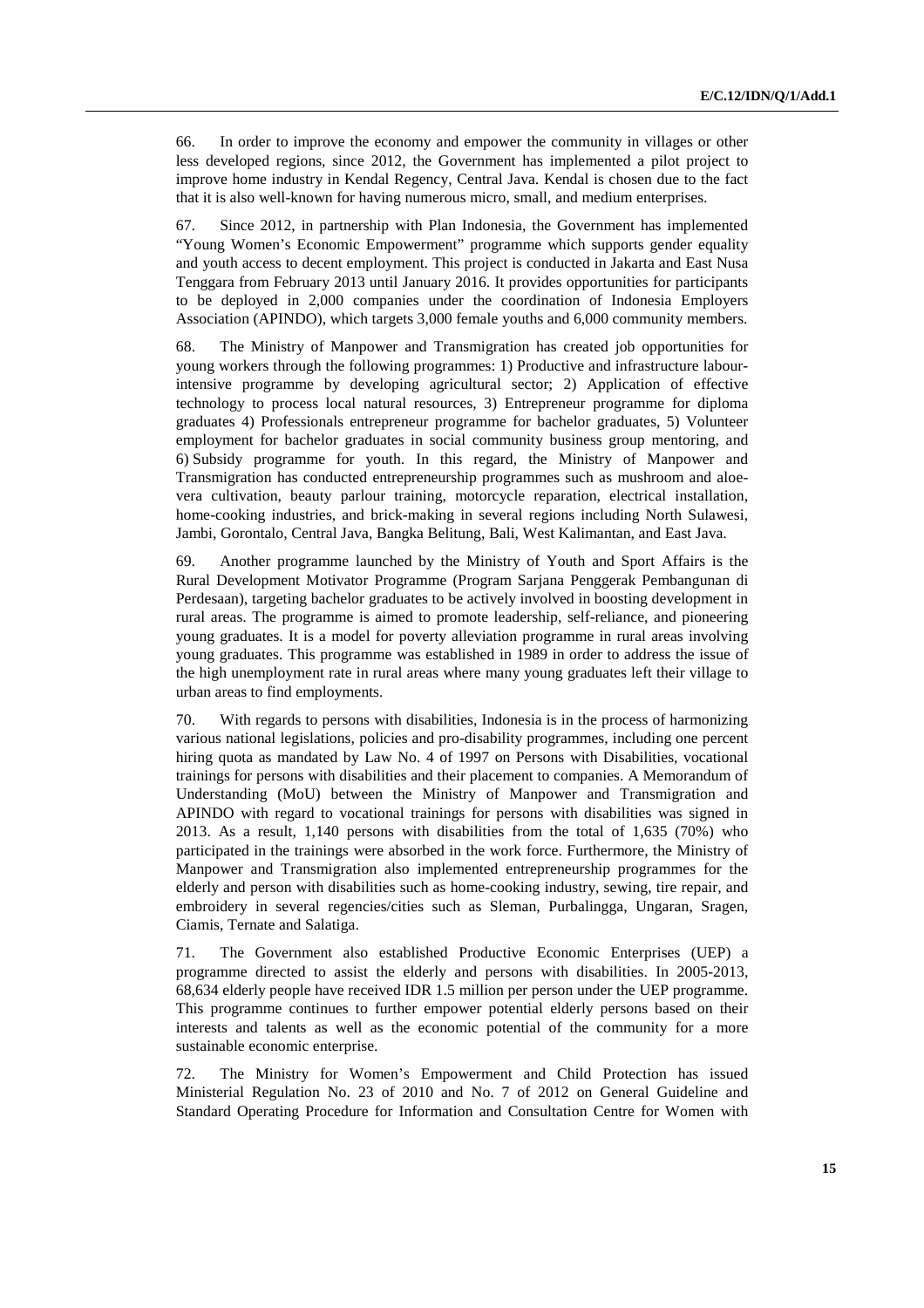Disabilities. Both legislations aim to support regions in establishing institutions that could provide information and counselling for persons with disabilities, particularly women. Services offered include information on employment, occupational counselling, training and internship, placement and protection for workers, and social assistance.

### **Question 13**

73. In regards to efforts to convert "work force surplus" from the informal sector to the formal sector, the Ministry of Manpower and Transmigration has taken several measures, which include: 1) strengthening and developing business for young entrepreneurs, 2) improving knowledge and skills of informal workers, 3) facilitating access to institutions dealing with capital loan, technology and marketing, 4) empower young entrepreneurs to expand employment opportunities as mandated in Government Regulation No. 33 of 2013 through coordination with relevant stakeholders.

74. Furthermore, the Ministry also promoted skill and competence of labour force through these following programmes: 1) development of employment competency standard through the establishment of 234 Indonesian National Standard of Working Competence in 9 sectors; establishment of 477 competence job training programmes; and the formulation of 659 job training manuals; 2) revitalization of vocational training through the establishment of Vocational Training Centres (BLK) under several technical ministries, including the Ministry of Industry, Ministry of Education and Culture, Ministry of Health, and Ministry of Manpower and Transmigration. To support the programme, the Government has increased the number of BLK in 34 provinces from 289 in 2010 to 457 BLK in 2012; 3) establishment of competency-based training and apprenticeship through Professional Certification Agencies where 24,708 certificates have been issued in 2012.

75. The Government has also established a special one-stop service called the "kios-3 in-1" to facilitate informal workers, including unemployed persons, to identify and find available employment. Kios 3-in-1 also provides information on skill training in vocational training centres, certification of competency tests, and job placement for unemployed persons. This service can be accessed through the following website: http://www.kios3in1.net/. It has provided 56 vocational training centres throughout Indonesia. Free vocational trainings include trainings in the field of mechanics, automotive, fabrication, building construction, industry electricity, industry electronic, information technology, business administration and foreign languages.

76. The above efforts have successfully transformed the surplus of workers in the informal sector to the formal sector as stated on the data below. The data shows that workers in the informal sector have steadily decreased from 63.96% in 2011, 61.42% in 2012, and down to 59.8% in 2013. At the same time, the Government has successfully increased workers in the formal sector from 36.04% in 2011, 38.58% in 2012 up to 40.2% in 2013.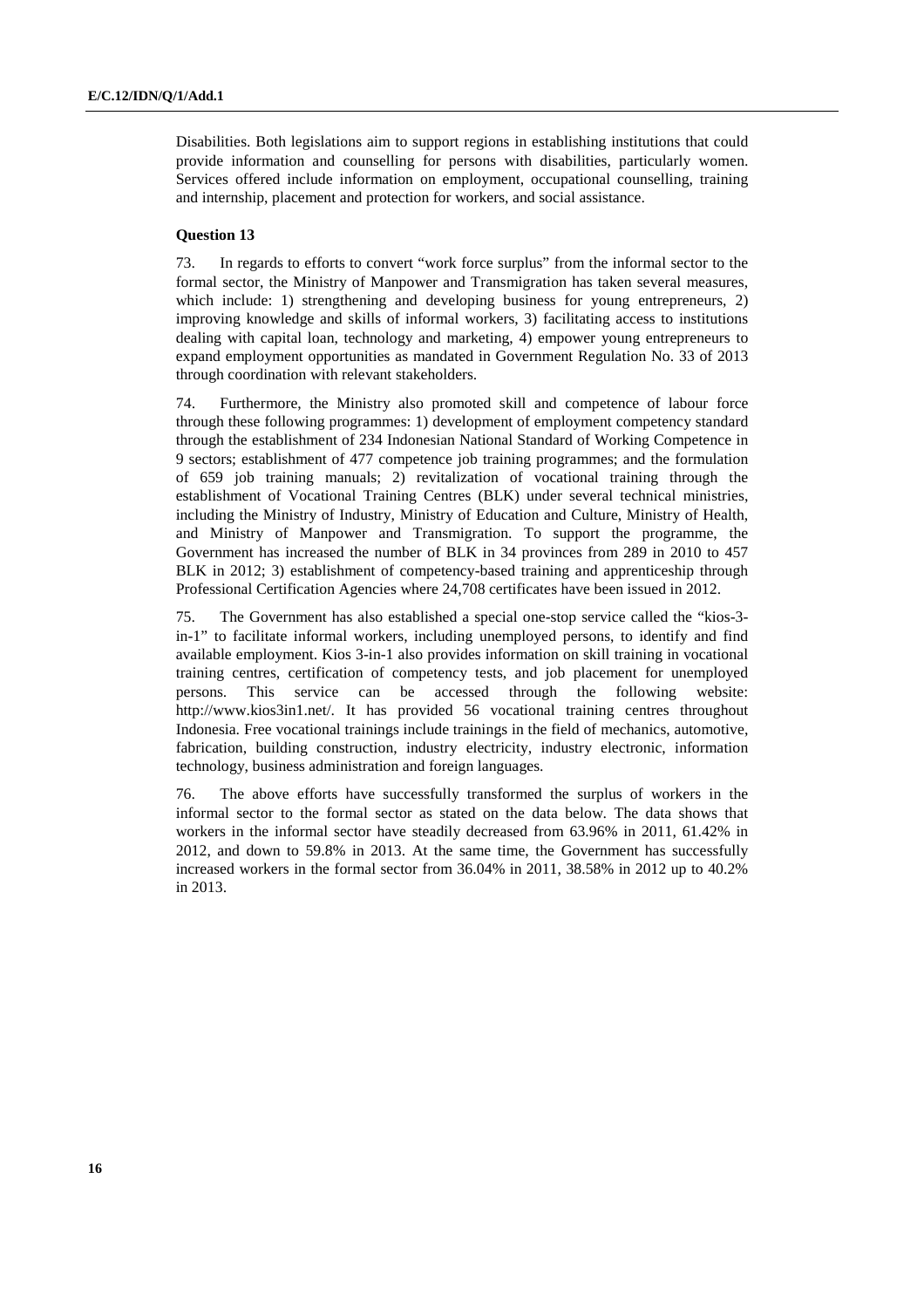|                         | 2011   |        | 2012   |        | 2013   |        |
|-------------------------|--------|--------|--------|--------|--------|--------|
| Activity                | Feb    | Aug    | Feb    | Aug    | Feb    | Aug    |
| Work Force (in million) | 111.3  | 109.7  | 112.8  | 110.8  | 114.0  | 110.8  |
| (% )                    | 100.00 | 100.00 | 100.00 | 100.00 | 100.00 | 100.00 |
| Formal (in million)     | 38.1   | 41.5   | 42.1   | 44.2   | 45.6   | 44.8   |
| (% )                    | 34.24  | 37.83  | 37.29  | 39.86  | 39.98  | 40.42  |
| Informal (in million)   | 73.2   | 68.2   | 70.7   | 66.6   | 68.4   | 66.0   |
| (% )                    | 65.76  | 62.17  | 62.71  | 60.14  | 60.02  | 59.58  |

### **Population aged 15 years and above Working in the field of Formal and Informal Sector**

*Source*: BPS, 2013.

# **Article 7 – The right to just and favourable conditions of work**

### **Question 14**

77. In regards to the application of the principle of equal remuneration for work of equal value, various legislations, policies and programmes are implemented to improve women's capacity as well as to remove barriers for women to contribute to the economy. Law No. 80 of 1957 on Equal Remuneration, Law No. 21 of 1999 on Discrimination in Employment and Occupation, and Law No. 13 of 2003 on Manpower provides legal framework for ensuring equal rights between men and woman in the work place.

78. The right to employment as well as fair and appropriate remuneration and treatment in employment relationship are protected under article 28D (2) of the Indonesian Constitution. Equal rights and opportunity to all workers without discrimination are guaranteed by Law No. 13 of 2003 on Manpower. This Law reflects the Government obligations in the promotion and protection of workers pursuant to ILO Convention No. 100 (1951) concerning Equal Remuneration for Men and Women Workers for Work of Equal Value, to which Indonesia is a party. The Government Regulation No. 8 of 1981 on Wage Protection further emphasizes the principles of non-discrimination and equal remuneration for men and women workers for work of equal value.

79. Based on the above legislations, the value or remuneration of any profession is generally based on the level of skill, educational background and other qualifications needed to carry out the work and should not be based any discriminative pretence such as sex. There is a standard for minimum salary equal for men and women employees, including for jobs associated with women, such as nurse and teacher as mandated in the Law No. 13 of 2003 articles 88-98 and the Minister of Manpower and Transmigration Regulation No. 7 of 2013, governing the minimum salary, which further enunciate the principle of equal pay for equal work.

80. In the implementation of the above regulations, the Ministry of Manpower and Transmigration has issued the Guidebook on Gender Neutrality in Equal Pay for Equal Work in 2012. The Government has also established a Tripartite Task Force for Equality in the Workplace in 2012 which involves the business actors, workers and the Government.

### **Question 15**

81. Pertaining to measures taken to monitor working conditions, the Government has provided guidance and supervision on the implementation of occupational safety and health conditions as mandated in Law No. 13 of 2003 on Manpower and Law No. 1 of 1970 on Occupational Safety. Furthermore, Government Regulation No. 50 of 2012 on the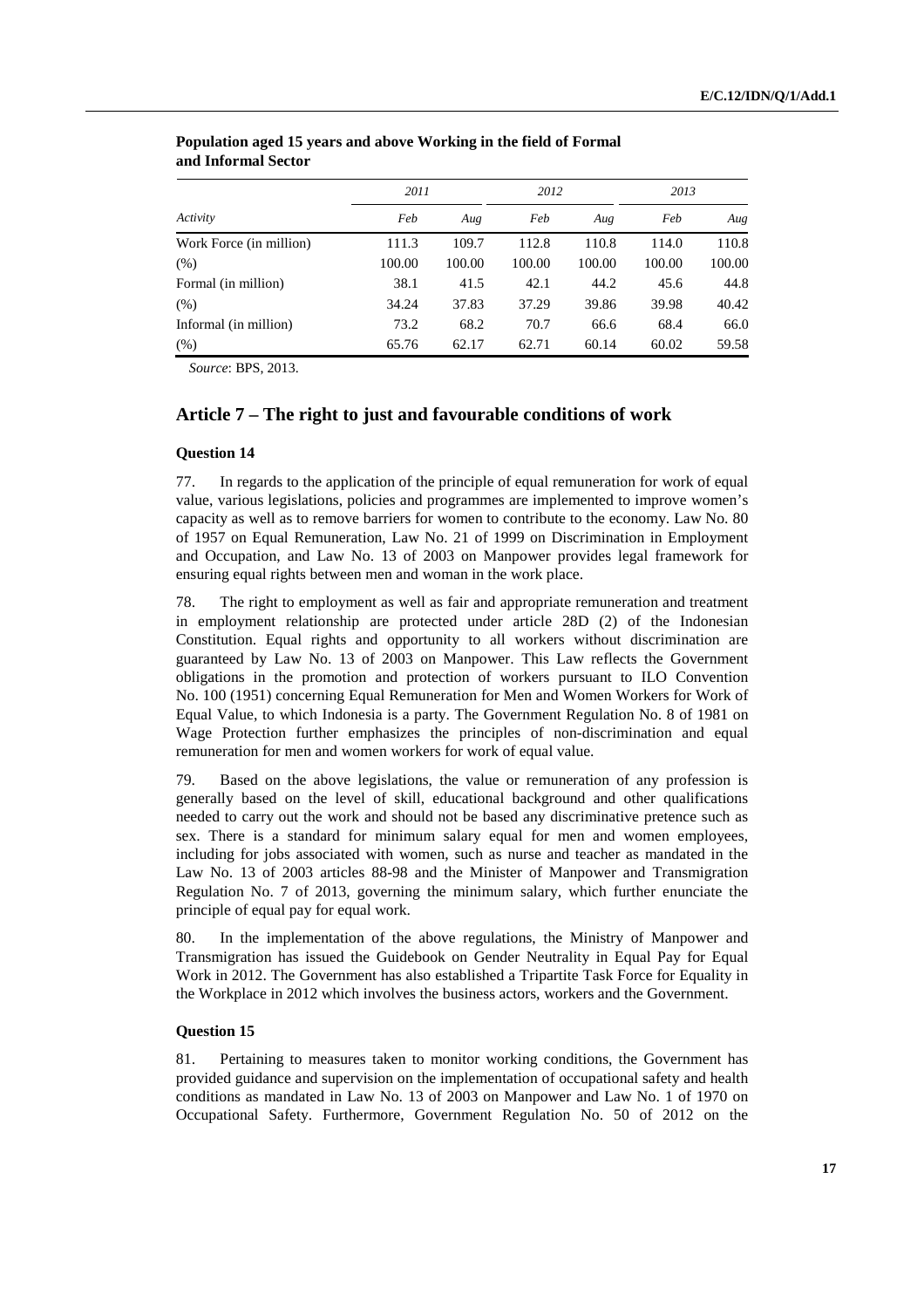Implementation of Occupational Safety and Health Management System has also been enacted. To further monitor and enforce the above legislations, the Ministry of Manpower and Transmigration has enacted Regulation No. 09/Men/VI/2005 on the Submission of the Report on the Conduct of Labour Inspection.

82. For the inspection in gold and coal mining industry, the Government has enacted Regulation No. 19 of 1973 on the Management and Inspection on Occupational Safety in Coal Mines Field. Furthermore, the Minister of Manpower and Transmigration has enacted Regulation No. Per.08/MEN/VII/2010 on Personal Protection Equipment which are applied to all fields of industry, including plantation and fishery. With regard to the monitoring on fishery industry, the Government has also enacted Regulation No. Per 11/Men/VII/2010 on Hours of Work and Rest in Fishery Sector.

83. The Minister of Manpower and Transmigration has enacted Regulation No. PER-01/MEN/I/2007 on the Guidelines for Occupational Safety and Health (OSH) Awards. These awards include Zero Accident Award, OSH Management System Award, Award for Head of Local Governments in the implementation of OSH, and Individual Award for OSH Champion. By 2013, the Ministry of Manpower and Transmigration has granted Zero Accident Award to 5,158 companies and OSH Management System certificates to 2,126 companies, including the sector of mining industries. In April 2012, the Ministry has conducted a Seminar and Expo on OSH to further promote safe and healthy working conditions.



 **Zero Accident Awards** 

*Source*: Ministry of Manpower and Transmigration, 2014.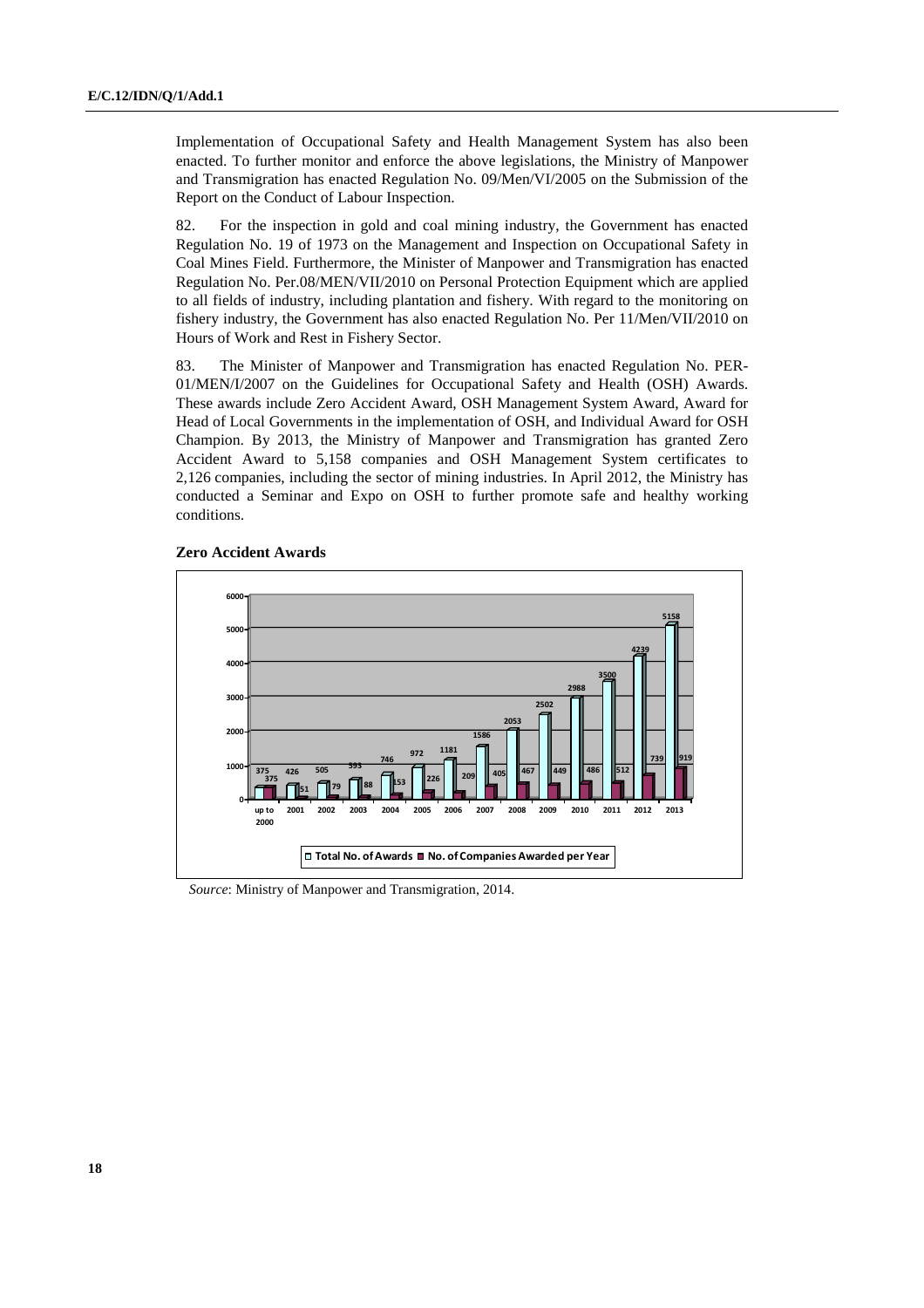

 **Certificates of Safety and Health Work Management System Awards** 

*Source*: Ministry of Manpower and Transmigration, 2014.

84. With regard to the Threshold Limit Value (TLV), the Minister of Manpower and Transmigration has enacted Regulation No. PER.13/MEN/X/2011 which aims to protect the labour exposed to physical and chemical hazards as well as to protect the health condition at the workplace. Moreover, the Minister also enacted Decree No. KEP. 187/MEN/1999 on the Hazardous Chemical Substance Control at the Workplace.

85. The TLV used in Indonesia is in accordance with the standard of the World Health Organization (WHO) and other international institutions such as the NIOSH Pocket Guide to Chemical Hazards, the International Chemical Safety Cards (ICSC) and the Registry of Toxic Effects of Chemical Substances (RTECS). In this regard, the Ministry of Health has enacted Decree No. 1405/Menkes/SK/XI/2002 on Health Requirements in the Workplace and TLV which is used as guidelines or recommendations to protect workers from negative impacts of the use of chemical substances in the respective industries.

### **Question 16**

86. Law No. 13 of 2003 on Manpower provides protection to female workers from sexual harassment. In this regard, article 76 of the Law regulates that it is prohibited to employ female workers aged less than 18 years of age between 11 p.m. until 7 a.m. Meanwhile, the employers are obliged to ensure the security and decency/morality in the workplace for female workers who work between 11 p.m. to 7 a.m. The implementation is further regulated in the Minister of Manpower and Transmigration Decree No. KEP-224/MEN/2003. Companies are also obligated to give nutritious food and drink, maintain decency and safety protection in the workplace, as well as provide shuttle transportation for women who work during 11 p.m. to 7 a.m.

87. Furthermore, article 86 of the Law on Manpower regulates that worker/labour has the right to moral and decency protection. In this regard, the Ministry of Manpower and Transmigration in cooperation with ILO has launched Guidelines to Prevent Sexual Harassment in the Workplace. It recommends companies to create regulation regarding complaint mechanisms, to impose sanctions and to provide rehabilitation in addressing sexual harassment cases. Other preventive measures can be taken through communication, education and trainings conducted by the human resource department, bipartite and tripartite cooperation agencies in the workplace. The Ministry of Manpower and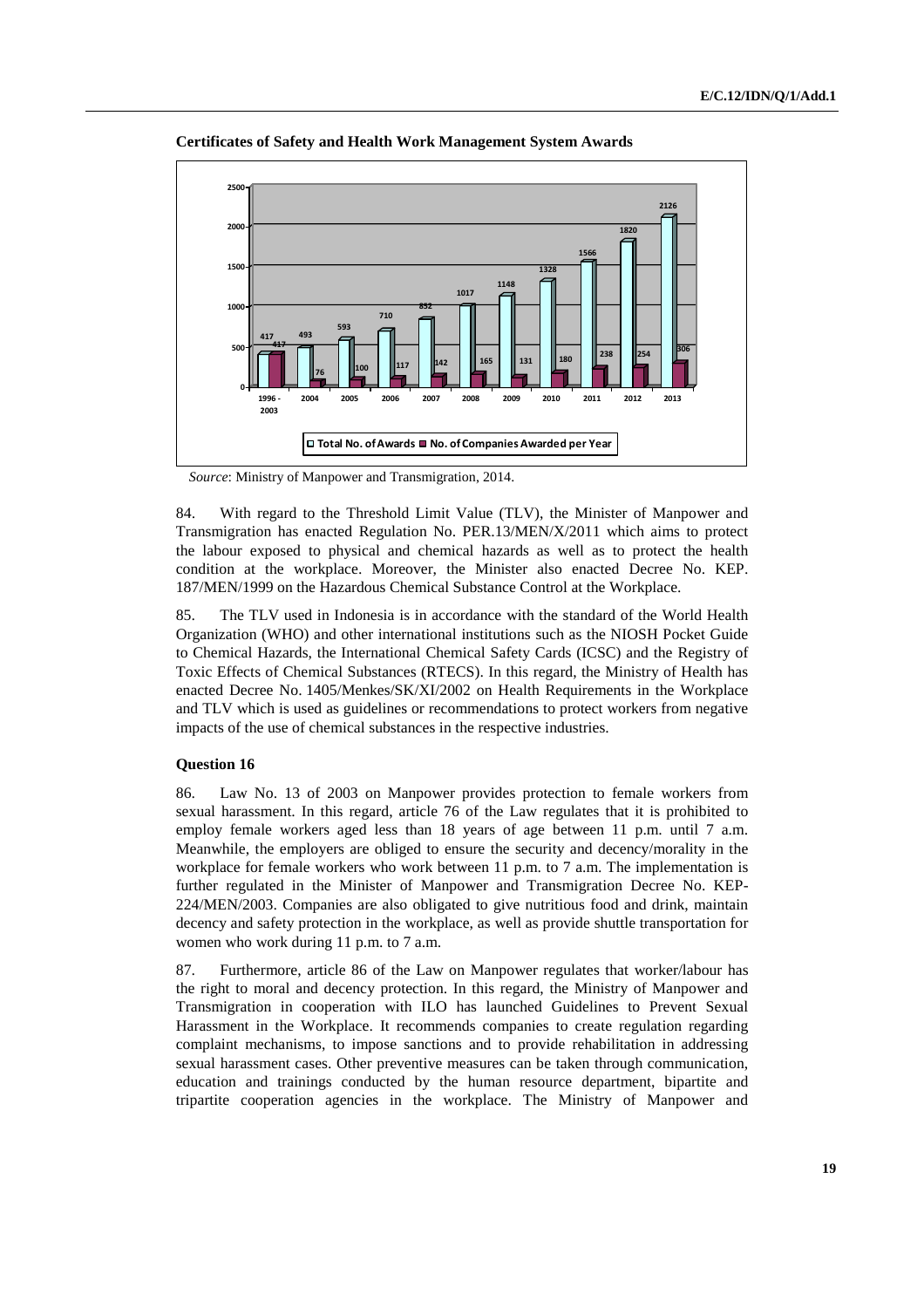Transmigration has also conducted visits to several APINDO member companies which have established such complaint centres.

88. Employment arrangements, specifically on industrial relations, are regulated in the Company Regulation or in the Joint Work Agreement should the company have a trade/labour union. Based on the Regulation of the Minister of Manpower and Transmigration No. PER.16/MEN/XI/2011, the Company Regulation or Joint Work Agreement must be registered and endorsed by the Ministry of Manpower and Transmigration Offices at provincial and district levels. This process is aimed to ensure that both Company Regulation and Joint Work Agreement are in accordance with the provision related to the protection of worker/labour, including protection of worker/labour against sexual harassment at the workplace.

| No.            | Year | <b>Company Regulations</b> | Joint Work Agreement |
|----------------|------|----------------------------|----------------------|
| 1              | 2004 | 36,340                     | 9,061                |
| $\overline{c}$ | 2005 | 36,543                     | 9,168                |
| 3              | 2006 | 37,228                     | 9,291                |
| $\overline{4}$ | 2007 | 38,654                     | 9,756                |
| 5              | 2008 | 41,252                     | 10,501               |
| 6              | 2009 | 41,961                     | 10,619               |
| 7              | 2010 | 44,149                     | 10,959               |
| 8              | 2011 | 45,852                     | 11,137               |
| 9              | 2012 | 47,969                     | 11,435               |
| 10             | 2013 | 51,895                     | 12,113               |

 **Number of Company Regulation and Joint Work Agreement 2004-2013** 

*Source*: The Ministry of Manpower and Transmigration, 2013.

89. The complaint mechanism can be conducted through informal and formal procedures. Every step in addressing sexual harassment case must be conducted in a fair manner and thoroughly, and provide consideration to the information from both parties. If the employee/victim is not satisfied with the mechanism, they can file a complaint through the trade/labour union, manpower agency in the local area, or industrial settlement mechanism institution as the basis to terminate their employment contract.

90. In this regard, the sanctions given can also vary, starting from written warning, reassignment or rotation, limitation of authority, reduction of wage/salary, to temporary dismissal or termination of employment (for severe case of sexual harassment). Perpetrators of sexual harassment are also obligated to take training or counselling service managed by the company.

91. The rehabilitation for the victim/witness is basically given to restore one's personal and work condition. Other additional measures include the provision of giving sick or annual leave as well as additional leave if the victims/witness needs counselling to cure the trauma. Furthermore, the company is obliged to remove stigmatizations against the victims/witness, rehire the victims if they were dismissed unfairly, review regulations which place the victim/witness in a disadvantaged position and provide necessary compensation.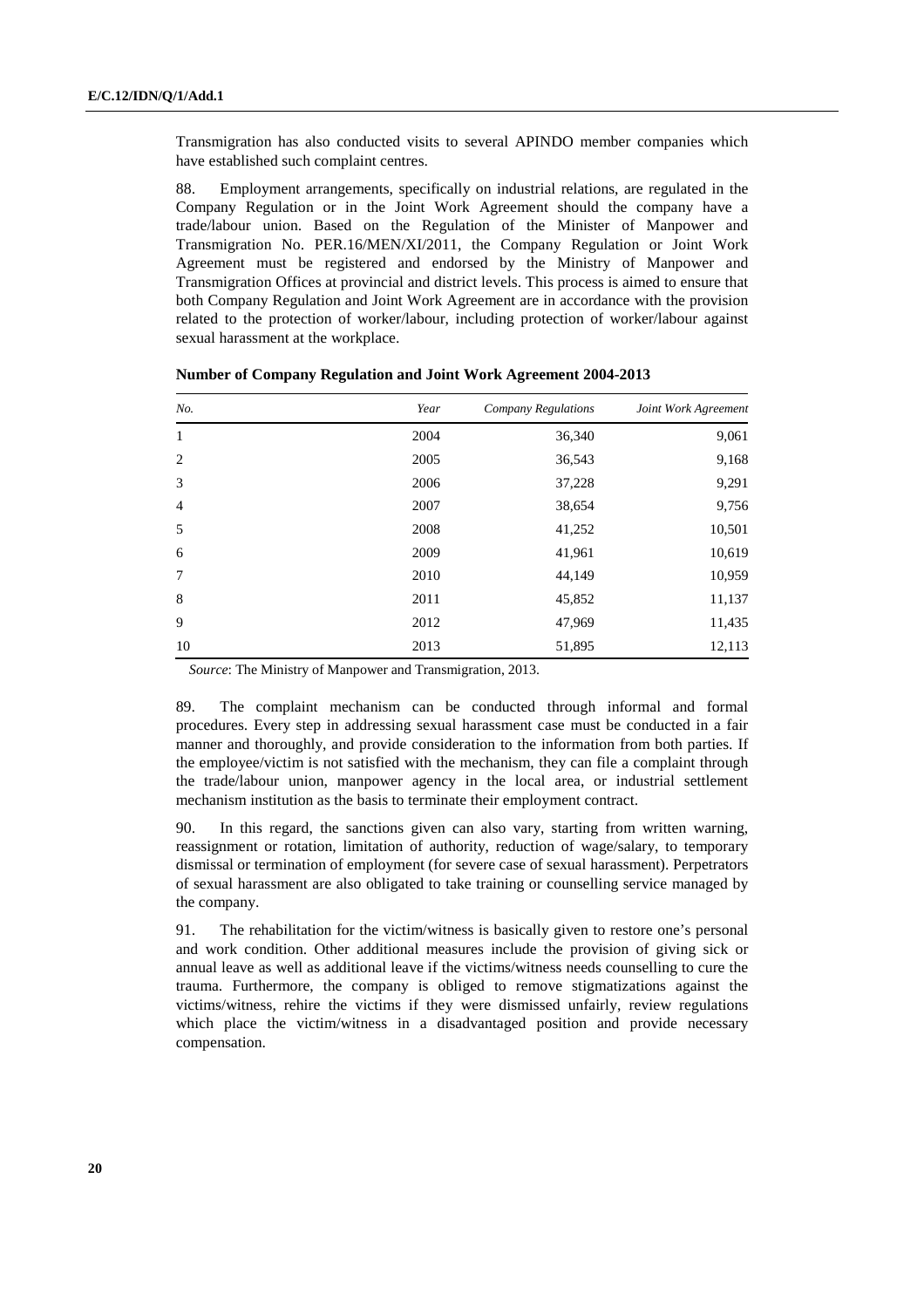| No.            | Category        | Number of Cases |
|----------------|-----------------|-----------------|
|                | Registered case | 2,438           |
| $\overline{2}$ | Settled case    | 2,061           |

 **Number of cases of Industrial Dispute Settlement in 2013** 

*Source*: The Ministry of Manpower and Transmigration, 2013.

#### **Question 17**

92. There has been an increasing public awareness on the need to enhance the protection of domestic workers in Indonesia. This has led to the movement in recognizing domestic workers as professional workers in order to provide them with rights as applied to workers in the formal sector.

93. This movement has been translated into an initiative by the Government and legislative body to elaborate a Bill on Domestic Workers which been included in the national legislation programme since 2004 and have become a priority since 2010. The latest public hearing on the Bill was conducted in 27 February 2013.

94. This development is taking place along with the progress continuously made in the implementation of the Government's policies to create job opportunities and promote job security. Indonesia's Pro-Job policy met progress in reducing unemployment and openunemployment, as well as increasing job opportunities in both formal and informal sectors.

95. Various elements are to be included in the Bill to protect domestic workers and provide remedy mechanism, including gender, age, hours of work, condition of workplace, wage, social and health security as well as issues of protection against exploitation, either by the employer or work agency.

96. In this regard, the Ministry of Manpower and Transmigration has conducted dissemination process through researches, seminars, and workshops involving Tripartite-Plus parties including the Government, labour union, businessman, academics, and civil society. This process is aimed at receiving inputs from various stakeholders, including domestic workers themselves to discuss the on-going process of the formulation of Bill on Domestic Workers Law and to prepare for the ratification of the ILO Convention No. 189 (2011) concerning decent work for domestic workers.

97. Moreover, in regards to the protection of Indonesian domestic migrant workers, the Ministry of Social Affairs has established Trauma Centres for migrant workers, enacted Regulation No. 22 of 2013 on Repatriation of Migrant Workers dealing with Problems, and established social security programme for domestic workers.

98. The National Action Plan on Human Rights 2009-2014 provides strategies to improve the prevention of domestic violence and the protection and services for women and children which are victims of violence. This includes a series of awareness raising programmes targeted to state apparatus and the public for the improvement of integrated services and advocacy for women and children which are victims of domestic violence.

99. Law No. 23 of 2004 on Domestic Violence has further provided stronger legal basis for the Indonesia's efforts in combating violence against women, including sexual harassment. The Law has been followed-up through various measures, including the Ministerial Regulation of the Minister for Women's Empowerment and Child Protection and the Regulation of Chief of Indonesian National Police, as well as the establishment of the Coordination Network for the Elimination of Domestic Violence.

100. Furthermore, relevant stakeholders have utilized Domestic Violence Law as one of the basis for advocacy in combating violence against women, as it criminalizes the act of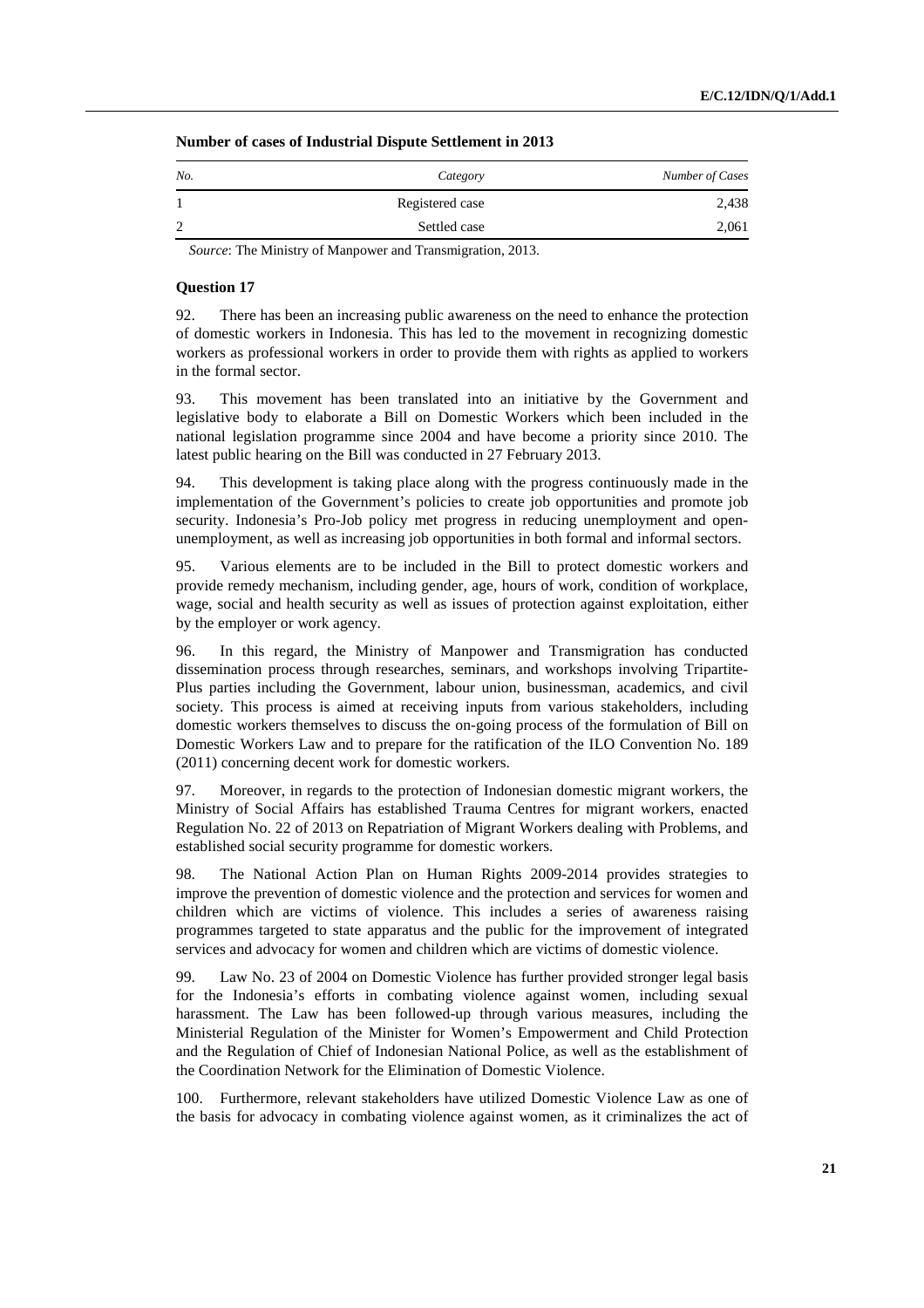domestic violence and provides protection for the victims. Moreover, the Law provides legal certainty for the public to report the case and bring the perpetrators to justice.

101. In strengthening the state's capacity in addressing the issue of violence against women and children, the Government continues to promote the implementation of the minimum standards on the Integrated Services for Women and Children Victims of Violence which were established in 2010, as a guideline for stakeholders at the national and sub-national levels. The standard was formulated in cooperation with all stakeholders and is used for measuring the Government's performance in providing an integrated service for women and children that are victims of violence. It provide five types of services for the victims, namely complaint handling; health services; social rehabilitation; legal aid and law enforcement; and repatriation and social reintegration. A set of manual for the implementation of this regulation was made available for all related ministries at national and sub national levels, as well as for the law enforcements.

102. The Ministry for Women's Empowerment and Child Protection, together with the Chief of National Police, the Attorney General, the Supreme Court, Komnas Perempuan, the Minister of Law and Human Rights and Association of Indonesian Legal Counsel (Peradi), have also signed an MoU on Access to Justice for Women Victims of Violence.

103. Furthermore, in order to support the effort to protect women from domestic violence, the Government has established 305 Women and Children Service Units in Police Stations and 43 Integrated Crisis Unit in police hospitals in 25 provinces in Indonesia. Moreover, 42 Women Crisis Centres and 147 Integrated Services Centre for Women and Children Empowerment (P2TP2A) have been established in 29 provinces.

104. The Ministry of Health has established the Minimum Services Standard for treatment of victims of violence especially women, which provides minimum health care services in regencies/cities and the inclusion of this service in community health centres (Puskesmas) as well as integrated services centres in hospitals (PPT). To date, there are 870 Puskesmas and 88 PPT which have implemented this programme.

# **Article 8 – Trade union rights**

### **Question 18**

105. The right to strike for public officials is not regulated specifically in Law No. 43 of 1999 and Law No. 5 of 2014 on Civil Service Administration. Therefore, the act of strike of civil servant is not prohibited. There are however a number of legitimate channels used by public civil servants to voice their grievances, including the Administrative Court. There is an example in 2013 where an act of strike carried out by civil servant was not criminalized, namely the strike involving the medical professionals in protest of the imprisonment of their fellow doctors for reported mal-practice.

### **Question 19**

106. In the efforts to guarantee the protection against unfair dismissal, the Government implements ILO Convention No. 98 (1949) concerning the Application of the Principles of the Right to Organise and to Bargain Collectively through Law No. 18 of 1956, and enacted Law No. 2 of 2004 on Industrial Relations Disputes Settlement, as a follow up to Law No. 13 of 2003.

107. Collective negotiating mechanism is further regulated in the Law No. 13 of 2003, which focuses on the bipartite principle in any industrial relations disputes settlements. One of its articles stipulates that the industrial relations disputes settlements regard the principle of bipartite as its priority. If an agreement could not be reached, the dispute will be referred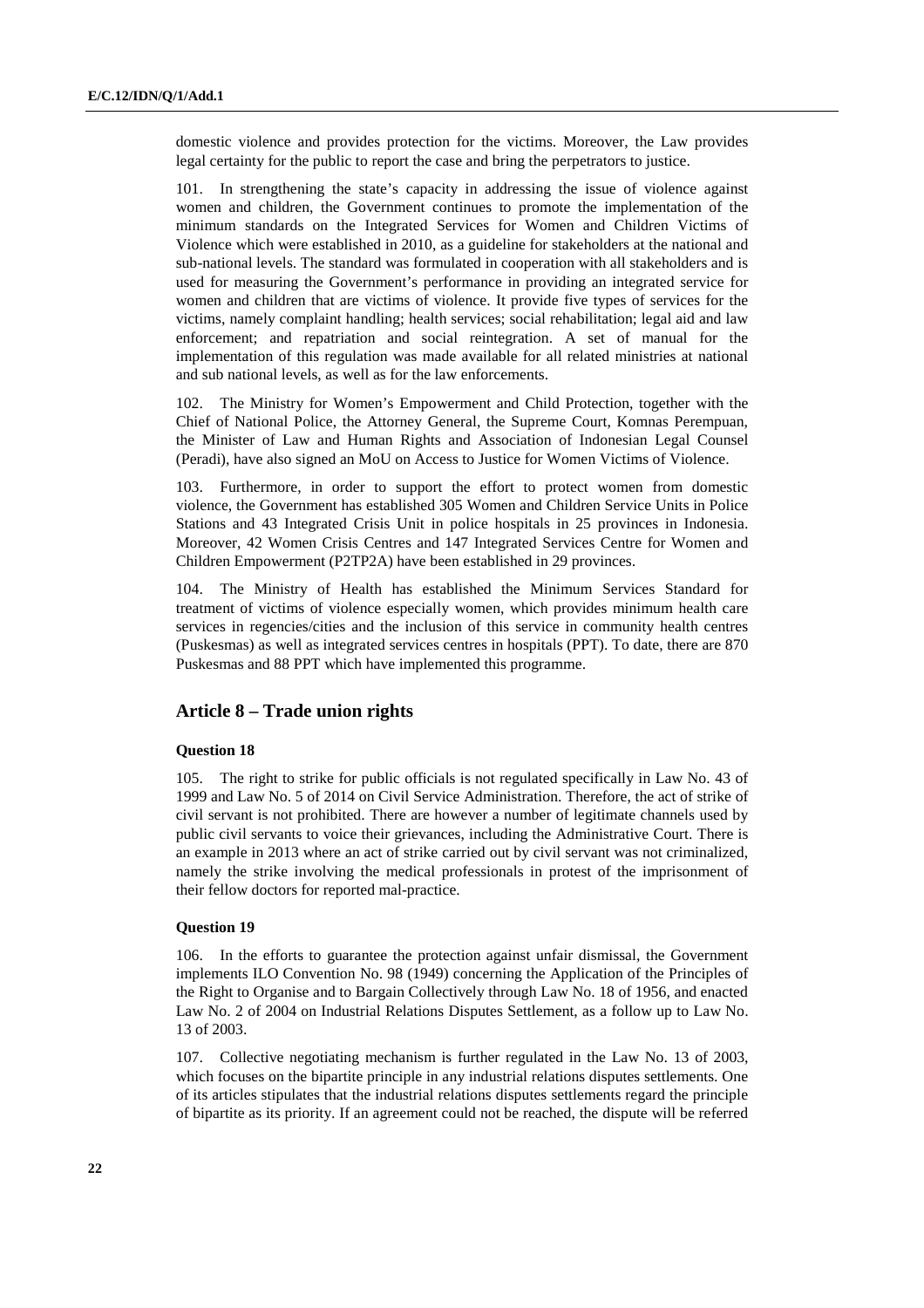to mechanism as regulated in the Law No. 2 of 2004, which covers four kinds of disputes: (1) disputes on rights; (2) disputes on interest; (3) disputes on dismissal; and (4) disputes between worker/labour unions in a company. Parties that are involved in settling an industrial relations dispute consists of a mediator, a conciliator, and an arbitrator.

108. To support the above measures, the Government established tripartite and bipartite cooperation institution to empower workers unions to represent workers in collective bargaining. In this regard, the Government implemented Regulation No. 46 of 2008 in lieu of No. 08 of 2005 which regulates the working guidelines and the organization structure of the Tripartite Cooperation Institution.

109. By 2013, 15,376 units of Bipartite Cooperation Institution, 1 unit of Tripartite Cooperation Institution at the national level, 33 units of Tripartite Cooperation Institution at the provincial level, and 307 units of Tripartite Cooperation Institution at the regency/city level have been established.

| No.         | Year | Number |
|-------------|------|--------|
| 1           | 2004 | 7,866  |
| 2           | 2005 | 8,756  |
| 3           | 2006 | 10,431 |
| 4           | 2007 | 10,822 |
| 5           | 2008 | 11,687 |
| 6           | 2009 | 12,115 |
| $\tau$      | 2010 | 13,246 |
| $\,$ 8 $\,$ | 2011 | 13,912 |
| 9           | 2012 | 14,339 |
| 10          | 2013 | 15,376 |

#### **Number of Bipartite Cooperation Institution**

*Source*: The Ministry of Manpower and Transmigration, 2013.

### **Number of Tripartite Cooperation Institution**

| No. | Description                          | Units |
|-----|--------------------------------------|-------|
|     | LKS Tripartite in Provincial Level   |       |
|     | LKS Tripartite in Sub-National Level | 307   |

*Source*: The Ministry of Manpower and Transmigration, 2013.

# **Article 9 – The right to social security**

### **Question 20**

110. Law No. 40 of 2004 on National Social Security System (NSSS) and Law No. 11 of 2009 on Social Welfare do not provide specific insurance scheme for the unemployed. However, the social protections in the NSSS, such as Health Insurance, Accident Insurance, Old Age Insurance, Pensions, and Life Insurance, can be accessed by all people, including the unemployed. In this regard, as an example, through National Health Insurance programme (previously the Health Insurance for the Poor (Askeskin) and National Health Security Programme (Jamkesmas)), the Government covers health insurance premiums for all the unemployed that are categorized as poor and cannot afford to pay. In 2014, the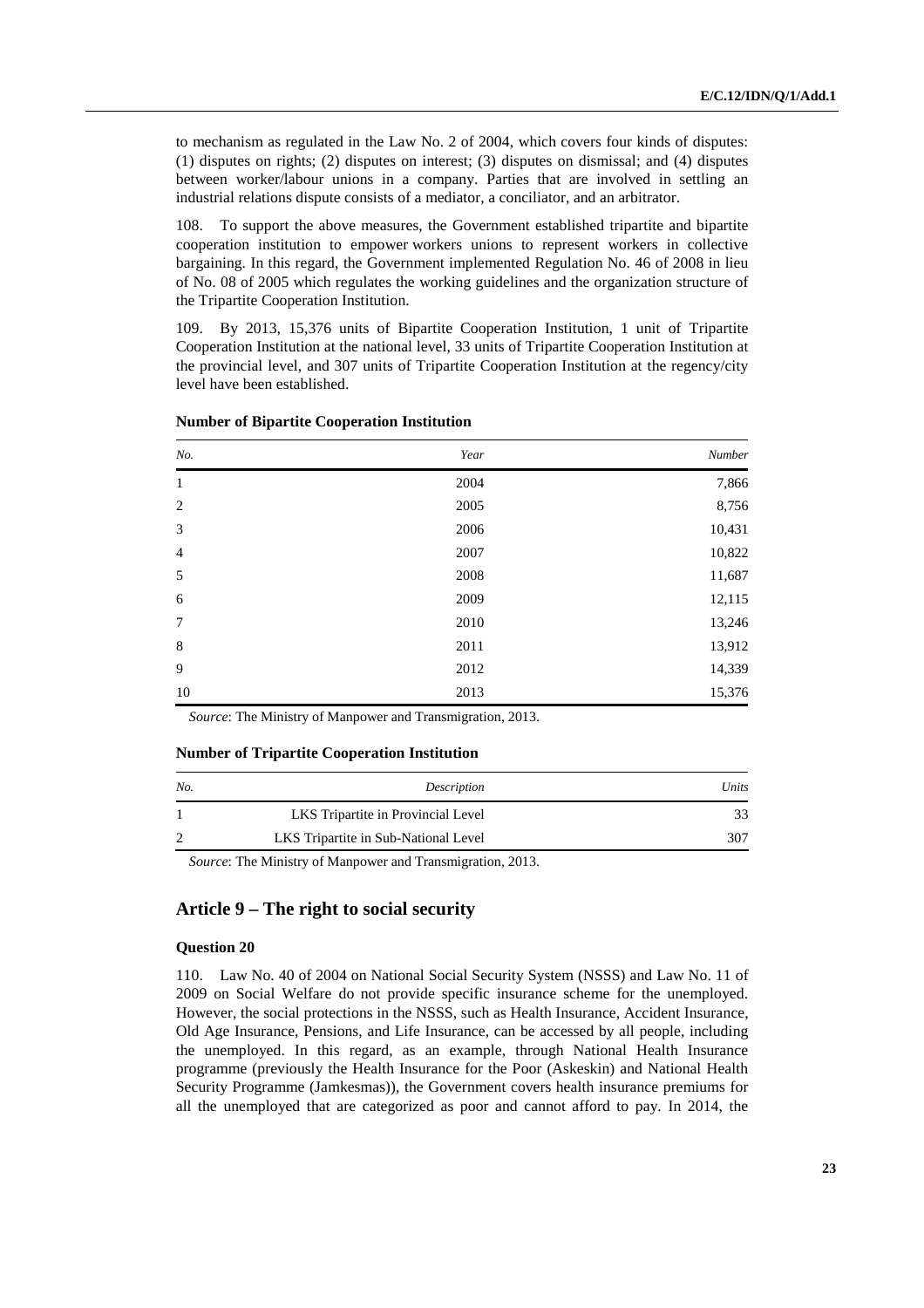Government allocates health insurance premium budget for 86,4 million people that are poor and cannot afford to pay. Meanwhile, according to the Central Statistics Agency (BPS), the number of unemployed in 2013 is 7.39 million people. In addition, the Government also provides sustainable direct assistance under the poverty reduction programmes for all unemployed that are poor.

### **Question 21**

111. The Government has taken steps to ensure the fulfilment of the right to health through Askeskin and Jamkesmas, as referred to in paragraphs 102 to 104 of the initial report (E/C.12/IDN/1). According to Law No. 20 of 2004 on NSSS, Law No. 24 of 2011 on National Health Insurance, Government Regulation No. 101 of 2012 on Beneficiaries of Governmental Subsidy on Health Insurance (Penerima Bantuan Iuran/PBI), Presidential Regulation No. 111 of 2013 in lieu of No. 12 of 2013 on Health Insurance, since 1st of January 2014, the Government has transformed, integrated and expanded Jamkesmas into National Health Insurance as an integral part of the NSSS.

112. Under this new scheme, the National Health Insurance will provide Universal Health Coverage of more than 121.6 million people in 2014, consisting of 86.4 million participants from Jamkesmas as beneficiaries of governmental subsidy on health insurance in which their insurance premium is covered by the Central Government, 11 million participants from Regional Health Security System (Jamkesda) in which their insurance premium is covered by the Local Government, 16 million participants from Civil Servants Health Insurance (Askes), 1.2 million participants from the military/police insurance and 7 million participants from Workers Social Insurance (Jamsostek). Indonesia is targeted to reach universal health coverage by 2019, in which all of Indonesian people (257.5 million people) will be protected by the National Health Insurance.

113. To support this programme, the Government in 2014 has allocated IDR 19.93 trillion for the payment of premium insurance of 86.4 million of beneficiaries of governmental subsidy on health insurance covered in the National Health Insurance. This figure continues to increase every year as indicated in the budget allocation of IDR 6.3 trillion in 2011, IDR 7.38 trillion in 2012, and IDR 8.29 trillion in 2013.

114. With regard to paragraph 103 in the initial report (E/C.12/IDN/1), the Government is currently preparing a scheme of national and regional budget allocation intended for people in prisons, child nursing home and displaced persons without identity in addition to the National Health Insurance budget allocation. In addition, Jamkesmas has been implemented in all 497 regencies/cities. There are 7 provinces that have already reached universal coverage in health system, such as South Sumatra, South Sulawesi, Bali, Aceh, Lampung, Gorontalo, and Jakarta.

### **Question 22**

115. In relation to social protection for informal workers, Law No. 40 of 2004 on National Social Security System (NSSS) and Law No. 11 of 2009 on Social Welfare assured that all people in Indonesia, including informal workers, are covered by all of the social protections in the NSSS. In this regard, informal workers can participate in social protection either by themselves through PT. Jamsostek or through the Government programme targeted for the poor and those who cannot afford to pay the insurance premium.

116. The Government encourages informal workers to obtain social protection through dissemination programmes in cooperation with PT. Jamsostek, the Indonesia Employer Association (APINDO), labour unions, and NGOs. PT. Jamsostek also provides on-line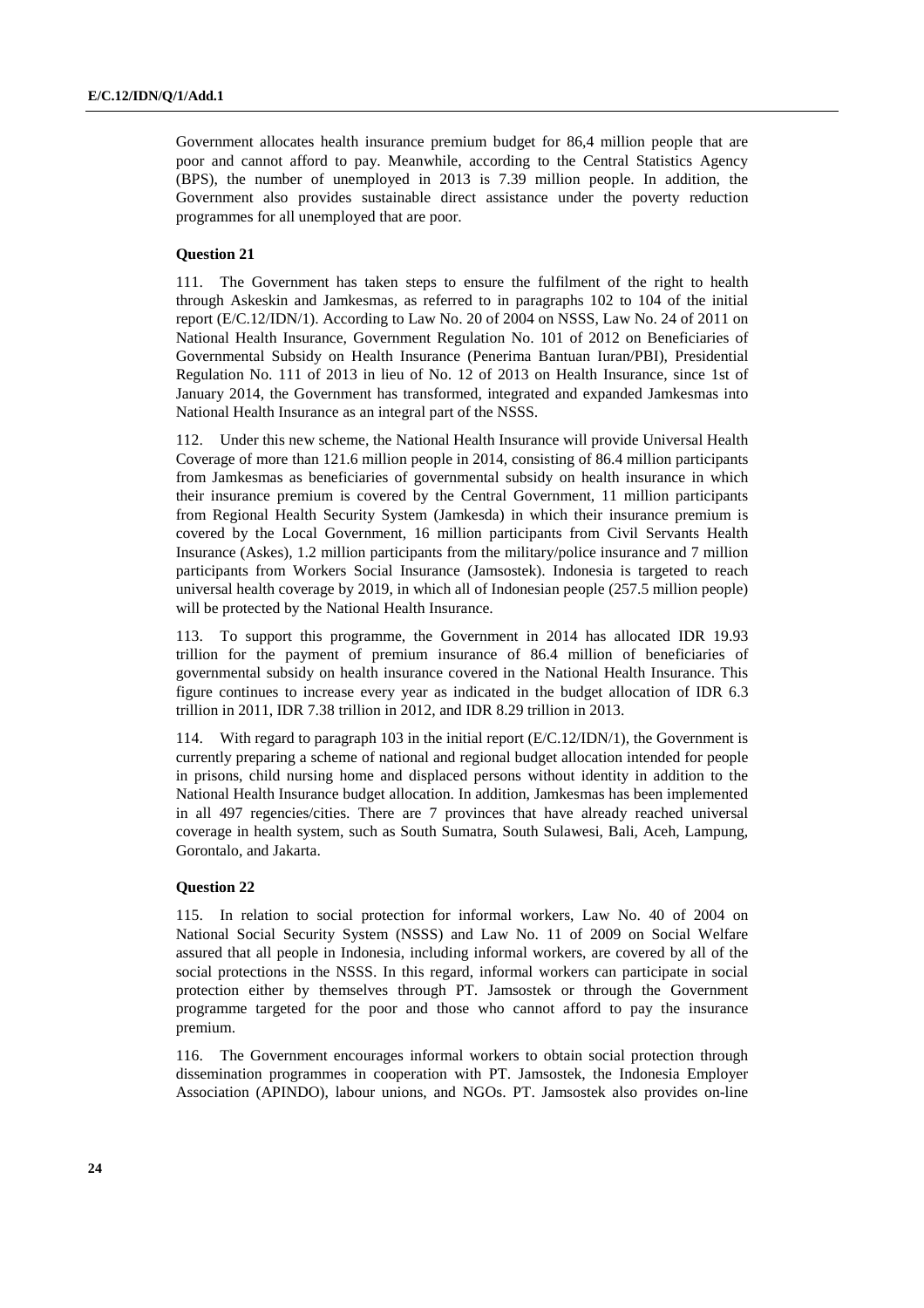registration and launch prepaid card membership in which the holders will obtain Safety Insurance and Life Insurance.

117. PT. Jamsostek in cooperation with the local government provides subsidy to pay insurance premium payment for informal sector workers, by way of allocating social assistance budget on their regional annual budget. Currently, there are 6 provinces that have utilized their regional budget for this purpose, such as Nanggroe Aceh Darussalam, Jakarta, West Sumatera, Central Kalimantan, West Sulawesi, and North Maluku province. Meanwhile, PT. Jamsostek has provided subsidiary premium payment for 19,750 informal workers in 12 regencies/cities. The Ministry of Social Affairs, through Social Welfare Insurance (Askesos) programme has also provides social protection for 150,000 informal workers in 2014.

118. In 2013, there were more than 800,000 informal workers that have participated in workers social security programme, a significant increase from the 223,000 informal workers as mentioned in paragraph 67 of the initial report (E/C.12/IDN/1). Now, with the establishment of the National Health Insurance, participants of PT. Jamsostek will automatically become the participants of National Health Insurance. While informal workers that are not participants of Jamsostek and categorized as poor and cannot afford to pay, will automatically become beneficiaries of governmental subsidy on health insurance of the National Health Insurance. In this regard, the numbers of informal workers covered by the National Health Insurance will significantly increase.

### **Question 23**

119. The Government gives special attention to elderly issues based on Law No. 13 of 1998 on the Welfare of Elderly and Government Regulation No. 43 of 2004 on the Implementation of Measures to Improve the Welfare of Elderly which stipulates that the elderly shall be provided with social benefits, such as: mental, spiritual and religious services; health services; employment services; education and training services; access to public facilities and infrastructures; access to legal aid and services; social protection; and social assistance.

120. Law No. 40 of 2004 on NSSS also covers benefit for all the elderly On the basis of this Law, the Government covers social security insurance premiums for all elderly persons that are categorized as poor and cannot afford to pay. As an example, since 1st of January 2014, the Government has included elderly that are categorized as poor and cannot afford to pay insurance premiums in the 86.4 million Beneficiaries of Government Subsidy.

121. Within the framework of poverty alleviation programmes, as already mentioned in paragraphs 149 to 155 of the initial report (E/C.12/IDN/1), the Government provides sustainable social assistance for poor elderly in the form of Rice for the Poor (Raskin) in the amount of 15 kg/month, and Direct Cash Assistance for Community (BLSM) in the amount of IDR 150,000/month distributed to 5.63 million elderly persons.

122. In addition, the Government (the Ministry of Social Affairs) has also provide special assistances for the elderly, among others: food assistance amounting IDR 1.1 million per person for 12,500 elderly persons; Assistance for Elderly programme in the amount of IDR 200 thousand per person for 26,500 elderly persons; homecare programs such as counselling services, social assistances and food parcels in the amount of IDR 25,000/person for 1,800 elderly persons; and day-care programme in the form of religious, health and social counselling for 4,500 elderly persons. Moreover, elderly is also given access to social services through the elderly nursing homes, managed by the Government and private sectors in many parts of Indonesia.

123. To empower the elderly, the Government have provided stimulant in the form of Productive Economic Business (UEP) scheme for elderly who are categorized as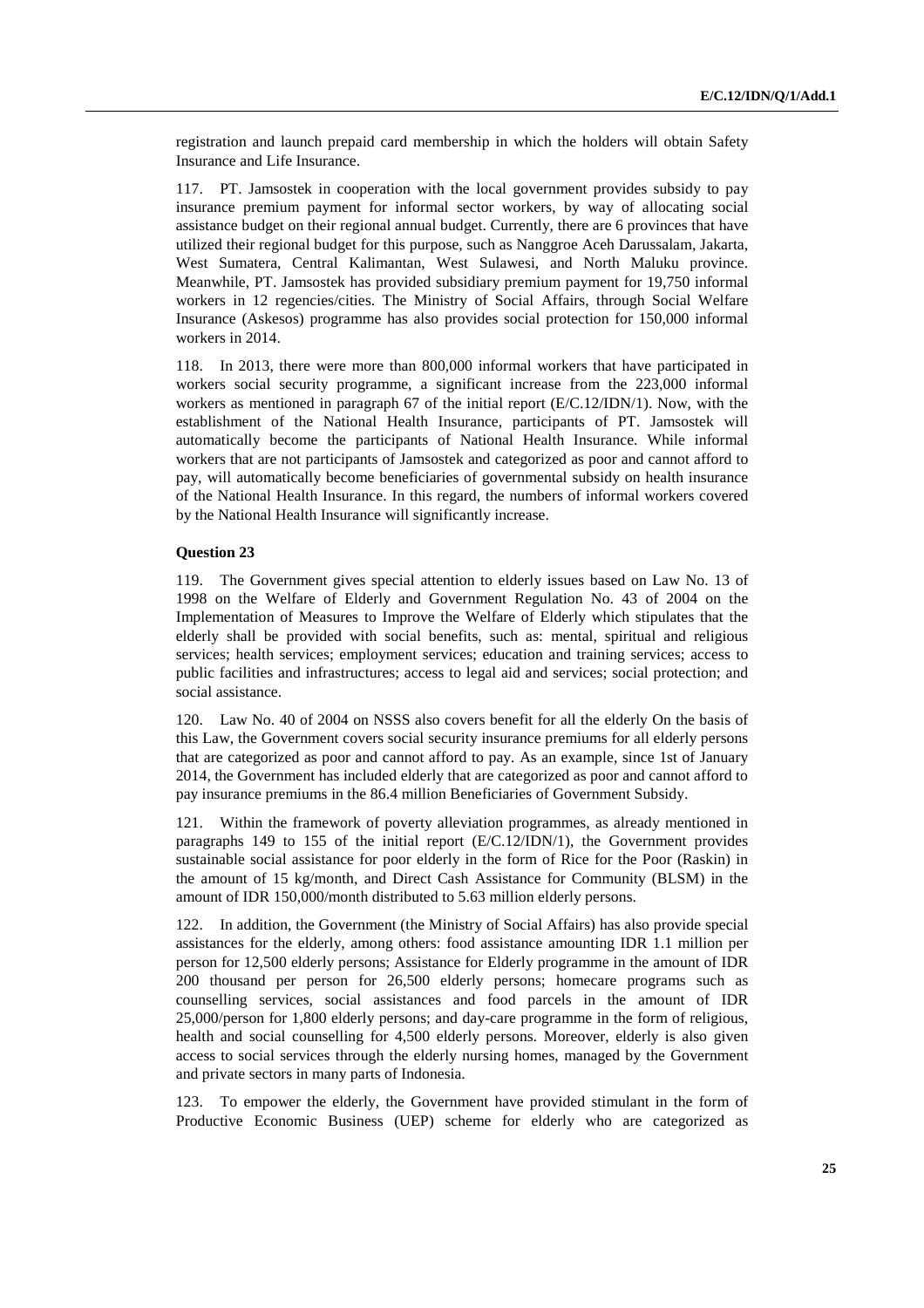"productive elderly". In 2013, the schemes targeted 3,340 elderly persons who receive IDR 1.5 million per package as their economic stimulant.

124. The Government continues to encourage all citizens to have old-age savings. In 2012, the total number of participants of old-aged savings schemes has reached 23.4 million people, with an average growth of 5.1% annually. Those figures consist of 6.9 million civil servants, 1.16 million members of the military/police and 15.37 million private sector workers.

### **Article 10 – Protection of the family, mothers and children**

### **Question 24**

125. Up to 2013, among the 1.76 million children who are categorized as child labour in Indonesia, 20.7% are trapped in worst forms of labour, in which boys are most likely to be employed compared to girls. However, since most girls are working in informal work and domestic chores, they are more vulnerable to abuse and discrimination. Having ratified ILO Convention No. 182 (1999) concerning the Prohibition and Immediate Action for the Elimination of the Worst Forms of Child Labour and the Convention on the Rights of the Child and the two Optional Protocols thereto, Indonesia adopted several measures and strengthened legal, institutional and coordinating frameworks at the national level.

126. In term of legal framework, the Indonesian Constitution and legislations have provided guarantee of the protection of children from economic exploitation, including worst forms of child labour. Specifically, article 74 (2) of Law No. 13 of 2003 on Manpower regulates that worst forms of child labour include: a) every work in the form of slavery; b) every work that relates to prostitution, pornography or gambling; c) every work that involve children in the production and sale of alcohol, narcotics, psychotropic and other addictive substances; and d) every work that endanger children's health, safety and morale. Moreover, Minister of Manpower and Transmigration Regulation No. 235 of 2003 on Types of Works that Endanger Children's Health, Safety and Morale provide guidelines for all related stakeholders to protect the rights of the child from worst forms of child labour.

127. As Institutional Framework, the National Action Committee on Elimination of Worst Forms of Child Labour which was established in 2001 has the mandate to identify child labour issues in the country, to develop a National Action Plan on the Elimination of the Worst Forms of Child, as well as to carry out monitoring and evaluation of the implementation of the Action Plan in accordance with the applicable regulations. Minister for Home Affairs has issued Regulation No. 6 of 2009 which provides guidelines for the implementation of the Regional Action Committee at the provincial and regency/city level.

With regard to coordinating mechanism, national frameworks, such as the National Action Plan on the Elimination of the Worst Forms of Child Labour (2013-2022) as well as National Action Plan on the Prevention and Eradication of Trafficking in Person and Sexual Exploitation against Children (2009-2014) provide coordination of policies among related stakeholders, from central to local levels, through Regional Action Plan and community empowerment to eradicate worst forms of child labour. The National Action Plan on the Elimination of the Worst Forms of Child Labour involves the Ministry of Manpower and Transmigration, Ministry of Home Affairs, Ministry of Education and Culture, Ministry of Social Affairs, Ministry of Health, Ministry of Women's Empowerment and Child Protection, National Police, workers union, employer's association, and civil society organizations (CSOs).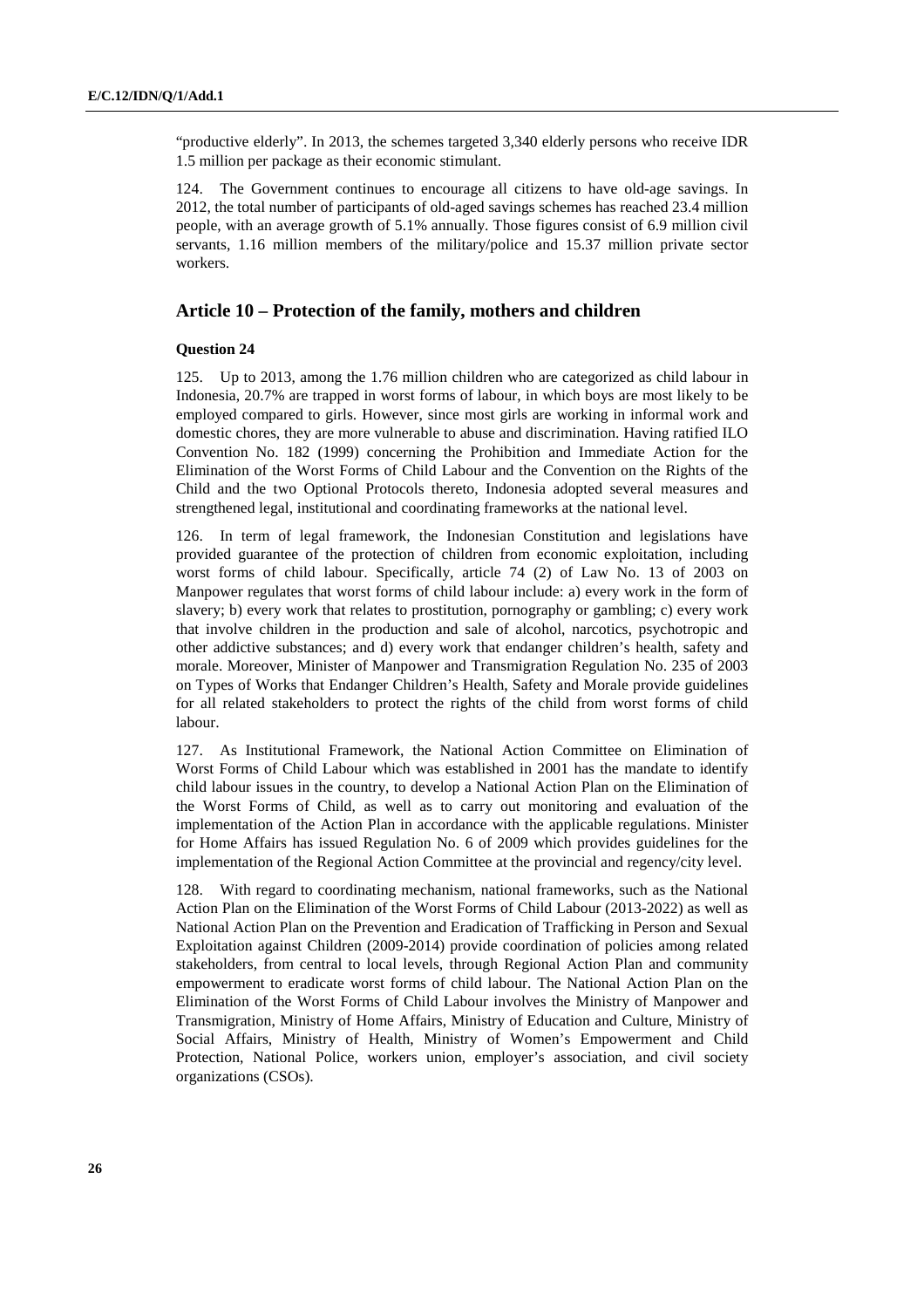129. In addition, stronger coordination between the Ministry of Manpower and Transmigration and National Police, Attorney General and advocates is also being developed to better enforce the existing legislations.

130. In the framework of implementing the National Action Plan, the participation of children in schools is encouraged as one of the effective ways to reduce the number of child labour. The Government has just recently launched the 12 years free and compulsory education programme to ensure that children stay in school until they are old enough to be legally employed. Moreover, the Government continues to provide scholarships or cash conditional transfer programmes for students from poor families.

131. The Government has also established the Child Labour Reduction Programme which assists child labours to obtain education and/or vocational trainings. During the period of 2008-2013, this programme has managed to reinstate 32,663 child labours to school. In 2014, 15,000 child labours are targeted for this programme.

132. The Government implemented strategies, policies and programmes that offer access to and delivery of social and health services to vulnerable and socially excluded households, hard-to-reach children, and children with special needs. For that purposes, Child Social Welfare Programme and Family Hope Programme have nationally reached 4.7 million children of poor families from 2005-2013. At present, the Government has established partnerships with 89 Child Social Welfare Institutions in 14 provinces.

133. Furthermore, the Government is striving to improve labour market policy. To ensure that companies follow labour norms and regulations, the Government intensifies the work of labour inspectors. By 2015, Indonesia will increase the number of labour inspectors to 3,500 people. Further, the local labour inspectors have been instructed to regularly submit a report to the Ministry of Manpower and Transmigration. It is hopeful that through this system, a stronger synergy and coordination between national and local government could be ensured.

134. From 2002 to 2012, various efforts in addressing child labour have been made by the Government in cooperation with private sectors and CSOs such as policies advocacies, capacity buildings, public awareness campaigns, and development of projects in some areas. These efforts have been a tremendous help in withdrawing children from the worst forms of labour.

# **Article 11 – The right to an adequate standard of living**

#### **Question 25**

135. Law No. 24 of 2007 on Disaster Management requires the Government to give priority to the protection of vulnerable groups during emergency response, in the forms of rescue, evacuation, protection, health care, and psychosocial services. Furthermore, such priority has been translated into the National Disaster Response Plans 2010-2014, among others the formulation of specific programs for empowering disadvantaged and vulnerable groups, and other special need groups in disaster relief.

136. In line with this, relevant ministries have also implemented programmes on empowering vulnerable groups in the event of a disaster. An MoU was signed in 2013 between the Ministry of Women's Empowerment and Child Protection and the National Agency on Disaster Management on the Implementation of the Protection of Women and Children in Disaster Relief with the aim to provide: (1) formulation of gender-responsive policies on disaster relief; (2) protection, assistance and the fulfilment of the rights of women and children in the disaster areas; and (3) empowerment of women in disaster management.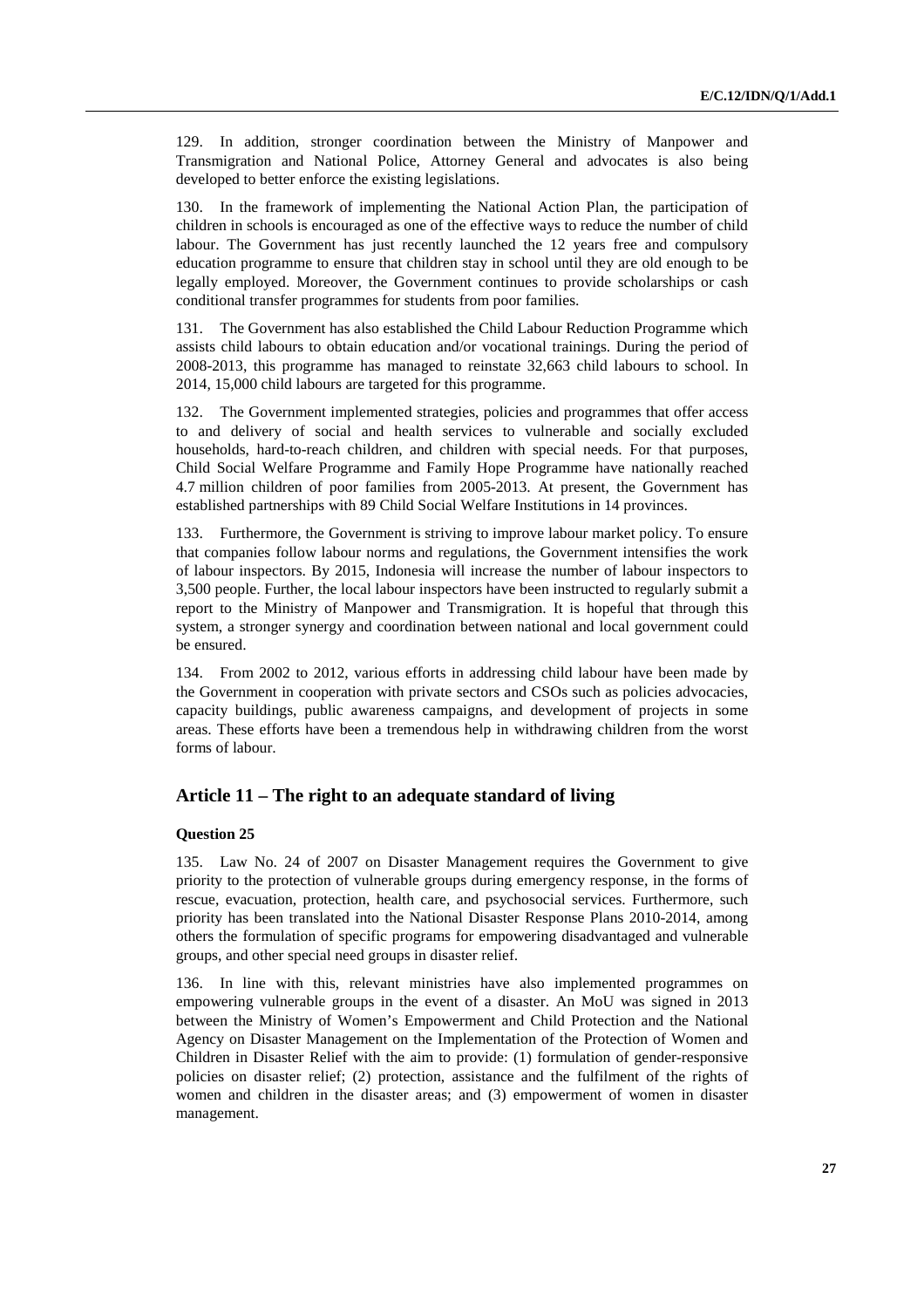137. The Ministry of Women's Empowerment and Child Protection also conducts disaster management and gender responsive trainings for staff members of the Integrated Service Centres of Women and Children (P2TP2A). The trainings are aimed at building the capacity of the Centres with regard to disaster mitigation, response and rehabilitation, as well as providing aid to disaster victims.

138. The Ministry is also in the process of developing guidelines on the protection of children in time of disaster. Meanwhile, the National Agency on Disaster Management is also in the process of formulating a Regulation on Gender Mainstreaming in Disaster Management.

139. The Government provides reproductive health services in emergency situations, including disasters. The health services comprise of provision of reproductive health toolkit and supplies, as well as training modules on Minimum Initial Services Package. The objective of this service is to reduce mortality, diseases, and disability among population affected by crisis, especially women and girls in emergency situations.

140. The National Agency on Disaster Management is currently in the final process of formulating the Regulation on the Handling, Protection and Participation of People with Disabilities in Disaster Management. The Regulation aims to empower persons with disabilities to be actively involved in disaster management decision making process. The draft regulation covers educational and health services; provision of data and information; administrative completeness of residency services as part of their civil rights; provision of access in developing self-reliance; rehabilitation; social assistance; and support the development of talents, skills, and social life, especially for children with disabilities.

141. The Government launched Resilient Village (Desa Tangguh) programme through the Head of National Agency on Disaster Management Regulation No. 1 of 2012 to enhance community resilience as well as preparedness in the face of natural disaster. The Programme also focuses on empowering vulnerable groups, either physical or social, in dealing with disaster. As of February 2014, there are 261 villages classified as Resilient Village out of 1,400 disaster prone villages in Indonesia. This programme is aimed at reducing risks as well as mitigating economic, social, and cultural impact of disasters on affected communities.

142. As a compliment to the programme carried out by the National Agency on Disaster Management, the Ministry of Social Affairs has also launched a national programme on Prepared Village (Kampung Siaga Bencana), a community-based disaster mitigation programme managed by the Ministry. This programme aims to empower communities, especially in disaster-prone regions to improve their capacity in dealing with disaster, including building community-level disaster management infrastructure such as rice barns (lumbung sosial), and substation (gardu sosial) that features local-based responses in disaster as well as the identification of the potential and local resources for disaster relief.

143. Rehabilitation and reconstruction stage are aimed at restoring social, economic and culture life in the community. With regard to housing, priority is given to the rehabilitation and reconstruction of damaged houses inhabited by vulnerable groups. The building is rebuild with earthquake-resistant construction standard and wherever possible, rearranging the layout of the building through participatory planning, spatial plan based on disaster risk reduction approach.

144. In addition, post-disaster reconstruction and rehabilitation in Indonesia adopted the approach of "build back better" which is intended to bring better quality of life, including in the fields of health, education, employment and economic opportunities, housing and environment in the post-disaster development process. Furthermore, Indonesia was among the first countries to have a national guideline on post-disaster damage assessment that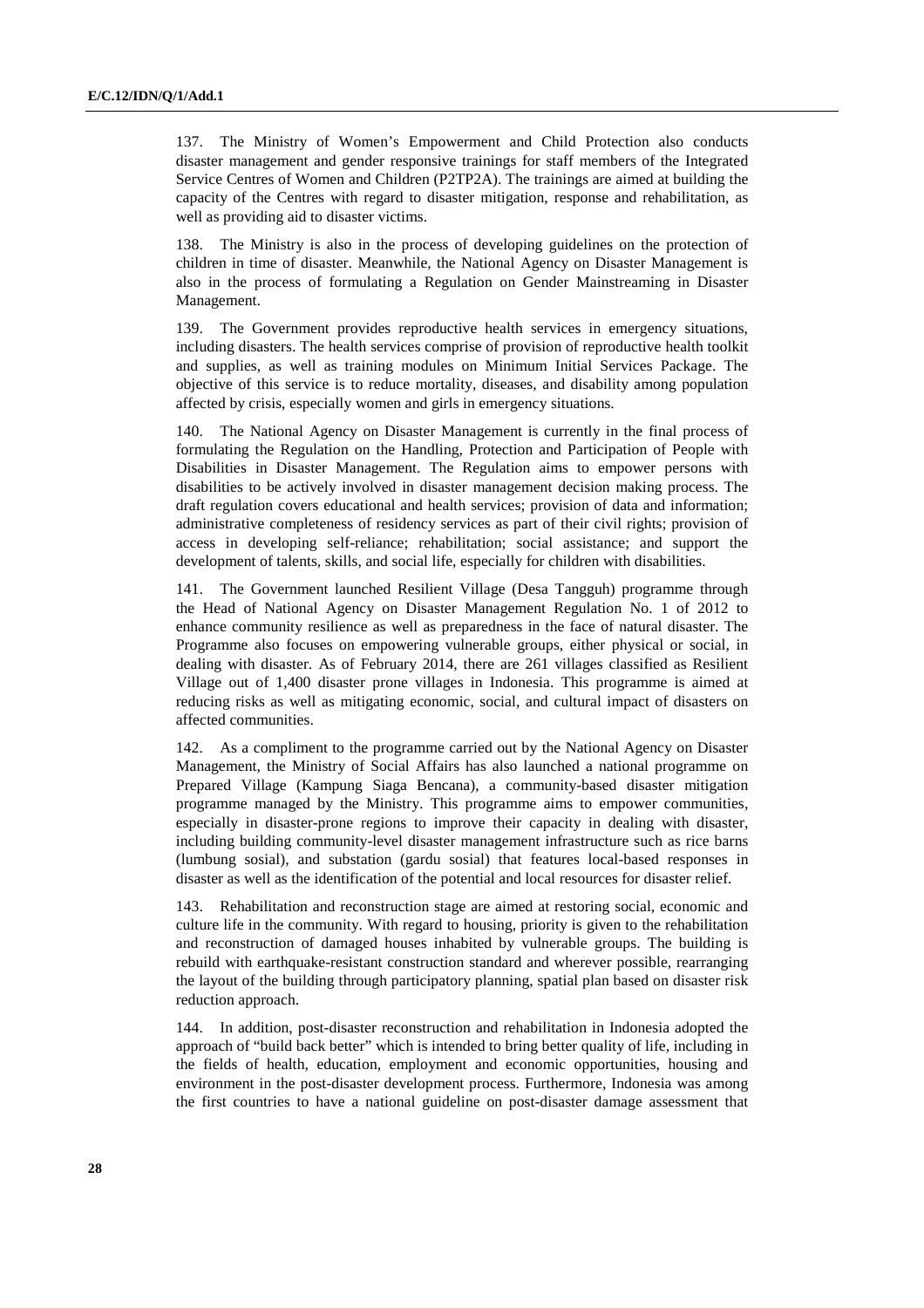combines recovery needs with loss called the Post Disaster Needs Assessment (PDNA) with the objective to ensure better quality of life after disaster than of pre-disaster.

### **Question 26**

145. In ensuring the availability of affordable food and to safeguard the stability of prices, the Government established the State Logistics Agency (Bulog) in 1967 and the Food Security Agency (BKP) under the Ministry of Agriculture in 2005.

146. Efforts taken by BKP to ensure the availability of food, among others are: stabilizing strategic food prices, conducting needs and stock assessment of strategic food, monitoring the prices and food supply, strengthening the institutions of the Community Food Distribution Body (Lembaga Distribusi Pangan Masyarakat), and developing Community Food Barn (Lumbung Pangan Masyarakat).

147. The President Instruction No. 3 of 2012 on Procurement and Distribution Policy for Paddy and Rice by the Government tasks Bulog to take the following efforts to ensure the availability of food: procure grain/rice through the domestic purchase of grain/rice; implement procurement and distribution policies of subsidized rice for the low-income community groups as well as Government Rice Reserves (Cadangan Beras Pemerintah). These steps are taken in order to maintain the stability of rice prices, to cope with emergencies, disasters and food insecurity, to provide for international humanitarian aid as well as other purposes set out by the Government.

148. As explained in paragraph 170 of the initial report (E/C.12/IDN/1), since 2005 the Government has developed the Government Rice Reserves, in order to fulfil food demand in the event of emergency such as disaster, and to maintain the stability of basic commodity prices including rice in order to ensure their availability for all layers of society. The initial amount of the reserve is 350 thousand tons and is now increased to 700 thousand tons and will be targeted up to 1 million tons in 2014. The benefit of having rice reserves had been tested in various emergency situations such as during the earthquakes in Yogyakarta, West Java, Central Java and West Sumatera; and drought in East Nusa Tenggara and, recently, volcanic eruption in Sinabung (North Sumatra).

149. The largest portion of State Logistics Agency reserve has been used to fulfil the needs of Rice for the Poor programme, which is intended to (i) provide access to poor households to obtain basic necessities at subsidized prices; and (ii) to control rising prices by reducing demand for rice in the market.

150. Other important efforts undertaken by the Government in maintaining price stability are the creation of an efficient and effective distribution network of Shed Receipt System (Sistem Resi Gudang); maximizing traditional markets roles and development of Centre of Regional Distribution in a number of areas.

151. To ensure the availability of basic commodities, a new Law on Trade has recently been enacted in 2014 to enhance the role of the Ministry of Trade in this regard. Chapter IV of the Law mandated the Ministry to manage domestic trade, including by controlling the chain of distribution and availability of supply, and stabilizing the prices of basic commodities in order to maintain the affordability of the products.

#### **Question 27**

152. In relation with measures to ensure access to improved sanitation and to eliminate the practice of open defecation, the Government has launched a rural health development policy that aims to achieve the 2014 national health policies goals as well as the MDGs target by 2015 with particular focus in providing sanitation to underdeveloped regions in Indonesia. The rural policy set the availability and functionality of five pillars in the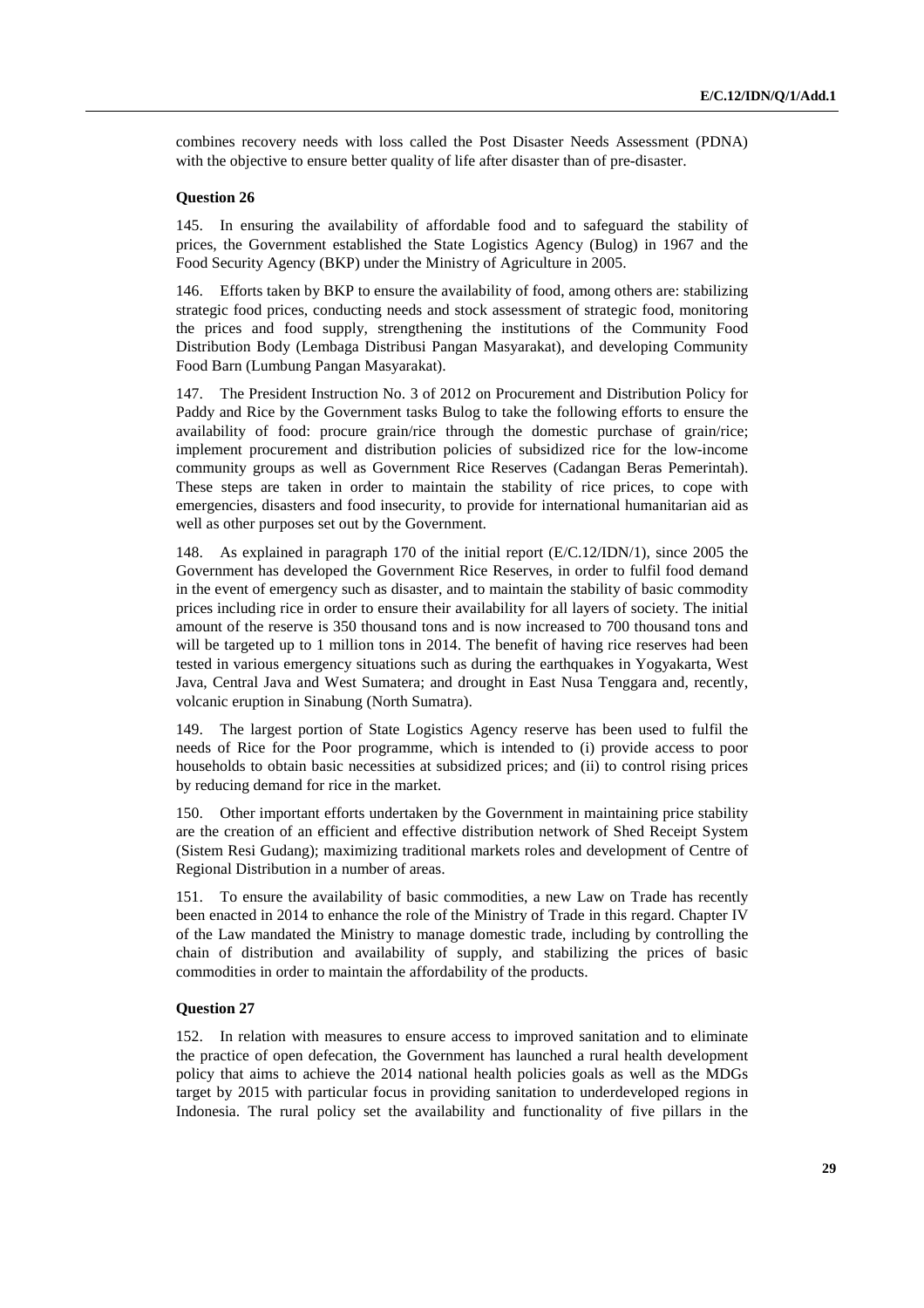attainment of a healthy rural area, namely: 1) doctors for every health centre; 2) midwives for every village; 3) clean water for every village; 4) sanitation facilities for each households; and 5) balanced nutrition for pregnant women, nursing women, and infants in underdeveloped regions.

153. To support the policy, the Government has set up a Special Allocation Fund (DAK) in the annual National Income and Expenditure Budget Plan for the improvement of infrastructure, including sanitation and clean drinking water facilities. In 2014, the Government allocated up to IDR 829.26 billion in its annual budget for the improvement of sanitation facilities in 431 regencies/municipalities. In addition, the Government also allocated up to IDR 885.32 billion for the improvement of clean drinking water facilities.

154. The Government has established various programmes in order to improve access to decent sanitation, among others through:

(a) Settlement Sanitation Development Acceleration (PPSP) programme as a way to accelerate the fulfilment of sanitation services through the Regional Sanitation Strategy (SSK). In 2014, 422 regencies/municipalities are expected to adopt such programme;

(b) The establishment of Regional Sanitation Care Alliance (AKKOPSI) in 224 regencies/municipalities;

(c) Community Based Total Sanitation (STBM) programme that has reached 78% (15,603 of 20,000 villages);

(d) Infrastructure Enhancement Grant in Sanitation allocation in the annual national budget to encourage local governments to invest in sanitation facilities;

Drinking Water Supply and Community Based Sanitation (PAMSIMAS) programme, to improve the quality of life of low income population by reducing clean water expenditure for the poor, from IDR 58,000/month to IDR 25,000/month;

(f) Community Based Sanitation (SANIMAS) programme which has built 5,000 communal sanitation facilities.

155. In order to enhance efforts to eliminate the practice of open defecation, the Government (the Ministry of Health) since 2004 also has initiated the Stop Open Defecation (SBAB) programme. Up to 2013, the programme has been implemented in 16,282 of 70,000 villages in Indonesia (23.26%), in which all of the people in the villages have access to proper facilities.

156. In addition to the programmes mentioned above, some related ministries have also conducted several community sanitation improvement programmes that can indirectly eliminate the practice of open defecation, including the Ministry of Public Works programme in the improvement condition of slum areas and provision of mobile sanitation units; the Ministry of Social Affairs in the form of Social Rehabilitation Programme for Inadequate Houses and improvement of environment facilities; the Ministry of Public Housing programme on settlement and housing improvement programme as well as establishment of communal sanitation facilities; and the Ministry for the Development of Disadvantaged Regions programme on quality health stimulant for the underdeveloped regions.

157. According to data from the BPS, the percentage of households in rural areas that have access to adequate sanitation has continuously increased from 71.5% in 2010 to 74.63% in 2012.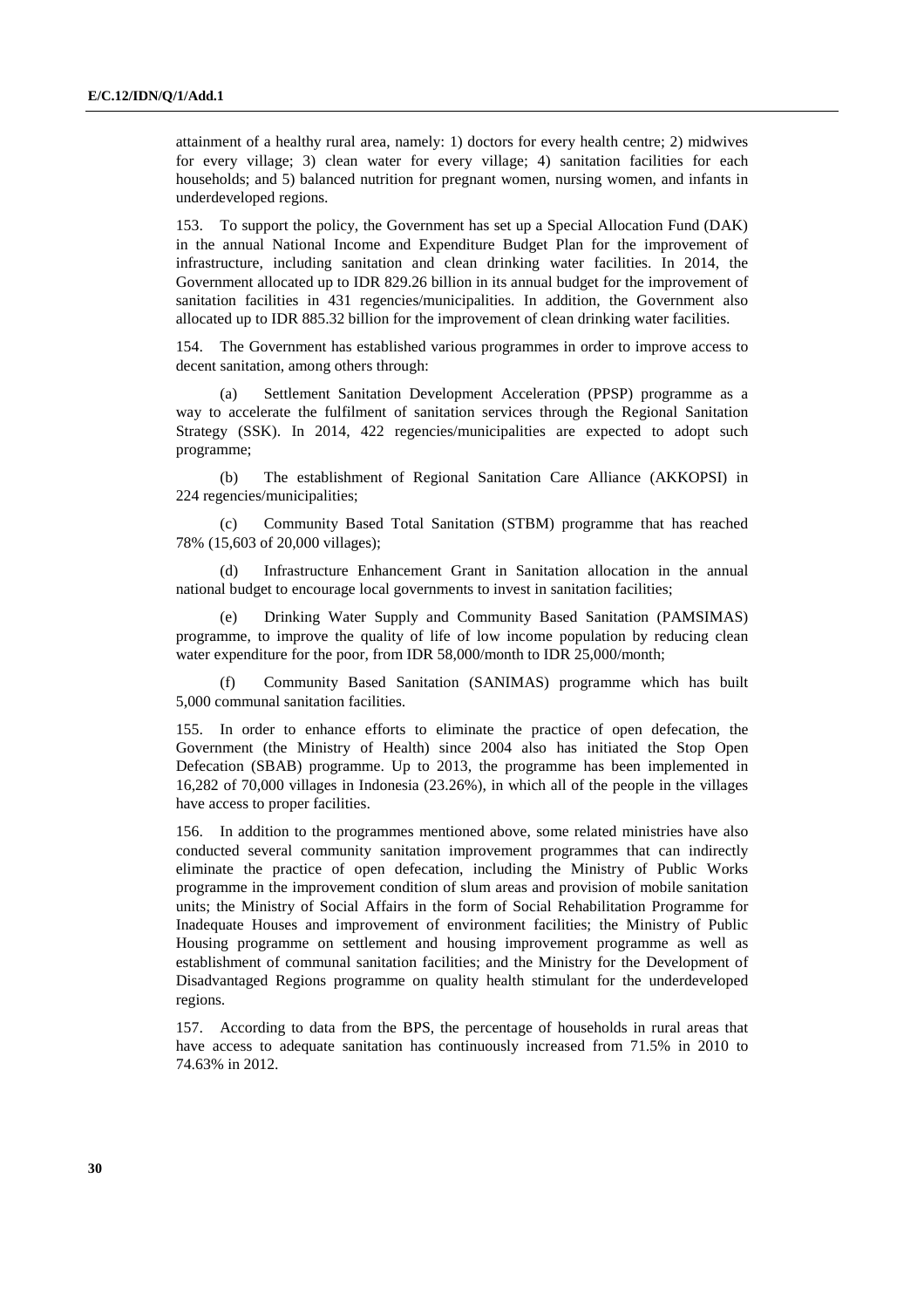| <b>Types of Sanitation Facilities</b> | 2010   | 2011   | 2012   | <i>Alteration</i> |
|---------------------------------------|--------|--------|--------|-------------------|
| Private                               | 55.17% | 56.12% | 58.72% | $+3.55%$          |
| Shared                                | 12.12% | 11.97% | 11.73% | $-0.39\%$         |
| Public                                | 4.21%  | 4.38%  | 4.19%  | $-0.02%$          |
| <b>Total</b>                          | 71.5%  | 72.47% | 74.63% | $+3.13%$          |
| Do Not Have Facilities                | 28.5%  | 27.53% | 25.37% | $-3.13%$          |

 **Percentage of Households in Rural Areas with Access to Adequate Sanitation (%)** 

*Source*: Central Statistics Agency (BPS), 2013.

## **Article 12 – The right to physical and mental health**

### **Question 28**

158. Improving people's access to reproductive health services, including maternal health services and family planning programme, continues to be one of the top priorities of the Government. There has been progress in this area, although challenges remain in realizing the MDG-4 and MDG-5 in time. The Government has taken a wide range of necessary measures to address this issue, such as reducing maternal and child mortality rates through Universal Delivery Care (Jampersal). Jampersal targeted a sizeable portion of poor community members who have not obtained health insurance and estimated to have covered around 2.9 million deliveries out of 4.6 million deliveries each year since its launch in 2011. Jampersal covers services such as financing of antenatal services, delivery assistance by health personnel, and postpartum services, including maternal care of newborns, postpartum family planning services, as well as exclusive breastfeeding counselling.

159. The Government has also improved facility-based outreach service by increasing the quality and number of community health centres; implementing Basic Emergency Obstetrics Neonatal Care (PONED) at community health centres and Comprehensive Emergency Obstetrics Neonatal Care (PONEK) at general hospitals. Up to 2010, the numbers of local health service centres that have implemented PONEK are 1,580 units. Meanwhile, the percentage of hospitals in the regency/city level that have delivered PONEK has increased from 87.6% in 2012 to 94.8% in March 2013.

160. At the sub-national level, the commitments to reduce maternal and child mortality have been translated into a wide range of action tailored to the needs of the regions concerned. Capacity building, provision of appropriate facilities, distribution of skilled birth attendants, and community involvement are amongst the main programmes. The effort to improve access and quality of health services started in 2006 is expected to reach 80% of villages in Indonesia by 2015, as mandated in the Minister of Health Regulation No. 741/Menkes/PER/VII/2008 and Ministerial Decree No. 828/ Menkes/SK/IX/2008.

161. One concrete example is the implementation of Programme on Birth Preparedness and Complication Readiness since 2007. Facilitated by midwives in villages and rural areas, this programme is aimed at enhancing the husband, family, and community's role in preparing a safe delivery for pregnant women, including by preventing complications during delivery which can be fatal to both mother and baby.

162. The Government has also increased health personnel capabilities, both in quantity and quality. The distributions of general practitioners, specialists, midwives, and paramedics, particularly to meet the needs of health workers in remote areas, border and remote islands, have increased through, inter-alia, pre-service and in-services training for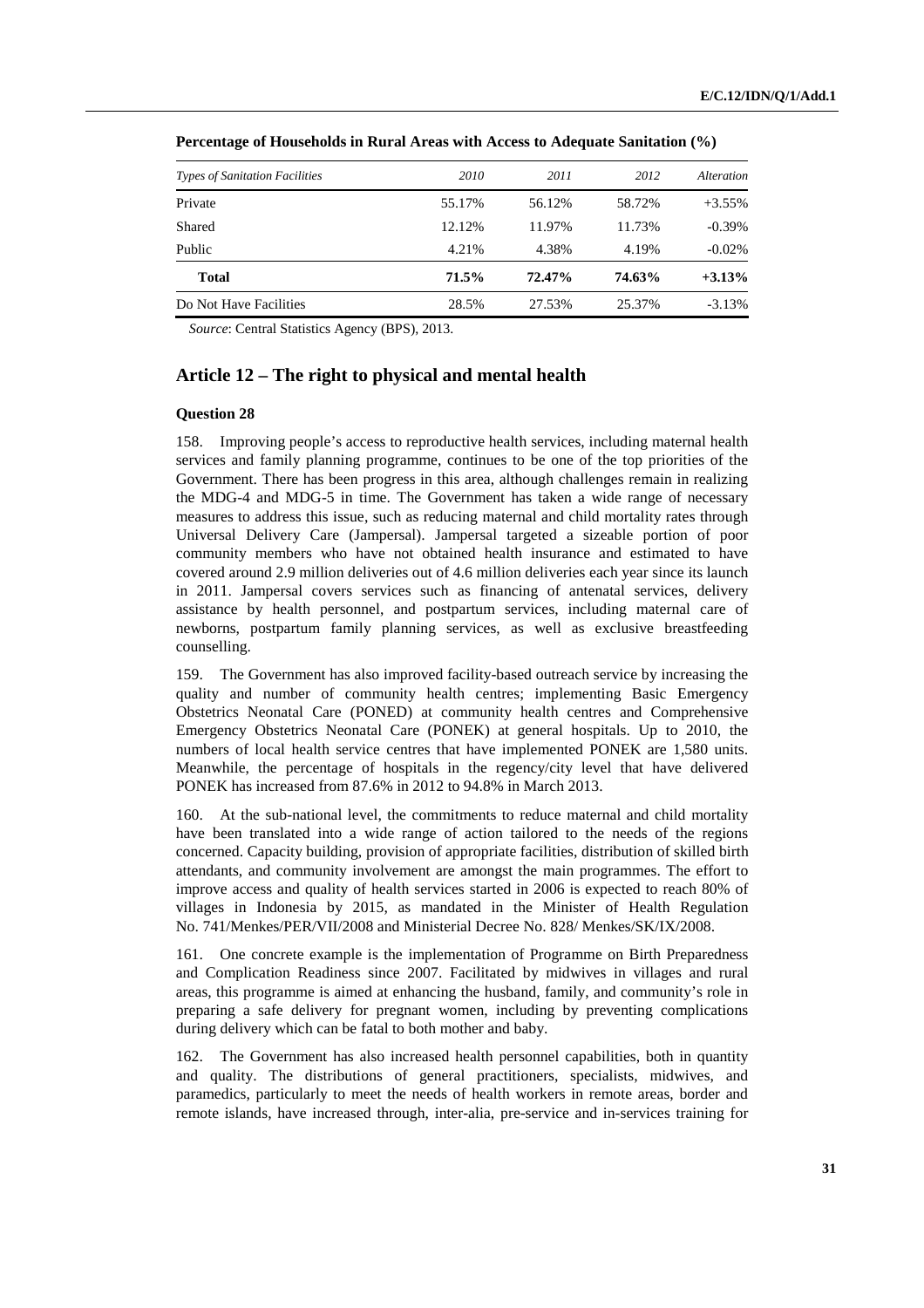strategic health personnel, and implementation of programme on the deployment of contract-based health personnel. Partnership programme with traditional birth attendant has been conducted as well in order to enhance their capacities. At present, there are 67,688 midwives and 106,983 traditional birth attendants. In addition the Government has also built 597 delivery waiting houses in remote areas.

163. Continuous efforts by the Government to expand access and services for pregnant mothers have resulted in moderate progress, such as: the coverage of delivery assistance by medical workers that is steadily increasing from 81.3% in 2011 to 83.4% in 2012, delivery in medical facilities that is improving from 55.4% in 2010 to 63.2% in 2012, as well as neonatal coverage that is increasing from 87.3% in 2011 to 92.3% in 2012.

164. Indonesia consistently takes measures in ensuring the fulfilment of the right of women and girl to reproductive health, including the improvement of access to public health services and of skills of health personnel and related stakeholders. Moreover, crosssectoral coordination and good governance is consistently improved, and information, monitoring as well as evaluation systems are strengthened.

165. The enactment of Law No. 36 of 2009 on Health is part of the Government's effort to fulfil the right for reproductive health for all, as stipulated in article 72. Although this Law has no specific provision regarding reproductive health for unmarried and adolescent, articles 136 and 137 clearly guarantee the rights for all adolescents to obtain education, information and services on health, including in this regard, reproductive health. Furthermore, various information on family planning and reproductive health, including on contraception, is available and accessible for all.

166. Regardless, reproductive health issues among adolescents and youth remains complex. Following the Cairo commitment, Indonesia launched a Reproductive Health National Strategy, which introduced the concept of Integrated Essential Reproductive Health that includes adolescent's reproductive health as one of its elements.

167. Beginning in 2000, the Government took over and expanded the Adolescents Reproductive Health programme, turning it into a national programme. It is designed to prepare adolescents and youth to engage in more responsible reproductive health behaviour. This programme is actively supported by many civil society entities, among them are religious and community leaders.

168. The Government integrates "Adolescents Friendly Health Service" programme into reproductive health programmes and other programmes related to children and adolescents, in order to provide comprehensive services for adolescents, including when they experienced pregnancy, sexual violence, or contracted with sexually transmitted diseases. In the sub-national level, the Ministry of Health has designated an indicator that each regency/city has a minimum of 4 Community Health Centres that are able to implement this programme. The coverage of regency/city which fulfils this indicator increases each year. To improve its quality, the Government developed National Standard on Adolescents Friendly Health Service in order to ensure that the implementation is measurable and sustainable. By 2012, there are 3,191 "Adolescents Friendly Health Service" in Community Health Centres in 386 regencies/cities.

169. One of the innovative strategies to promote reproductive health and responsible behaviour among adolescent, initiated by youth organizations with the support of government is peer counselling. This strategy has been conducted within the setting of youth organizations, local communities, and is also replicated for children of school age and adolescents through the School Health Unit and Adolescents Friendly Health Service in the Community Health Centres.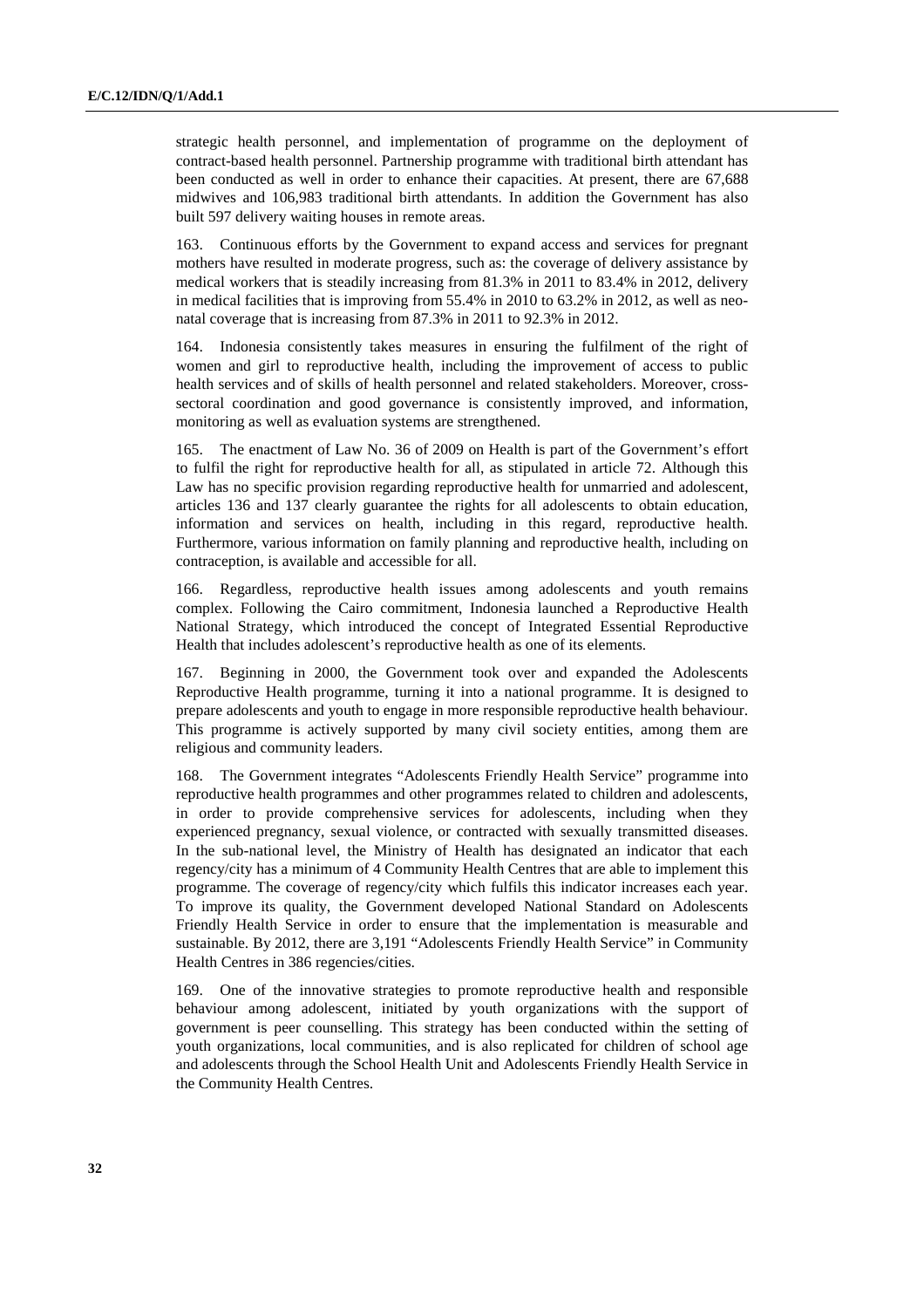170. In schools, "Adolescents Friendly Health Service" programme focused on advocacy and preventive measures such as: counselling, life skills trainings, and peer counselling with the objective of preventing sexual relationship before marriage and delaying marriage age for adolescents. An audio visual counselling technique for adolescents is also formulated to improve counselling skills.

171. Furthermore, health education for children of school age and adolescents is conducted through the integration of reproductive health issues within relevant school curriculum, extra-curricular activities, as well as education courses and trainings for teachers and health cadres in schools. The Ministry of Health is currently formulating a module on reproductive health for adolescents as guidance for teachers in delivering reproductive health subjects to their students.

172. Since 2000 the government has established a Centre of Information and Counselling for Adolescents and University Students targeted for those between the ages of 10-24 years old. In 2013, the number of the centres has reached 18,900 units and estimated to increase to 45,692 units in 2017.

173. National Population and Family Planning Agency launched a website called Cerita Remaja Indonesia (Indonesia Adolescents Story/CERIA) (see http://ceria.bkkbn.go.id/). CERIA is a consultation forum which allows teenagers to discuss and ask questions on reproductive and sexual health as well as treatment for drug dependence.

174. In 2005, the Ministry of Education and Culture launched an interactive module on information regarding Reproductive and Sexual Health for Adolescents called Dunia Remajaku Seru! (My Fun Adolescent World!/DAKU!). The module is distributed in CD format to schools in provinces and regencies/cities. A similar module called Sumber Edukasi Masa Remajaku (My Adolescent Education Information/SERU!) was also created for children in Detention Centre and launched by the Ministry of Law and Human Rights. The launch of these modules was also in cooperation with Jakarta AIDS Committee, National Population and Family Planning Agency, religious leaders and other local NGOs. DAKU! targets students aged 15-17 years old, and its interaction format allow both teachers and students to review and discuss the issue on reproductive and sexual health.

175. As the next step, the Government is currently drafting the Government Regulation on Reproductive Health, which includes provisions on reproductive health for adolescents, as well as finalizing the Guidance on Reproductive Health for Adolescents with vision and hearing impairment.

176. In addition, a comprehensive sex education combined with life skills training are being provided by relevant NGOs. In certain cases, after meeting specific rigorous requirements, it may include providing contraception and menstrual regulation services to those in need.

177. Nowadays, access to family planning service and contraception is even available for free for women in Aceh, Papua, Maluku, North Maluku, West Papua, and East Nusa Tenggara. Reproductive health education has also been developed as one of the subject taught in schools through the locally developed curricula in West Java, South Sumatra, West Nusa Tenggara, East Nusa Tenggara and West Kalimantan.

#### **Question 29**

178. In the effort to ensure access to medicines and adequate mental health care, the Government has taken various policies and programmes, among others by providing medical care and mental health care in 33 mental hospitals equipped with 600 medical personnel in 23 regencies/cities that are able to serve 38,260 people per year. There are also more than 40 mental hospitals or clinics that are owned by the private sector.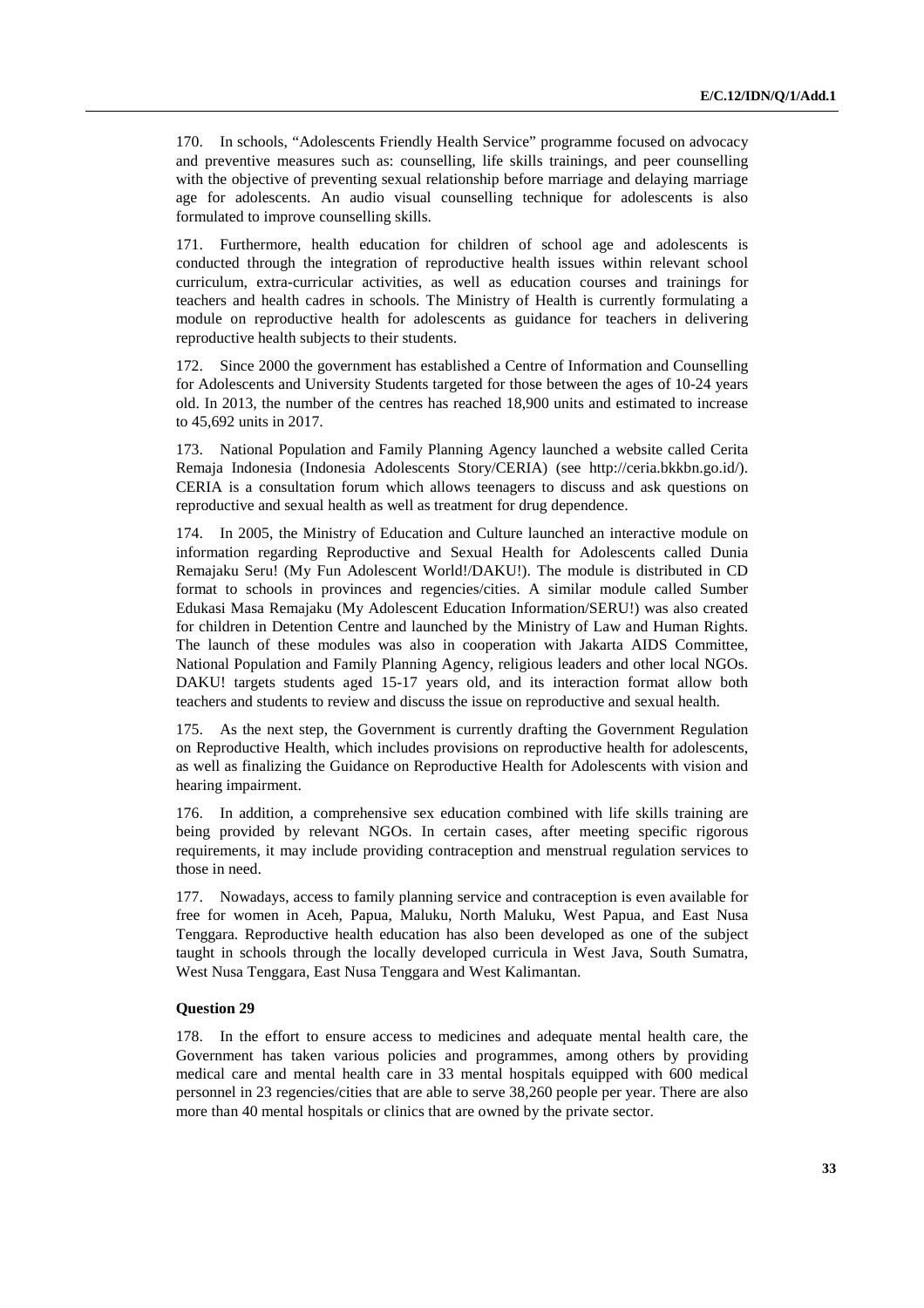179. In 2014, the Government has launched capacity building programme, targeting 3,000 health centres and 510 general hospitals across Indonesia to provide basic mental health services. To support this programme, many local governments have made community-based mental health services as a priority programme in the development of health centres and hospitals in their areas. Mental health services have been covered in the new National Health Insurance so that people who experience mental health problems can gain adequate access for their treatment. The Government also allocates IDR 400 million, in the form of social assistance scheme, to cover health services charges for poor and displaced people with mental problems.

180. To facilitate community access to mental health, the Government in collaboration with the private sector, have launched Mobile Mental Health Service Units equipped with doctors, nurses, psychologists, and counsellors. These service units will conduct outreach activities, including home visits; early detection and action; mental health education, as well as monitoring problems such as social relationships, domestic violence, psychosocial problems and drug abuse.

181. The Government also has established the Community Mental Health Nursing for community mental health treatment in post-disaster areas. This programme has been successfully conducted in Padang, Aceh and Bantul. Currently, the programme is being carried out in 17 provinces through training for 8 to 9 people from each province.

182. The Government has provided social rehabilitation services for persons with mental problems, by developing pilot projects in Sukabumi, Bengkulu and Banjarbaru. Moreover, the Social Services Information Unit for mental health cares has also been developed in Sukabumi and Jakarta.

183. To optimize the treatment for mental health, Law No. 3 of 1966 on Mental Health is currently being revised to ensure that all persons with mental health problems are able to obtain adequate health care, legal and social protection. The Mental Health Bill is currently under discussion in the Parliament.

#### **Question 30**

184. The Government has implemented rights-based approach on drug policies, particularly with respect to policies relating to public access to affordable and quality medicines. The Government has implemented policy of generic drugs with the aim to maximize people's access to medicines. Moreover, in 2007 the Government has also launched Public, Cheap and Qualified Drugs Programme. Both programmes are intended to ensure the availability, equity and affordability of medicines for the whole community.

185. Public access to medicines was further enhanced by the presence of Jamkesmas programme for the poor since 2008 and integrated since 1st of January 2014 into the National Health Insurance. Under this scheme, all participants of National Health Insurance, regardless of their economic background will obtain health insurance and medicines.

186. In order to ensure the availability of affordable and quality drugs within the framework of the National Health Insurance, the Government has established a National Committee to set national formulary as guidance for drug usage in the National Health Insurance. The Government also created regulations, developed information systems and prevent monopoly practices on drugs.

187. The Government also conducted National Immunization Programme to provide free basic immunization for infants and young children which covered six vaccine-preventable diseases – tuberculosis, diphtheria, whooping cough, tetanus, polio, and measles – and is crucial in reducing infant and child mortality. According to data from National Socio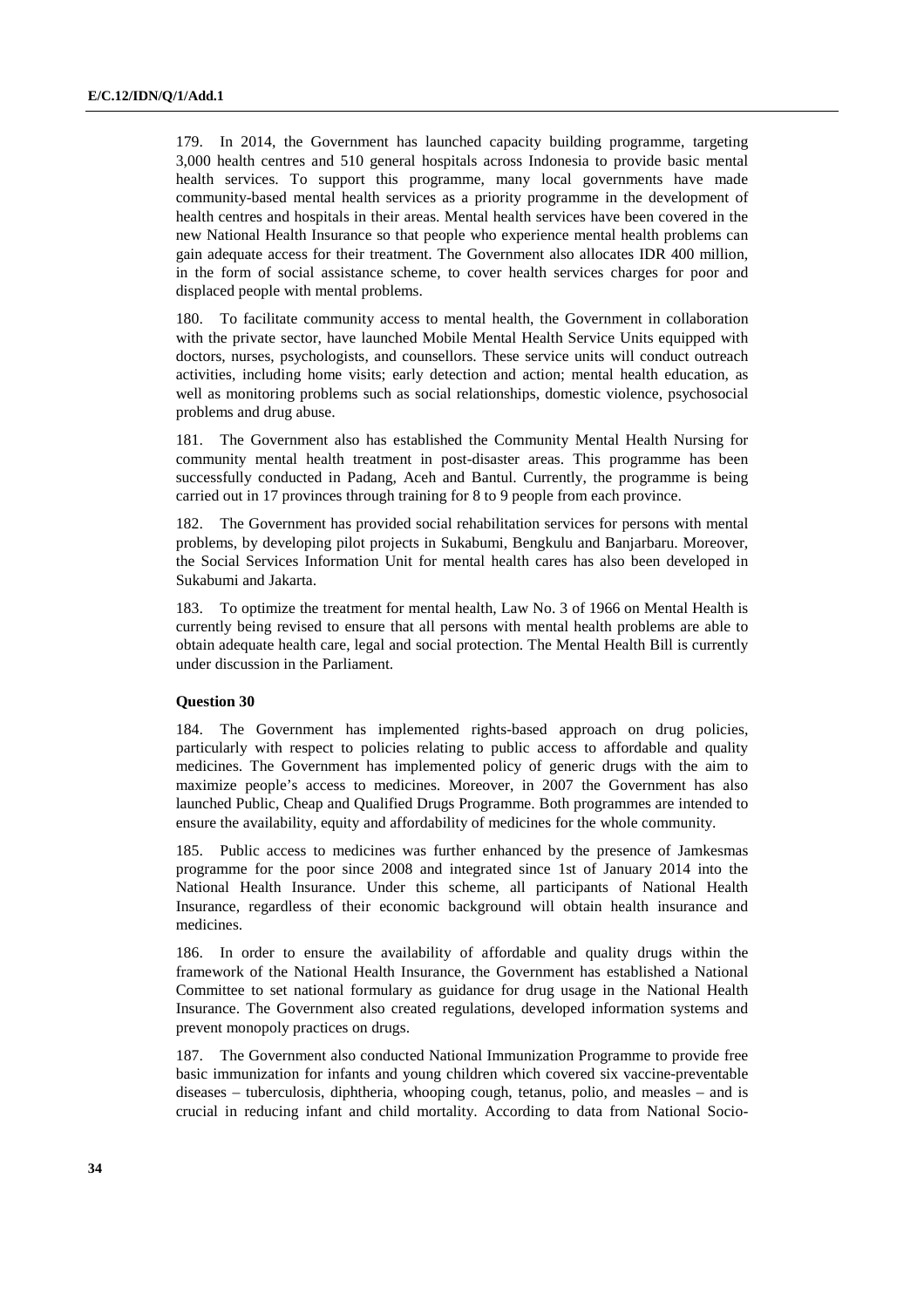Economic Survey in 2012, the total percentage of under five children who have received immunization (at least once of any vaccine type) was around 95.10%, with no significant difference between boys (95.04%) and girls (95.16%) in receiving immunization. However, only around 70.12% under five children who have received complete immunization package. Based on the type of vaccine received by children, immunization for TB (BCG), Diphtheria (DPT), and Polio was relatively high, more than 90%, as compared to measles at 78.02%. Meanwhile, the total coverage of immunization in rural areas has reached 93.46%.

# **Articles 13 and 14 – The right to education**

### **Question 31**

188. The Government uses two indicators to measure the impact of improving access and quality of education in rural and disadvantaged areas, namely the literacy rates and average length of school. Based on the statistical data of BPS, the two indicators have increased in numbers which shows improvement. The literacy rate in rural areas increased from 89.68 in 2010 to 89.99 in 2012. Meanwhile, according to the data of Ministry for the Development of Disadvantaged Regions, the literacy rate in 183 underdeveloped regions reached 86.47 in 2010 and increased to 86.80 in 2012.

### **Percentage of literate people aged 15 years and over by age group and urban-rural classification 2011-2012**

|              |       | Urban |       | Rural |       |       |       | Urban and Rural |       |
|--------------|-------|-------|-------|-------|-------|-------|-------|-----------------|-------|
| Age<br>Group | 2010  | 2011  | 2012  | 2010  | 2011  | 2012  | 2010  | 2011            | 2012  |
| $15 - 19$    | 99.86 | 99.55 | 99,75 | 99.23 | 98.27 | 98.82 | 99.56 | 98.94           | 99.30 |
| $20 - 24$    | 99.82 | 99.45 | 99.60 | 98.92 | 97.72 | 97.97 | 99.42 | 98.61           | 98.85 |
| $25 - 29$    | 99.56 | 99.54 | 99.57 | 97.77 | 97.25 | 97.78 | 98.73 | 98.39           | 98.71 |
| $30 - 34$    | 99.42 | 99.33 | 99.38 | 97.15 | 96.80 | 96.78 | 98.35 | 98.09           | 98.14 |
| $35 - 39$    | 99.06 | 98.86 | 99.00 | 95.98 | 95.23 | 95.61 | 97.55 | 97.05           | 97.36 |
| $40 - 44$    | 98.11 | 97.40 | 97.82 | 93.16 | 91.33 | 92.44 | 95.69 | 94.43           | 95.16 |
| 45–49        | 94.98 | 94.97 | 96.42 | 87.36 | 86.52 | 89.58 | 91.13 | 90.68           | 93.01 |
| $50+$        | 85.88 | 85.35 | 86.24 | 72.25 | 72.36 | 72.68 | 78.46 | 78.80           | 79.16 |
| <b>Total</b> | 96.07 | 95.68 | 96.10 | 89.68 | 89.89 | 89.99 | 92.91 | 92.81           | 93.10 |
| $15 - 24$    | 99.84 | 99.50 | 99.68 | 99.09 | 98.00 | 98.41 | 99.49 | 98.78           | 99.08 |
| $15 - 44$    | 99.35 | 99.08 | 99.23 | 97.12 | 96.27 | 96.65 | 98.29 | 97.70           | 97.99 |
| $15+$        | 96.07 | 95.68 | 96.10 | 89.68 | 89.89 | 89.99 | 92.91 | 92.81           | 93.10 |
| $45+$        | 88.39 | 88.01 | 89.08 | 75.97 | 76.33 | 77.07 | 81.75 | 82.11           | 82.89 |

*Source*: Central Statistics Agency (BPS), 2013.

189. Meanwhile, according to the data of the Ministry for the Development of Disadvantaged Regions, the length of school in 183 underdeveloped regions increased from 6.81 years in 2010 to 6.97 years in 2012. According to data from BPS, there has been an increase in School Enrolment Percentage for 7-24 years age groups during the period of 2010 – 2012, as follows: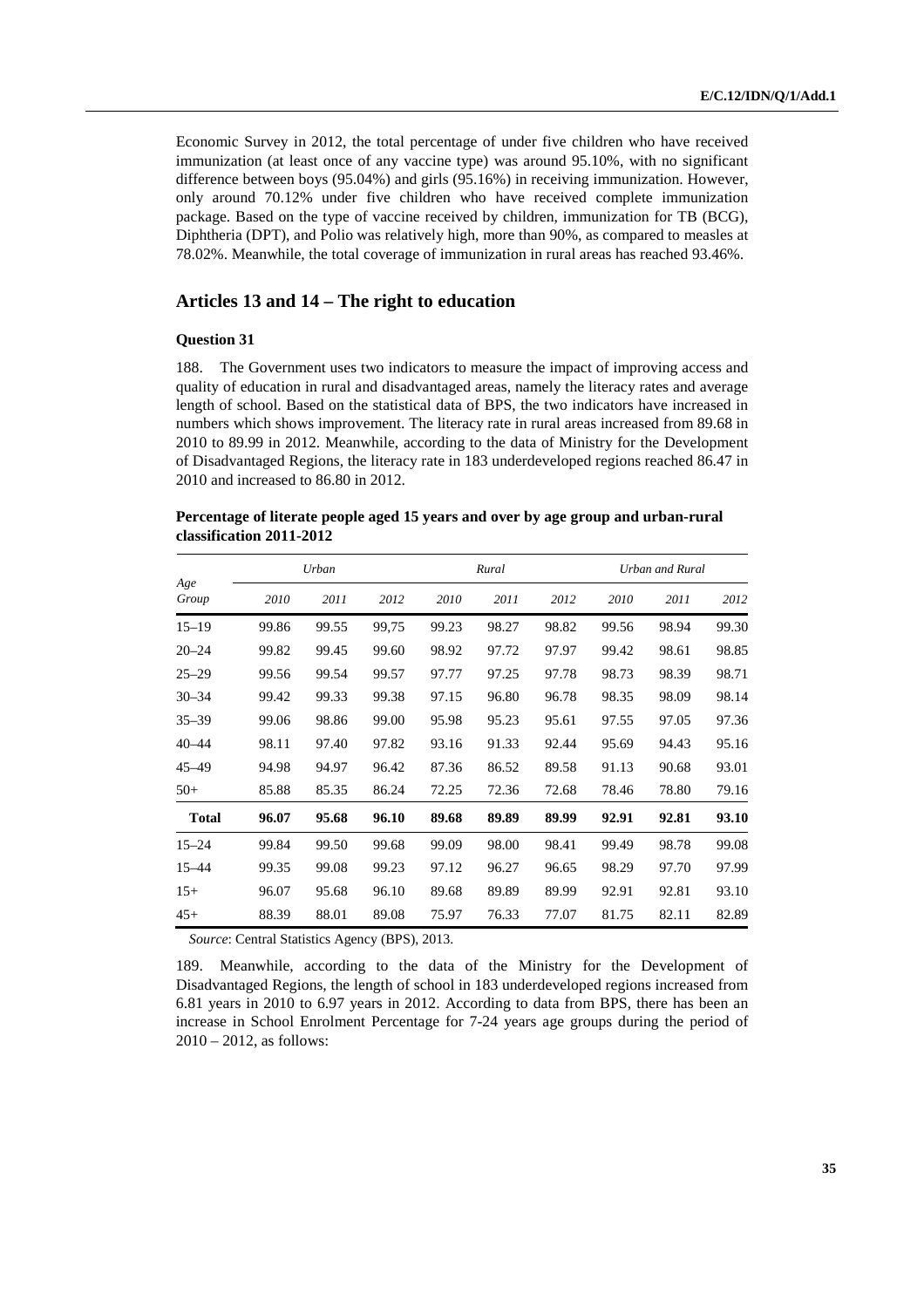

 **School Enrolment Percentage, Age 7-24, 2010-2012** 

*Source*: Central Statistics Agency (BPS), 2013.

190. Successful implementation of the programmes is also shown through a decline in school enrolment gaps between groups of economic status, which is reflected in School Enrolment Number (APS) for school-age population. The school enrolment number population aged 13-15 years in the poorest quintile increased from 72.2% in 2009 to 77.9% in 2011. Improved school enrolment number occurs in all age groups in the poorest quintile, therefore the percentage difference between the poorest school enrolment number and most affluent in the 13-15 age group in the 2009-2011 period have decreased from 22.8% to 17.1%, and in the age group 16-18 years has decreased from 41.6% to 36.4%.

## **Article 15 – Cultural rights**

#### **Question 32**

191. As mentioned in paragraph 273 of the initial report (E/C.12/IDN/1), based on Law No. 11 of 2010 on Cultural Heritage and the Law No. 5 of 1992 on Cultural Objects, the Government is mandated to preserve cultural heritage. In this regard, Indonesia has preserved 8,863 cultural sites and objects of cultural heritage, as well as the 146 cultural conservation areas, including cultural heritage and languages of ethnic groups and Masyarakat Hukum Adat.

192. In order to create favourable conditions for the people to preserve, develop, express and disseminate identity, history, culture, language, traditions and customs, the Government has issued the following guidelines;

(a) Minister of Home Affairs Regulation No. 52 of 2007 on Guidelines for Preservation and Development of *Adat* Customs and Socio-cultural Values of Society;

(b) Minister of Home Affairs Regulation No. 39 of 2007 on Guidelines for Facilitating Social Organization of Culture, the Palace, and the Preservation of *Masyarakat Hukum Adat*;

Law No. 6 of 2014 on the Village which recognizes the existence of *Masyarakat Hukum Adat* and regulates the establishment of traditional village or *Adat* Village.

193. The Government has developed several cultural preservation sites such as Taman Mini Indonesia Indah (Indonesia Miniature Park) since 1975. In addition, many local governments at the provincial and regency/city level have established cultural houses as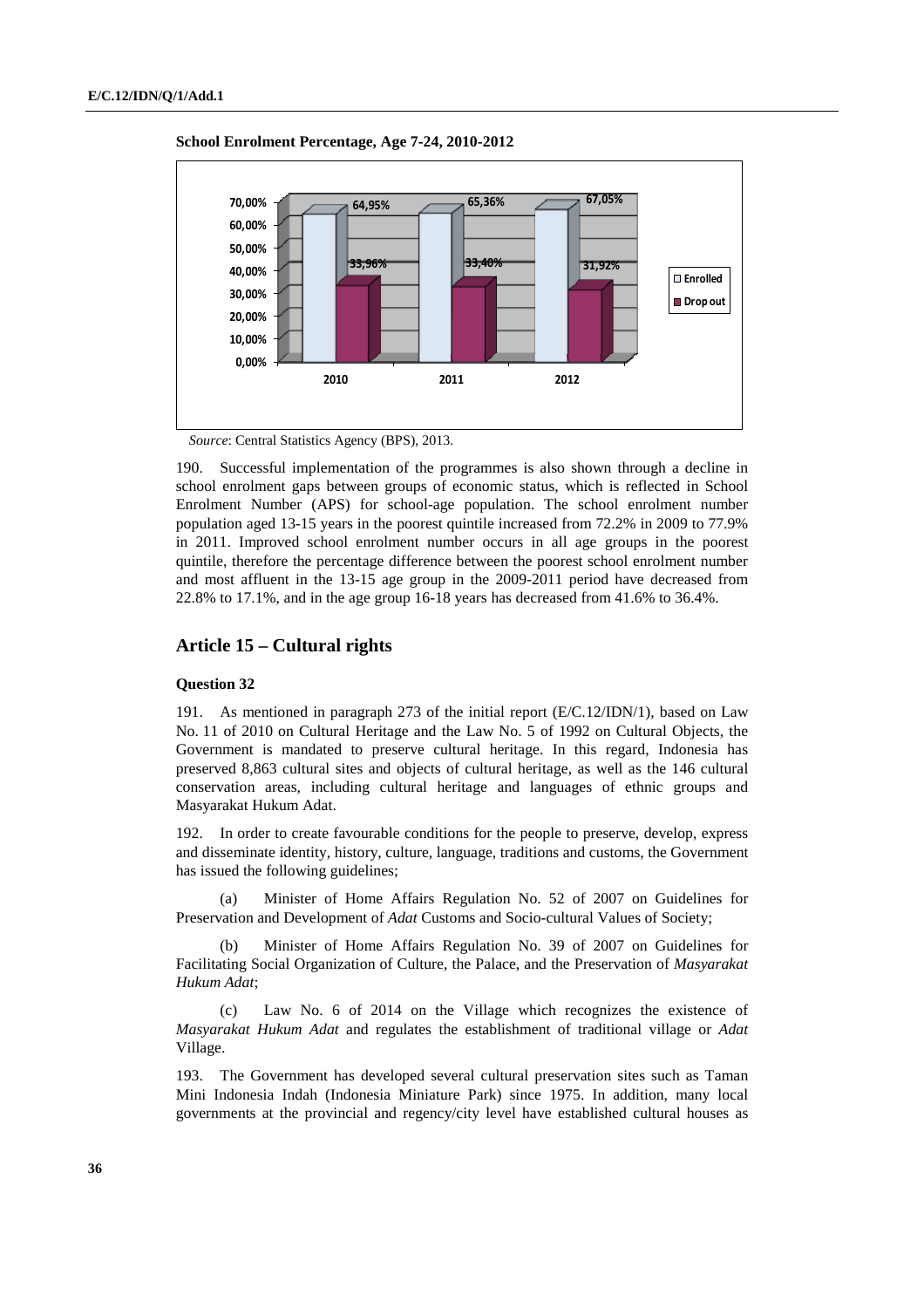centres to develop their local cultures. Local governments also hold a regular programme of cultural festival, among others: Lembah Baliem Festival (Papua Province), Jailolo Festival (North Maluku Province), Pasola Festival (East Nusa Tenggara Province), Raja Ampat Festival and Travel Mart (West Papua Province); Five Mountain Festival (Central Java Province); Krakatau Festival (South Sumatra Province), Jember Fashion Carnaval (East Java Province), Lake Sentani Festival (Papua Province), Kasada Bromo Festival (East Java); Bali Art Festival (Bali Province); Bau Nyale Festival (West Nusa Tenggara Province); Tabot Festival (South West Sumatra); Dieng Culture Festival (Central Java Festival); Teluk Ambon Festival (Maluku Province); Batur Lake Festival (Bali Province); Legu Gam Moloku Kieraha Festival (Maluku Province); Jakarta Food and Fashion Festival (Jakarta Province); Solo Batik Carnaval and International Solo Ethnic Music Festival (Central Java Province); Gerebeg Mulud Yogyakarta (Yogjakarta Province; Rambu Solo Festival (South Sulawesi Province), and many more.

194. Furthermore, as part of the efforts to protect cultural heritage of Masyarakat Hukum Adat in remote areas (KAT), the Ministry of Social Affairs has established the KAT Information Centre in 2003, which serves as artefacts centre; KAT Film Centre; KAT Ethnographic Book Centre; KAT Diffusion Data Centre; and Workshop and Seminar Event Centre. Some ministries have also programmes related the preservation and development of Masyarakat Hukum Adat, such as Minister of Public Housing Regulation on Development of Housing in Cultural Heritage Areas; and Minister of Public Works Regulation on National Strategic Areas.

### **Question 33**

195. In the effort to increase measures to preserve linguistic heritage and diversity, the Minister of Home Affairs issued Regulation No. 40 of 2007 on Guidelines for Head of Local Government on Preservation and Development of National Language and Local Languages. Law No. 24 of 2009 on Flag, Language, the State Emblem and Anthem further mandated the Government, to develop, preserve and protect Indonesia's national language and local languages.

196. Many local governments have formulated local regulations and policies which encourage the use of local languages in both official and informal communication during work in the local government offices. For example, since 2010, the Surakarta Regency has announced mandatory use of Javanese language in the regency government office every Friday. Likewise, Bandung City has also implemented similar practice with the implementation of "Sundanese Speaking Day" every Wednesday since 2012, where it requires the use of Sundanese language in all activities in the city government offices and schools.

197. In addition, the local government also encourages public schools to teach local language to students as compulsory local subject content. The Minister of Education and Culture issued Regulation No. 81/A of 2013, that mandates all elementary schools to include local language in the new 2014 curriculum. The Regulation also allows the use of local language as an instruction language for grades 1 to 4 in elementary schools.

198. Moreover, the Government has also made efforts to conserve and provide documentations of local languages through research and interviews with remaining native speakers. The conservation and revitalization efforts are developed on the basis of these studies.

199. As a follow-up to the study conducted by the Language Development Agency under the Ministry of Education and Culture in 2008, the Government has published a "Local Languages Map of Indonesia" containing data of all recognized local languages, including those that are still widely used, those that are endangered as well as languages that are